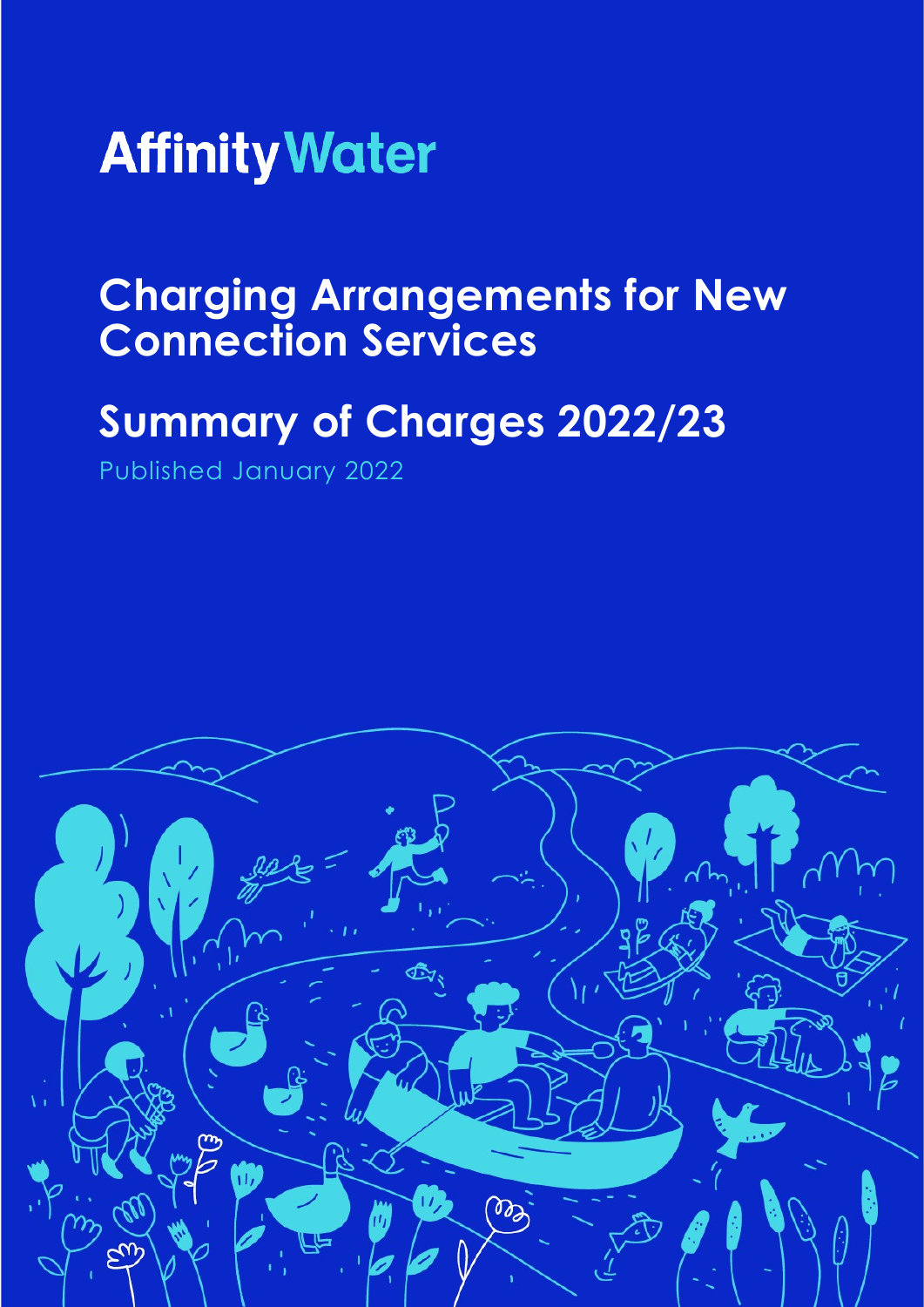

# **Contents**

| 1              |     |                                                                                                                                                                                                                               |
|----------------|-----|-------------------------------------------------------------------------------------------------------------------------------------------------------------------------------------------------------------------------------|
| $\mathbf 2$    |     |                                                                                                                                                                                                                               |
| 3              |     |                                                                                                                                                                                                                               |
|                | 3.1 |                                                                                                                                                                                                                               |
|                | 3.2 | <u> 1989 - Johann Stoff, amerikansk politiker (d. 1989)</u>                                                                                                                                                                   |
| 4              |     |                                                                                                                                                                                                                               |
|                | 4.1 |                                                                                                                                                                                                                               |
|                | 4.2 |                                                                                                                                                                                                                               |
| 5              |     |                                                                                                                                                                                                                               |
|                | 5.1 |                                                                                                                                                                                                                               |
|                | 5.2 | the control of the control of the control of the control of the control of the control of the control of the control of the control of the control of the control of the control of the control of the control of the control |
| 6              |     |                                                                                                                                                                                                                               |
|                | 6.1 | the control of the control of the control of the control of the control of the control of                                                                                                                                     |
| $\overline{7}$ |     |                                                                                                                                                                                                                               |
|                | 7.1 |                                                                                                                                                                                                                               |
|                |     |                                                                                                                                                                                                                               |
| 8              |     |                                                                                                                                                                                                                               |
| 9              |     |                                                                                                                                                                                                                               |
| 10             |     |                                                                                                                                                                                                                               |
| 11             |     |                                                                                                                                                                                                                               |
| 12             |     |                                                                                                                                                                                                                               |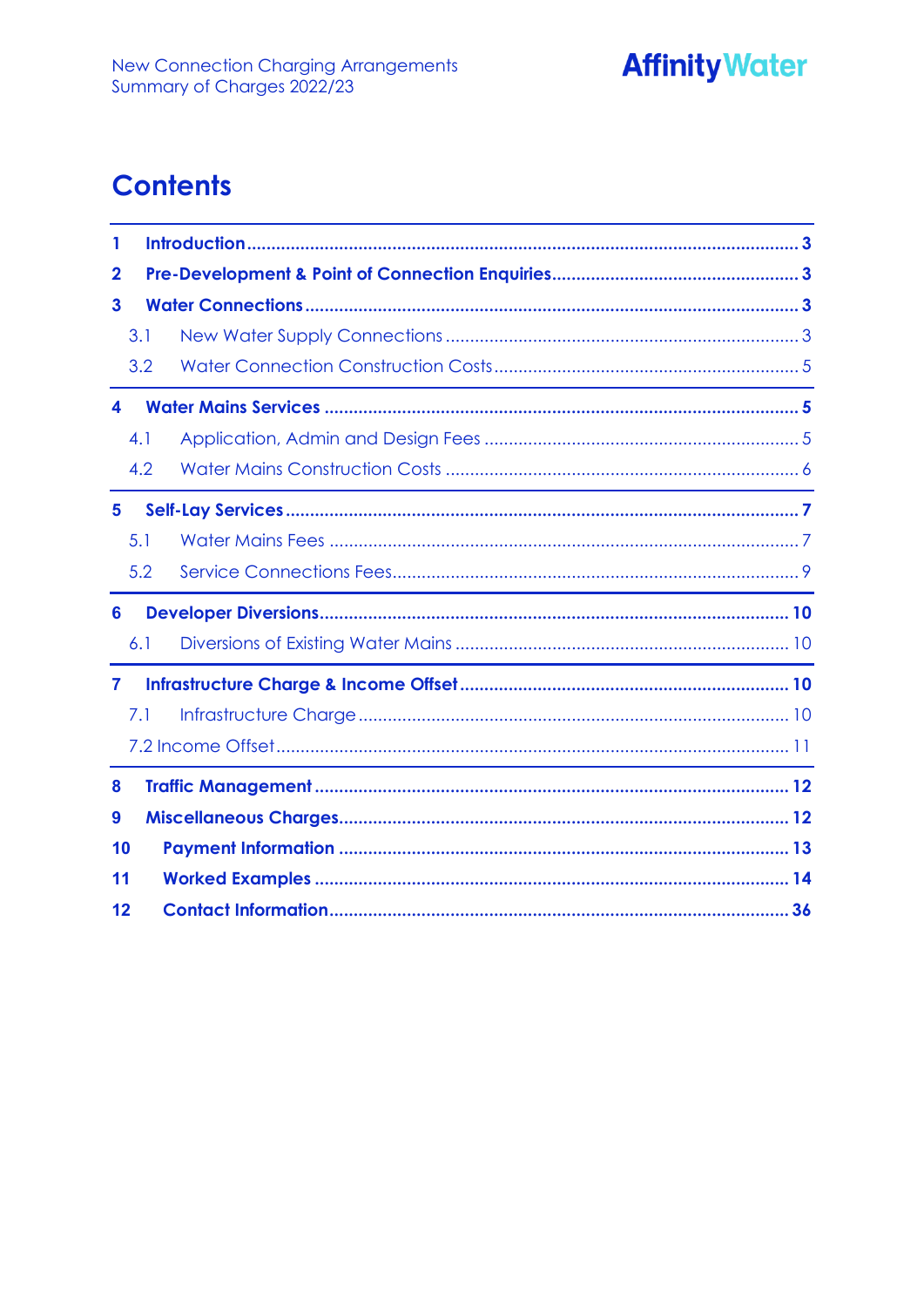# **Affinity Water**

### <span id="page-2-0"></span>**1 Introduction**

Affinity Water Developer Services provide advice and guidance, and if requested, delivery capability for the provision of new water services for developer customers, including self-lay providers and new appointments and variations. This document has been created to support all our customers, including smaller home builders, as a quick and easy reference document, which summarises our charges.

For more in-depth information in relation to our methodology for our services and fees, including workedexamples, please see our published 2022/23 Charges [Arrangements](https://www.affinitywater.co.uk/docs/developer/2022/New-Connection-Charging-Arrangements-22-23.pdf)  [document.](https://www.affinitywater.co.uk/docs/developer/2022/New-Connection-Charging-Arrangements-22-23.pdf)

In accordance with the new connections charging rules, these charges are reviewed annually, and this document sets out the charges for the period **1st April 2022 to 31st March 2023**.

If you would like further information, including details on how to apply for a developer services activity, please see our website [https://www.affinitywater.co.uk/developing,](https://www.affinitywater.co.uk/developing) or contact us using any of the methods shown in Section 12 of this document.

### <span id="page-2-1"></span>**2 Pre-Development & Point of Connection Enquiries**

We want to engage with our developer customers at the earliest opportunity, for us to understand how wecan support development in our region and to ensure we can supply new homes with water at the right time.

We encourage developers and self-lay providers to request a pre-development/point of connection report to be completed by us, prior to any new mains, self-lay or diversion scheme. As indicated below, both the pre-development enquiry and point of connection enquiry are free of charge (FOC).

|     | Table 2.1 Pre-development/Point of Connection Enquiry |             |                        |  |  |  |  |
|-----|-------------------------------------------------------|-------------|------------------------|--|--|--|--|
| Ref | <b>Item</b>                                           | Unit        | <b>E</b> excluding VAT |  |  |  |  |
|     | 2.1 Pre-development / Point of Connection Enquiry     | per enquiry |                        |  |  |  |  |

### <span id="page-2-2"></span>**3 Water Connections**

### <span id="page-2-3"></span>3.1 New Water Supply Connections

When applying for a new water supply, whether off a new water main on a new development or an existingwater main, the following application and administration fees will be applicable: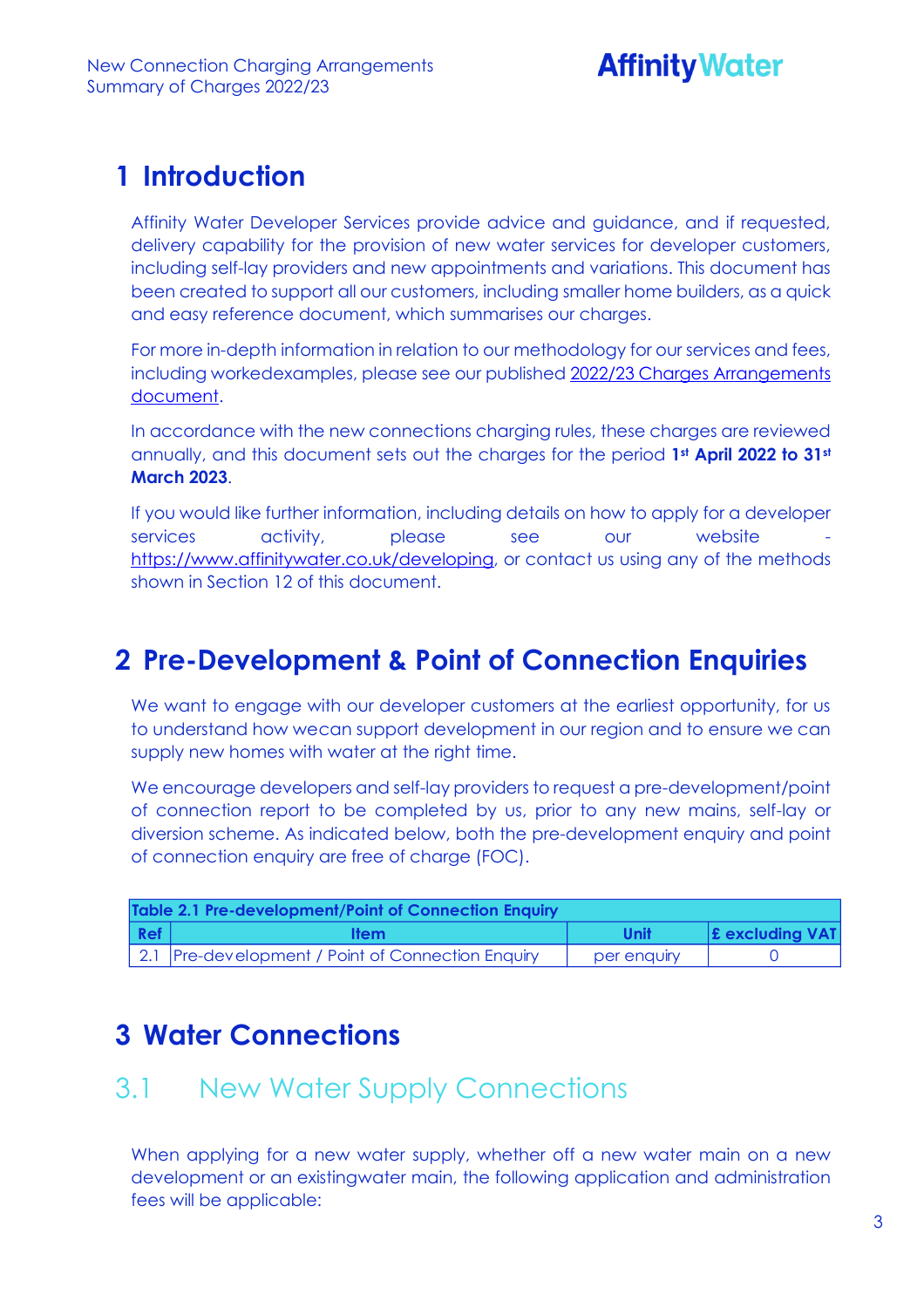| <b>Table 3.1a: New Application Fees</b> |                                                                                        |                        |                 |  |  |  |  |
|-----------------------------------------|----------------------------------------------------------------------------------------|------------------------|-----------------|--|--|--|--|
| <b>Ref</b>                              | ltem                                                                                   | Unit                   | £ excluding VAT |  |  |  |  |
| 3.1.1                                   | Application Fee - Connection off Existing Main<br>(first property connected)           | per application        | 143             |  |  |  |  |
| 3.1.2                                   | Application Fee - Connection off Existing Main<br>(each subsequent property connected) | per property /<br>plot | 54              |  |  |  |  |
| 3.1.3                                   | Application Fee - Connection off <b>New Main</b>                                       | per property /<br>plot | 30              |  |  |  |  |

| Table 3.1b: New Connections Administration Fees |                                              |                        |                        |  |  |  |
|-------------------------------------------------|----------------------------------------------|------------------------|------------------------|--|--|--|
| Ref                                             | <b>Item</b>                                  | Unit                   | <b>£</b> excluding VAT |  |  |  |
| 3.1.4                                           | Administration Fee (each property connected) | per property /<br>plot | 89                     |  |  |  |

Each new connection will be fitted with a meter. The cost of this is included in our water connection construction costs in Section 3.2. For self-lay, meter costs are defined in section 5.2.

Infrastructure charges and associated income offset will also be levied on all new domestic connections. To see a summary of these charges, please see Section 6 of this document.

Note: For replacement water connections - where there is a provision of a new water service pipe to a property that is already being supplied with water from us - it is most likely that the relevant water connection charges apply. However, in some cases, if the existing service pipe is lead, the replacement supply may be carried out free of charge. Please contact us if you think this affects you.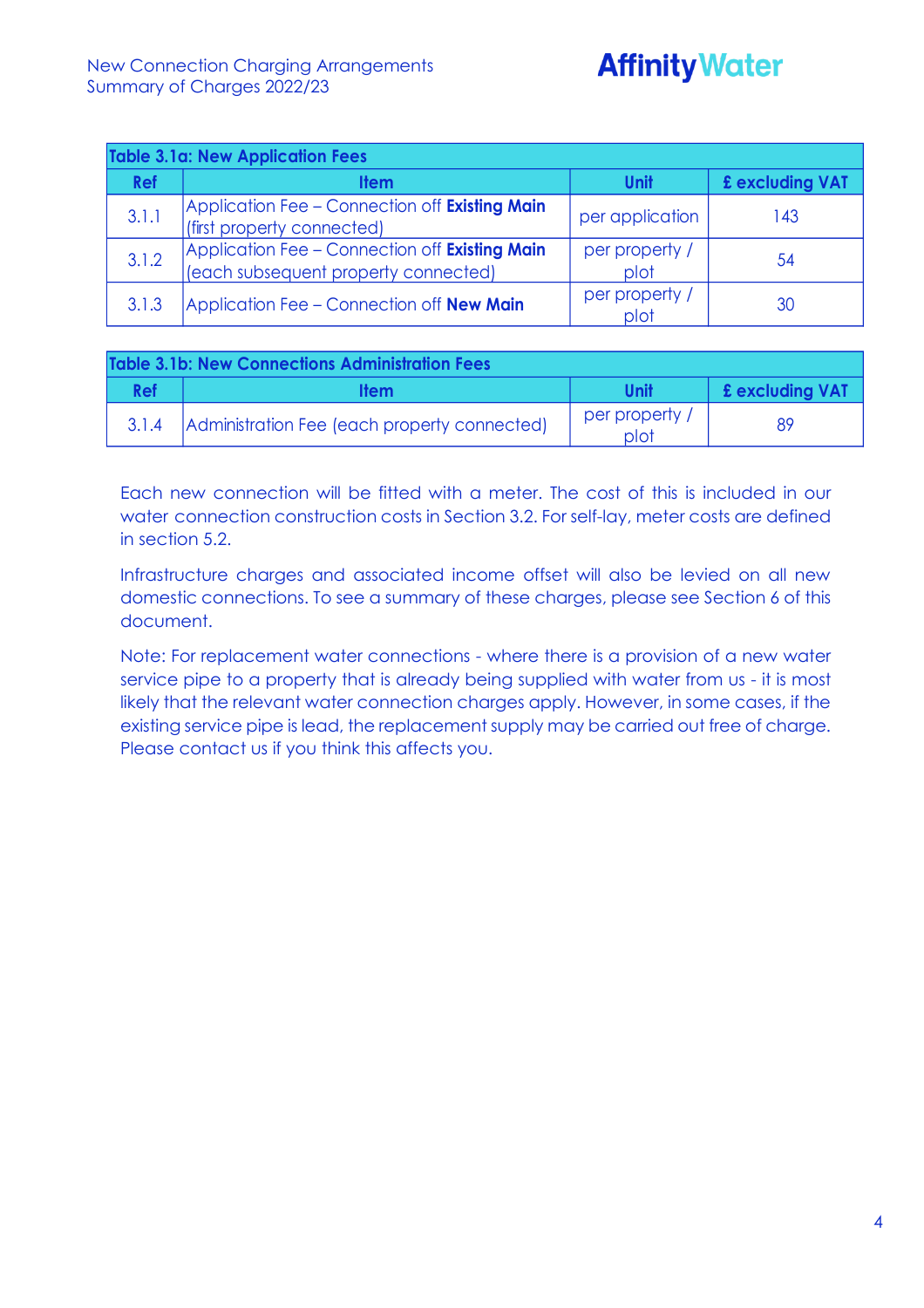# <span id="page-4-0"></span>3.2 Water Connection Construction Costs

| Table 3.2: Installation of connections (MDPE/HPPE) (meters are included except where stated otherwise) |                                                                                                                                                 |                         |                 |                 |                                |                                |                                                  |
|--------------------------------------------------------------------------------------------------------|-------------------------------------------------------------------------------------------------------------------------------------------------|-------------------------|-----------------|-----------------|--------------------------------|--------------------------------|--------------------------------------------------|
|                                                                                                        |                                                                                                                                                 |                         | £ excluding VAT |                 |                                |                                |                                                  |
| Ref                                                                                                    | <b>Unit</b>                                                                                                                                     | Pipe<br><b>Diameter</b> | <b>Road</b>     | <b>Footpath</b> | <b>Unmade</b><br><b>Ground</b> | <b>Excavation</b><br>by Others | <b>Barrier Pipe</b><br><b>Uplift per</b><br>unit |
|                                                                                                        | Tap in & connection (MDPE/HPPE) only (including up to 0.5 metre of pipe) - surface type is determined at the<br>point of connection to the main |                         |                 |                 |                                |                                |                                                  |
| 3.2.1                                                                                                  | Per connection Single                                                                                                                           | 25 - 32mm               | 1,203           | 1,142           | 611                            | 476                            | 16                                               |
| 3.2.2                                                                                                  | 2-port connections                                                                                                                              |                         | 1,930           | 1,921           | 1,080                          | 901                            | 22                                               |
| 3.2.3                                                                                                  | Per connection Single<br>(without meter)                                                                                                        |                         | 2,178           | 2,154           | 1,256                          | 1,016                          | 22                                               |
| 3.2.4                                                                                                  | 3-port connections                                                                                                                              | 50 - 63mm               | 2,188           | 2,179           | 1,185                          | 982                            | 45                                               |
| 3.2.5                                                                                                  | 4-port connections                                                                                                                              |                         | 2,188           | 2,179           | 1,185                          | 982                            | 45                                               |
| 3.2.6                                                                                                  | 5-port connections                                                                                                                              |                         | 2,446           | 2,443           | 1,340                          | 1,754                          | 67                                               |
| 3.2.7                                                                                                  | 6-port connections                                                                                                                              |                         | 2,446           | 2,443           | 1,340                          | 1,754                          | 67                                               |
| 3.2.8                                                                                                  | Per connection Single<br>(without meter or<br>meter install)                                                                                    | 80 - 90mm               | 5,149           | 5,107           | 4,952                          | 4,915                          | 22                                               |
| 3.2.9                                                                                                  | Per connection Single<br>(without meter or<br>meter install)                                                                                    | 100 - 130mm             | 5,281           | 5,238           | 5,084                          | 5,046                          | 28                                               |
| 3.2.10                                                                                                 | Per connection Single<br>(without meter or<br>meter install)                                                                                    | 150 - 180mm             | 5,664           | 5,618           | 5,416                          | 5,366                          | 47                                               |
| 3.2.11                                                                                                 | Per connection Single<br>(without meter or<br>meter install)                                                                                    | 190 - 260mm             | 7,805           | 7,754           | 7,567                          | 8,688                          | 86                                               |

### <span id="page-4-1"></span>**4 Water Mains Services**

### <span id="page-4-2"></span>4.1 Application, Admin and Design Fees

When applying to Affinity Water for new water mains as part of your project, the following application, admin,and design fees will apply:

|       | <b>Table 4.1a: Mains Application Fees</b>               |                 |                    |  |  |  |  |
|-------|---------------------------------------------------------|-----------------|--------------------|--|--|--|--|
| Ref   | <b>Item</b>                                             | Unit            | £ excluding<br>VAT |  |  |  |  |
| 4.1.1 | Application Fee for Mains (0-49 Properties)             | per application | 435                |  |  |  |  |
| 4.1.2 | Application Fee for Mains (50-99<br><b>Properties</b> ) | per application | 476                |  |  |  |  |
| 4.1.3 | Application Fee for Mains (100+ Properties)             | per application | 550                |  |  |  |  |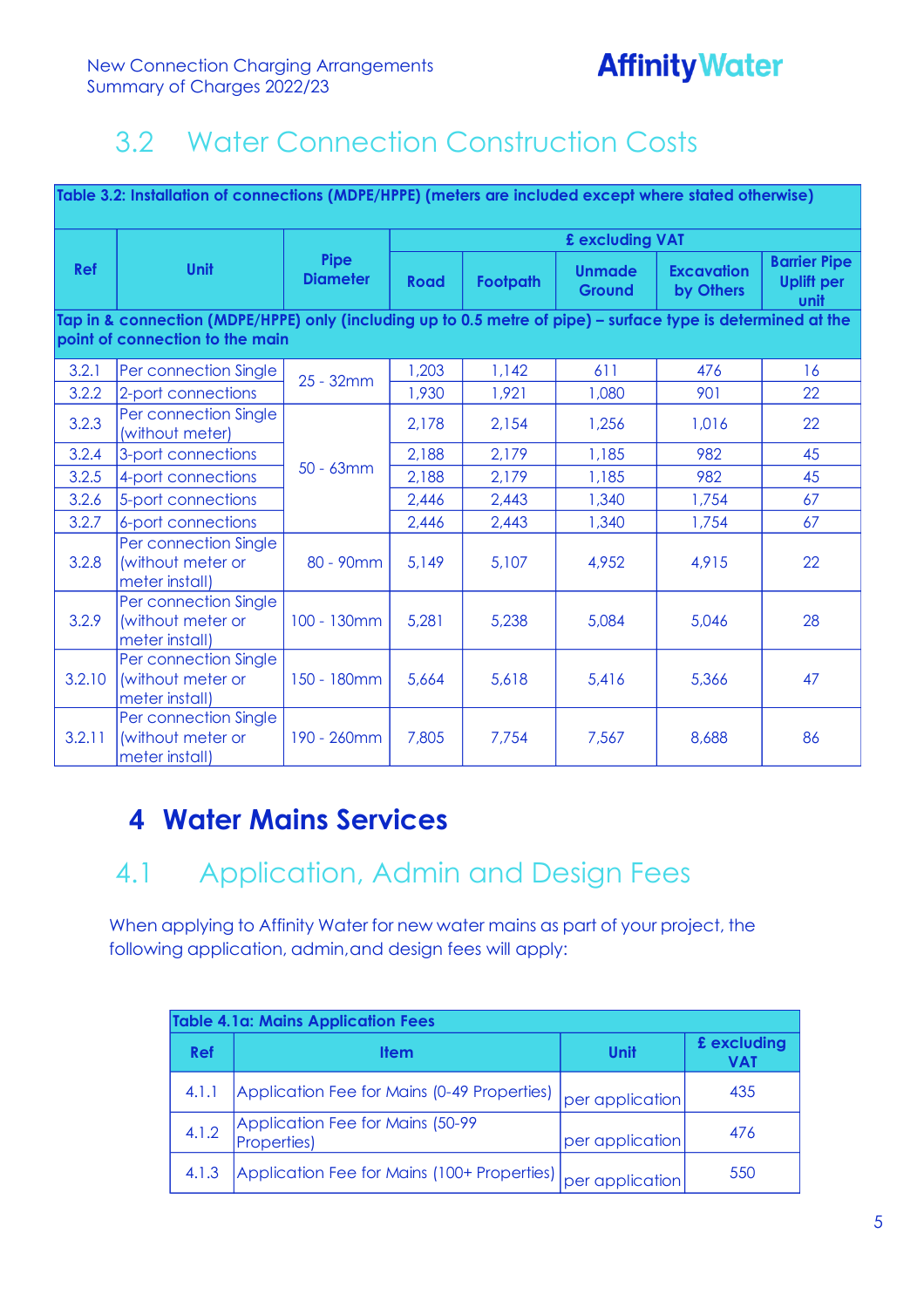# **Affinity Water**

| <b>Table 4.1b: Design Fees</b> |                                                                                                                                                                                                                                                                |            |                                                                                                    |                                                |                                                |  |  |
|--------------------------------|----------------------------------------------------------------------------------------------------------------------------------------------------------------------------------------------------------------------------------------------------------------|------------|----------------------------------------------------------------------------------------------------|------------------------------------------------|------------------------------------------------|--|--|
|                                |                                                                                                                                                                                                                                                                |            |                                                                                                    | £ excluding VAT                                |                                                |  |  |
| Ref                            | <b>Item</b>                                                                                                                                                                                                                                                    | Unit       | <b>Design Fee</b>                                                                                  | <b>Minor</b><br><b>Design</b><br><b>Change</b> | <b>Major</b><br><b>Design</b><br><b>Change</b> |  |  |
| 4.1.4                          | 0-49 properties                                                                                                                                                                                                                                                | per scheme | 851                                                                                                |                                                | 426                                            |  |  |
| 4.1.5                          | 50-99 properties                                                                                                                                                                                                                                               | per scheme | 1,080                                                                                              | O                                              | 540                                            |  |  |
| 4.1.6                          | 100+ Properties                                                                                                                                                                                                                                                | per scheme | 1,293                                                                                              | O                                              | 647                                            |  |  |
| 4.1.7                          | Review design prepared by developer or<br>SLP. The first submitted design will be<br>reviewed free of charge. Should we<br>require any changes to be made at this<br>point, we will also complete the first<br>review of the amended design free of<br>charge. | per scheme | Free of Charge for the first design<br>submission and first amended design<br><b>lif</b> required. |                                                |                                                |  |  |

| <b>Table 4.1c: Water Mains Administration Fee</b> |                                           |                 |                    |  |  |  |  |  |  |
|---------------------------------------------------|-------------------------------------------|-----------------|--------------------|--|--|--|--|--|--|
| Ref                                               | <b>Item</b>                               | Unit            | £ excluding<br>VAT |  |  |  |  |  |  |
| 4.1.8                                             | Mains Administration Fee 0-49 Properties  | per application | 958                |  |  |  |  |  |  |
| 4.1.9                                             | Mains Administration Fee 50-99 Properties | per application | 1.068              |  |  |  |  |  |  |
| 4.1.10                                            | Mains Administration Fee 100+ Properties  | per application | 1.178              |  |  |  |  |  |  |

# <span id="page-5-0"></span>4.2 Water Mains Construction Costs

#### **Charges for laying water mains:**

**Table 4.2a: laying of water mains – Includes accessories specified in our design and construction standards**

|            |                      | £ excluding VAT     |             |                                  |     |                                |                                                       |
|------------|----------------------|---------------------|-------------|----------------------------------|-----|--------------------------------|-------------------------------------------------------|
| <b>Ref</b> | <b>Item</b>          | <b>Unit</b>         | <b>Road</b> | <b>Unmade</b><br><b>Footpath</b> |     | <b>Excavation</b><br>by Others | <b>Barrier</b><br><b>Pipe</b><br><b>Uplift</b><br>E/m |
| 4.2.1      | Lay Pipe (50-100mm)  | per linear<br>metre | 329         | 287                              | 132 | 95                             | 24                                                    |
| 4.2.2      | Lay Pipe (101-130mm) | per linear<br>metre | 338         | 295                              | 141 | 103                            | 28                                                    |
| 4.2.3      | Lay Pipe (131-190mm) | per linear<br>metre | 465         | 419                              | 217 | 167                            | 47                                                    |
| 4.2.4      | Lay Pipe (191-260mm) | per linear<br>metre | 546         | 495                              | 264 | 209                            | 36                                                    |
| 4.2.5      | Lay Pipe (261-320mm) | per linear<br>metre | 611         | 558                              | 311 | 251                            | 16                                                    |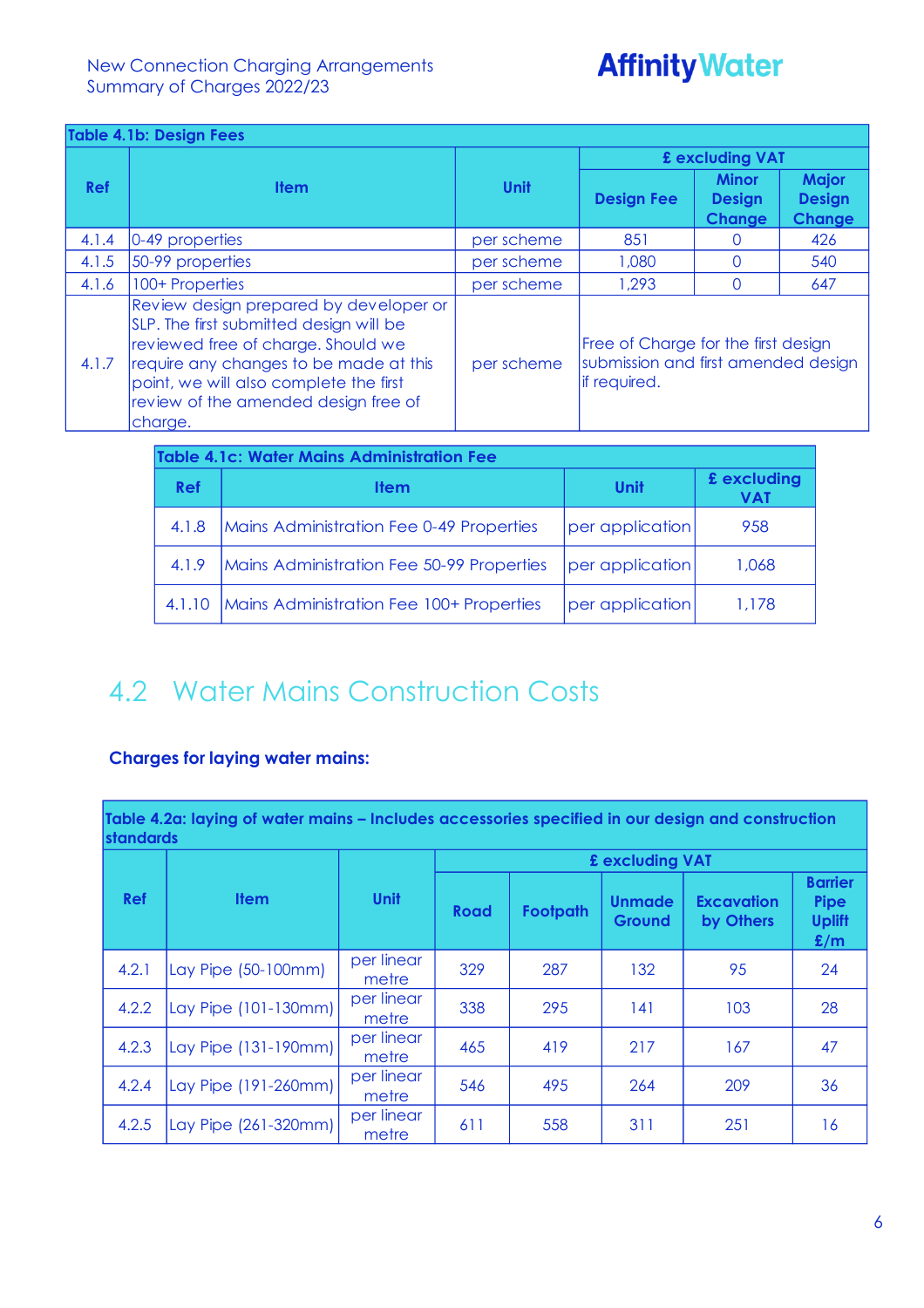#### **Installation of accessories on water mains:**

| Table 4.2b: Installation of Accessories - Hydrants & Washouts (MDPE / HPPE & Barrier Pipe) |                                                          |                  |                 |                 |                         |                                       |  |
|--------------------------------------------------------------------------------------------|----------------------------------------------------------|------------------|-----------------|-----------------|-------------------------|---------------------------------------|--|
| <b>Ref</b>                                                                                 | <b>Item</b>                                              | <b>Unit</b>      | £ excluding VAT |                 |                         |                                       |  |
|                                                                                            |                                                          |                  | <b>Road</b>     | <b>Footpath</b> | <b>Unmade</b><br>Ground | <b>Excavation by</b><br><b>Others</b> |  |
| 4.2.6                                                                                      | Fire Hydrant or Wash Out (In-<br>$line, 50-190mm$ pipe)  | per<br>accessory | 2,131           | 2,010           | 1,306                   | 1,092                                 |  |
| 4.2.7                                                                                      | Fire Hydrant or Wash Out (In-<br>$line, 191-320mm$ pipe) | per<br>accessory | 2,912           | 2.749           | 1.821                   | 1,534                                 |  |
| 4.2.8                                                                                      | Fire Hydrant or Wash Out (End<br>$type, 50-190mm$ pipe)  | per<br>accessory | 1,945           | 1,825           | 1,133                   | 924                                   |  |
| 4.2.9                                                                                      | Fire Hydrant or Wash Out (End<br>$type, 191-320mm$ pipe) | per<br>accessory | 3,059           | 2,717           | 1.779                   | 1,492                                 |  |

#### **Charges for connection water mains into our supply system:**

| Table 4.2.c: Connecting Water Mains into Supply System (MDPE / HPPE & Barrier Pipe) |                                                                                   |                 |       |  |  |  |  |
|-------------------------------------------------------------------------------------|-----------------------------------------------------------------------------------|-----------------|-------|--|--|--|--|
| Ref                                                                                 | Unit                                                                              | £ excluding VAT |       |  |  |  |  |
| 4.2.10                                                                              | Under Pressure Connection / Branch Connection<br>(50-190mm diameter parent main)  | per connection  | 2,572 |  |  |  |  |
| 4.2.11                                                                              | Under Pressure Connection / Branch Connection<br>(191-260mm diameter parent main) | per connection  | 4,406 |  |  |  |  |
| 4.2.12                                                                              | Under Pressure Connection / Branch Connection<br>(261-320mm diameter parent main) | per connection  | 4,817 |  |  |  |  |

### <span id="page-6-0"></span>**5 Self-Lay Services**

### <span id="page-6-1"></span>5.1 Water Mains Fees

When applying to Affinity Water for new self-lay water mains as part of your project, the followingapplication, admin, and design fees will apply to self-lay projects:

|       | Table 5.1a: Self-lay water mains Application Fee                 |                    |                        |  |  |  |  |
|-------|------------------------------------------------------------------|--------------------|------------------------|--|--|--|--|
| Ref   | <b>Item</b>                                                      | Unit               | <b>£</b> excluding VAT |  |  |  |  |
| 5.1.1 | Application Fee for self-lay mains (0-49)<br><b>Properties</b> ) | per<br>application | 435                    |  |  |  |  |
| 5.1.2 | Application Fee for self-lay mains (50-99<br><b>Properties</b> ) | per<br>application | 476                    |  |  |  |  |
| 5.1.3 | Application Fee for self-lay mains (100+<br><b>Properties</b> )  | per<br>application | 550                    |  |  |  |  |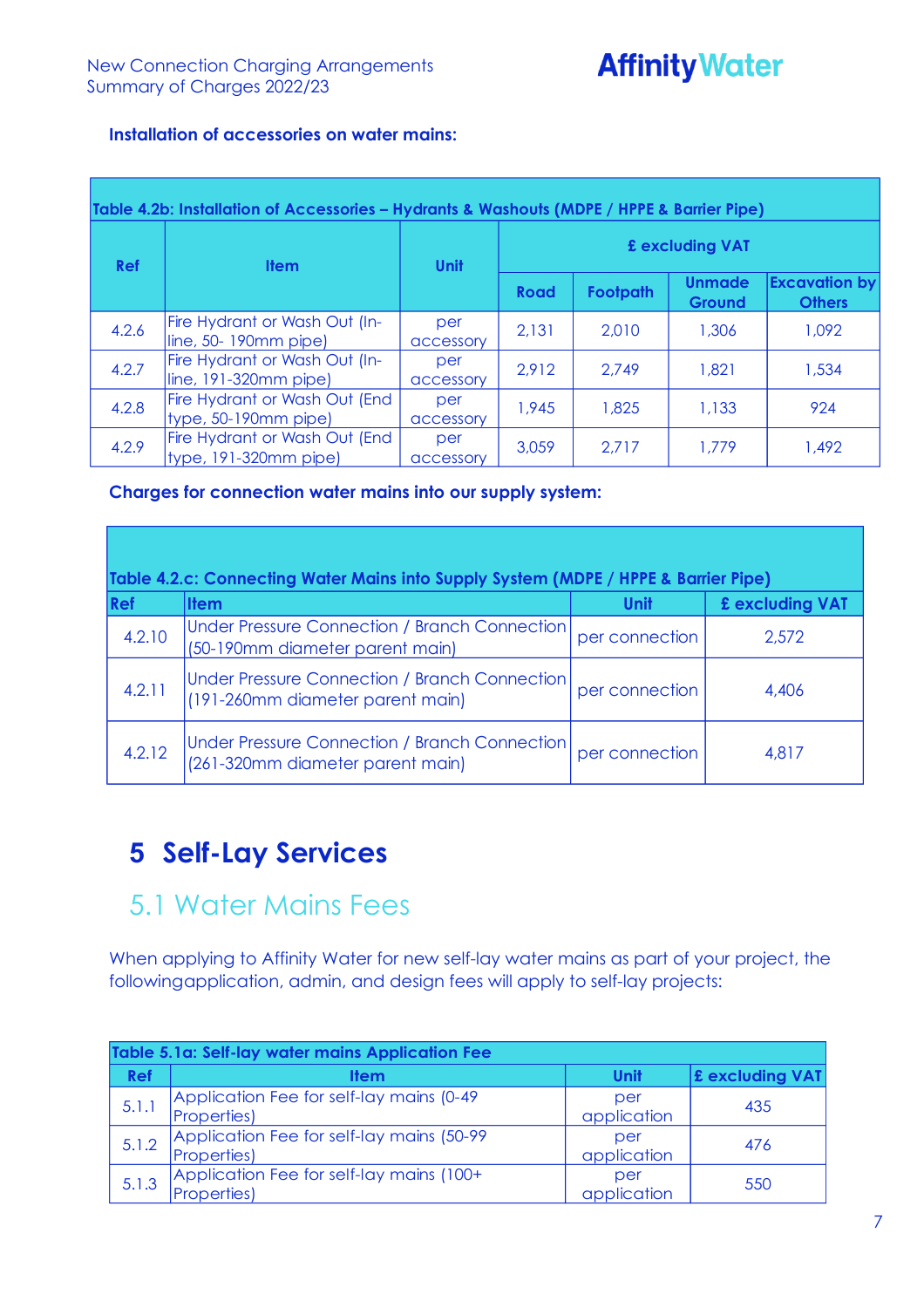#### **Table 5.1b: Self-lay Design Fees**

| $19000$ . The school is a constructed |                                                                                                                                                                                                                                                             |             | £ excluding VAT                                                                            |                                                |                                                |  |
|---------------------------------------|-------------------------------------------------------------------------------------------------------------------------------------------------------------------------------------------------------------------------------------------------------------|-------------|--------------------------------------------------------------------------------------------|------------------------------------------------|------------------------------------------------|--|
| Ref                                   | <b>Item</b>                                                                                                                                                                                                                                                 | <b>Unit</b> | <b>Design Fee</b>                                                                          | <b>Minor</b><br><b>Design</b><br><b>Change</b> | <b>Major</b><br><b>Design</b><br><b>Change</b> |  |
| 5.1.4                                 | 0-49 properties                                                                                                                                                                                                                                             | per scheme  | 851                                                                                        |                                                | 426                                            |  |
| 5.1.5                                 | 50-99 properties                                                                                                                                                                                                                                            | per scheme  | 1,080                                                                                      |                                                | 540                                            |  |
| 5.1.6                                 | 100+ Properties                                                                                                                                                                                                                                             | per scheme  | 1,293                                                                                      |                                                | 647                                            |  |
| 5.1.7                                 | Review design prepared by developer or SLP.<br>The first submitted design will be reviewed free of<br>charge. Should we require any changes to be<br>made at this point, we will also complete the<br>first review of the amended design free of<br>charge. | per scheme  | Free of Charge for the first design<br>submission and first amended design if<br>required. |                                                |                                                |  |

| <b>Table 5.1c: Self-lay Water Mains Administration Fee</b> |                                           |                    |                 |  |  |
|------------------------------------------------------------|-------------------------------------------|--------------------|-----------------|--|--|
| Ref                                                        | <b>Item</b>                               | Unit               | £ excluding VAT |  |  |
| 5.1.8                                                      | Administration Fee 0-49 Properties        | per<br>application | 529             |  |  |
|                                                            | 5.1.9 Administration Fee 50-99 Properties | per<br>application | 603             |  |  |
|                                                            | 5.1.10 Administration Fee 100+ Properties | per<br>application | 678             |  |  |
| 5.1.11                                                     | Additional Site Visit                     | per visit          | <sup>16</sup>   |  |  |

Self-Lay design fees are free of charge for the first design submission and first amended design if required.We will always work with our customers to ensure the quality of design submission is of a high standard tonegate the need for further submissions, however where a further amended design is requested, a charge equating to 50% of the appropriate major design change fee will be levied.

#### **Charges for connecting adopted water mains into our supply system:**

| Table 5.1d: Connecting Self-Lay Water Mains into Supply System (MDPE / HPPE & Barrier Pipe) |                                                          |             |                        |  |  |
|---------------------------------------------------------------------------------------------|----------------------------------------------------------|-------------|------------------------|--|--|
| Ref                                                                                         | <b>Item</b>                                              | <b>Unit</b> | <b>£</b> excluding VAT |  |  |
| 5.1.12                                                                                      | Under Pressure Connection / Branch Connection (50-190mm) | per         | 2.572                  |  |  |
|                                                                                             | diameter parent main)                                    | connection  |                        |  |  |
| 5.1.13                                                                                      | Under Pressure Connection / Branch Connection (191-      | per         | 4.406                  |  |  |
|                                                                                             | 260mm diameter parent main)                              | connection  |                        |  |  |
| 5.1.14                                                                                      | Under Pressure Connection / Branch Connection (261-      | per         | 4,817                  |  |  |
|                                                                                             | 320mm diameter parent main)                              | connection  |                        |  |  |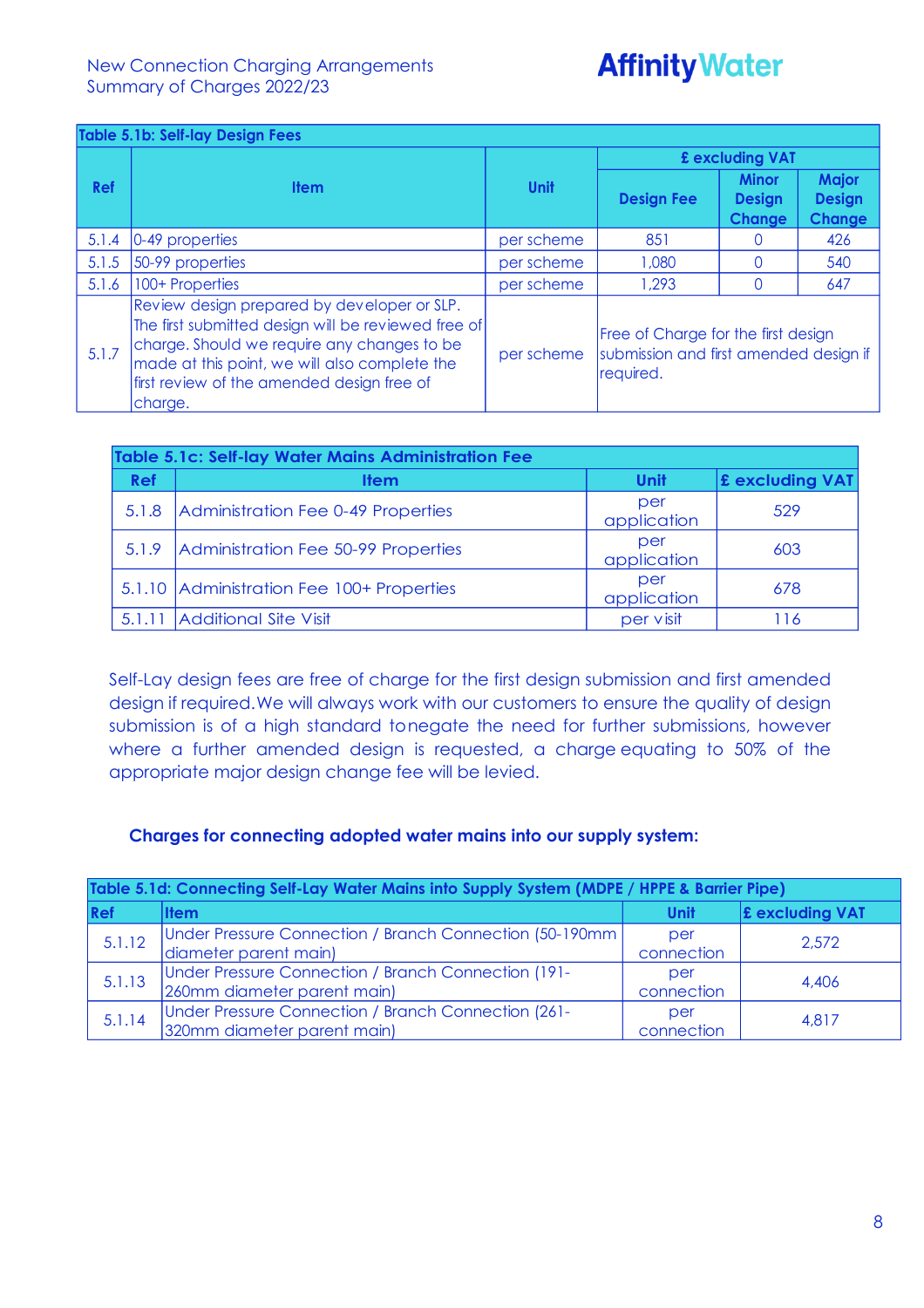# **Affinity Water**

#### **Charges for other services provided:**

| Table 5.1e Other services provided under adoption agreement for water mains |                                                  |            |                        |  |
|-----------------------------------------------------------------------------|--------------------------------------------------|------------|------------------------|--|
| <b>Ref</b>                                                                  | <b>Item</b>                                      | Unit       | <b>£ excluding VAT</b> |  |
|                                                                             | 5.1.15 Take Water Sample / Additional site visit | per sample | 139                    |  |
|                                                                             | 5.1.16   Review Water Sample Analysis            | per sample |                        |  |

### <span id="page-8-0"></span>5.2 Service Connections Fees

When applying to Affinity Water for new self-lay service connections as part of your project, the followingfees will apply to self-lay projects:

| Table 5.2a: Self-lay Service Connections Application Fees |                                       |                        |                        |  |  |
|-----------------------------------------------------------|---------------------------------------|------------------------|------------------------|--|--|
| Ref                                                       | Item                                  | Unit                   | <b>£ excluding VAT</b> |  |  |
| 5.2.1                                                     | Application Fee - Service Connections | per property /<br>plot | 30                     |  |  |

| Table 5.2b: Self-lay Administration Fees |                                                  |                |                        |  |  |
|------------------------------------------|--------------------------------------------------|----------------|------------------------|--|--|
| <b>Ref</b>                               | <b>Item</b>                                      | Unit           | <b>£ excluding VAT</b> |  |  |
| 5.2.2                                    | Administration Fee (all properties<br>connected) | per connection | 32                     |  |  |

#### **Table 5.2c: Supply of Meters**

| <b>Ref</b> | <b>Item</b>                                                       | <b>Unit</b> | £ excluding VAT |
|------------|-------------------------------------------------------------------|-------------|-----------------|
| 5.2.3      | 15mm Manifold AMR Meter / AQP15MSB315VMEE31                       | per item    | 40              |
| 5.2.4      | 15mm In-line AMR Meter Complete with unions and<br>washers 15mm   | per item    | 43              |
| 5.2.5      | 20mm In-line AMR Meter Complete with unions and<br>washers 20mm   | per item    | 59              |
| 5.2.6      | 25mm In-line AMR Meter Complete with unions and<br>washers 25mm   | per item    | 117             |
| 5.2.7      | 40mm In-line AMR Meter Complete with unions and<br>washers 40mm   | per item    | 164             |
| 5.2.8      | Woltex 50mm Meter Fitted with Everblu WE050HI200-<br>C1PP-AF 50mm | per item    | 197             |
| 5.2.9      | Woltex DN80 Fitted with Everblu WE08011200 - C1PP-AF<br>80mm      | per item    | 241             |
| 5.2.10     | Woltex DN100 Fitted with Everblu WE100KK250-C1PP-AF<br>100mm      | per item    | 284             |
| 5.2.11     | Meter Woltex 150mm WE150MK300-C1PPAF 150mm                        | per item    | 411             |
| 5.2.12     | Woltex DN200 PN16 Q3 With Pressure Plug 200mm                     | per item    | 583             |
| 5.2.13     | Woltex DN250 PN16 Q3 With Pressure Plug 250mm                     | per item    | 786             |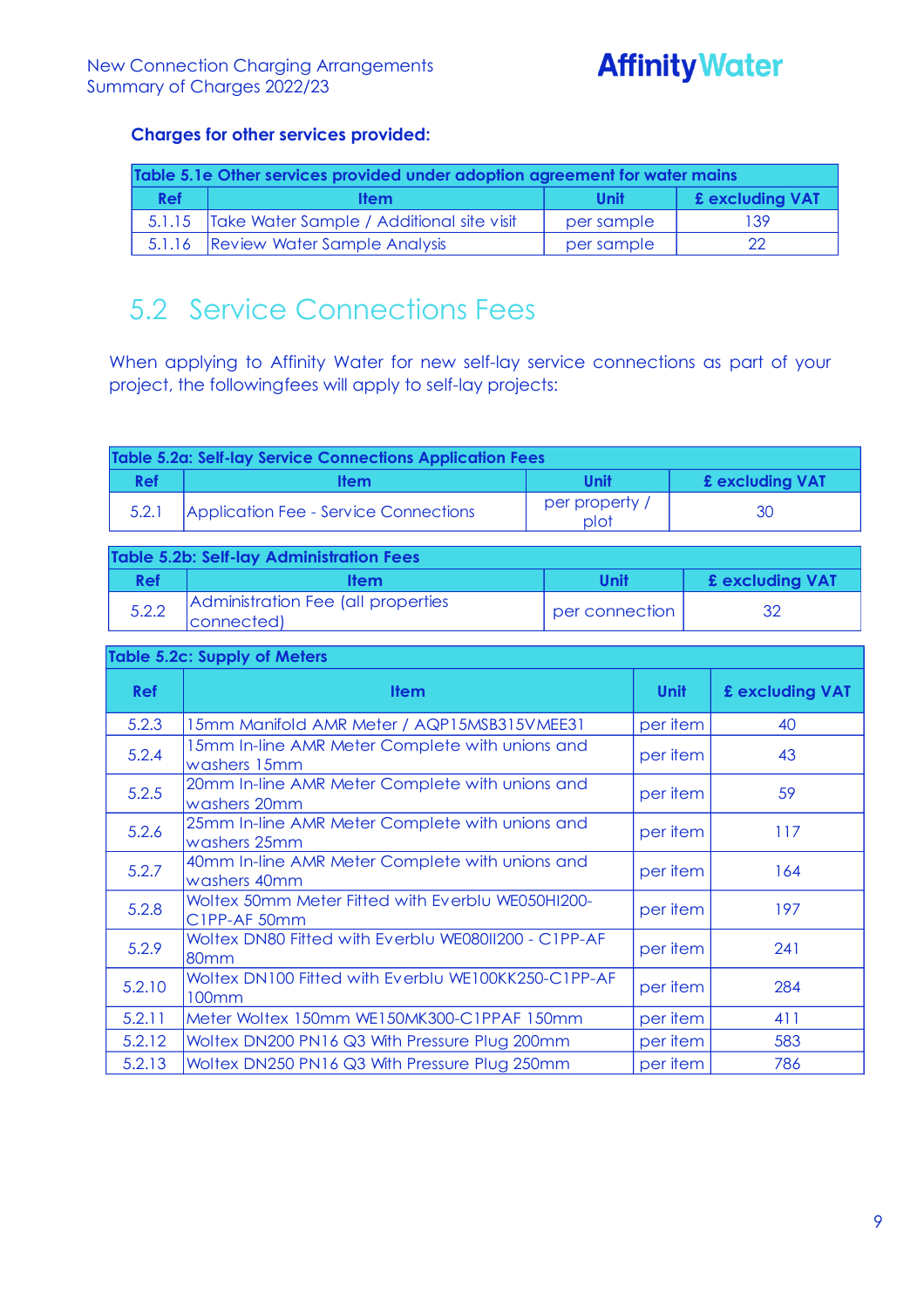### <span id="page-9-0"></span>**6 Developer Diversions**

### <span id="page-9-1"></span>6.1 Diversions of Existing Water Mains

When applying to Affinity Water for diversions of existing water mains as part of your project, the followingfees will apply:

| Table 6.1a: Diversion Application Fees |                               |                    |                            |  |  |
|----------------------------------------|-------------------------------|--------------------|----------------------------|--|--|
| <b>Ref</b>                             | ltem                          | <b>Unit</b>        | $\mathbf{E}$ excluding VAT |  |  |
|                                        | Application Fee for diversion | per<br>application | 385                        |  |  |

| Table 6.1b: Diversion Design Fees |                                                        |            |                        |  |  |
|-----------------------------------|--------------------------------------------------------|------------|------------------------|--|--|
| <b>Ref</b>                        | <b>Item</b>                                            | Unit       | <b>E</b> excluding VAT |  |  |
| 6.1.2                             | Diversion of a main up to 315mm diameter per<br>design | per design | 1.209                  |  |  |
| 6.1.3                             | Diversion re-design fee                                | per design | 605                    |  |  |

| Table 6.1c: Diversion Administration Fees |                              |                    |                            |  |  |
|-------------------------------------------|------------------------------|--------------------|----------------------------|--|--|
| Ref                                       | <b>Item</b>                  | Unit               | $\mathbf{E}$ excluding VAT |  |  |
|                                           | Diversion Administration Fee | per<br>application | 892                        |  |  |

| Table 6.1d: Cutting and capping existing water main |                                                          |          |                 |          |                         |                                |
|-----------------------------------------------------|----------------------------------------------------------|----------|-----------------|----------|-------------------------|--------------------------------|
|                                                     |                                                          |          | £ excluding VAT |          |                         |                                |
| <b>Ref</b>                                          | <b>Item</b>                                              | Unit     | Road            | Footpath | <b>Unmade</b><br>Ground | <b>Excavation</b><br>by Others |
| 6.1.5                                               | Cut and Cap Existing Main (50-<br>100mm diameter pipe)   | per item | 1,630           | 1,330    | 665                     | 466                            |
| 6.1.6                                               | Cut and Cap Existing Main (101 -<br>130mm diameter pipe) | per item | 1.644           | 1,344    | 679                     | 477                            |
| 6.1.7                                               | Cut and Cap Existing Main (131-<br>190mm diameter pipe)  | per item | 1,823           | 1,504    | 760                     | 534                            |
| 6.1.8                                               | Cut and Cap Existing Main (191-<br>260mm diameter pipe)  | per item | 2,187           | 1,833    | 908                     | 631                            |
| 6.1.9                                               | Cut and Cap Existing Main (261-<br>315mm diameter pipe)  | per item | 2,297           | 1,940    | 983                     | 684                            |

### <span id="page-9-2"></span>**7 Infrastructure Charge & Income Offset**

### <span id="page-9-3"></span>7.1 Infrastructure Charge

The infrastructure charge is appliable to the following:

- Building of a new domestic premise,
- Conversion of existing building into additional units/dwellings,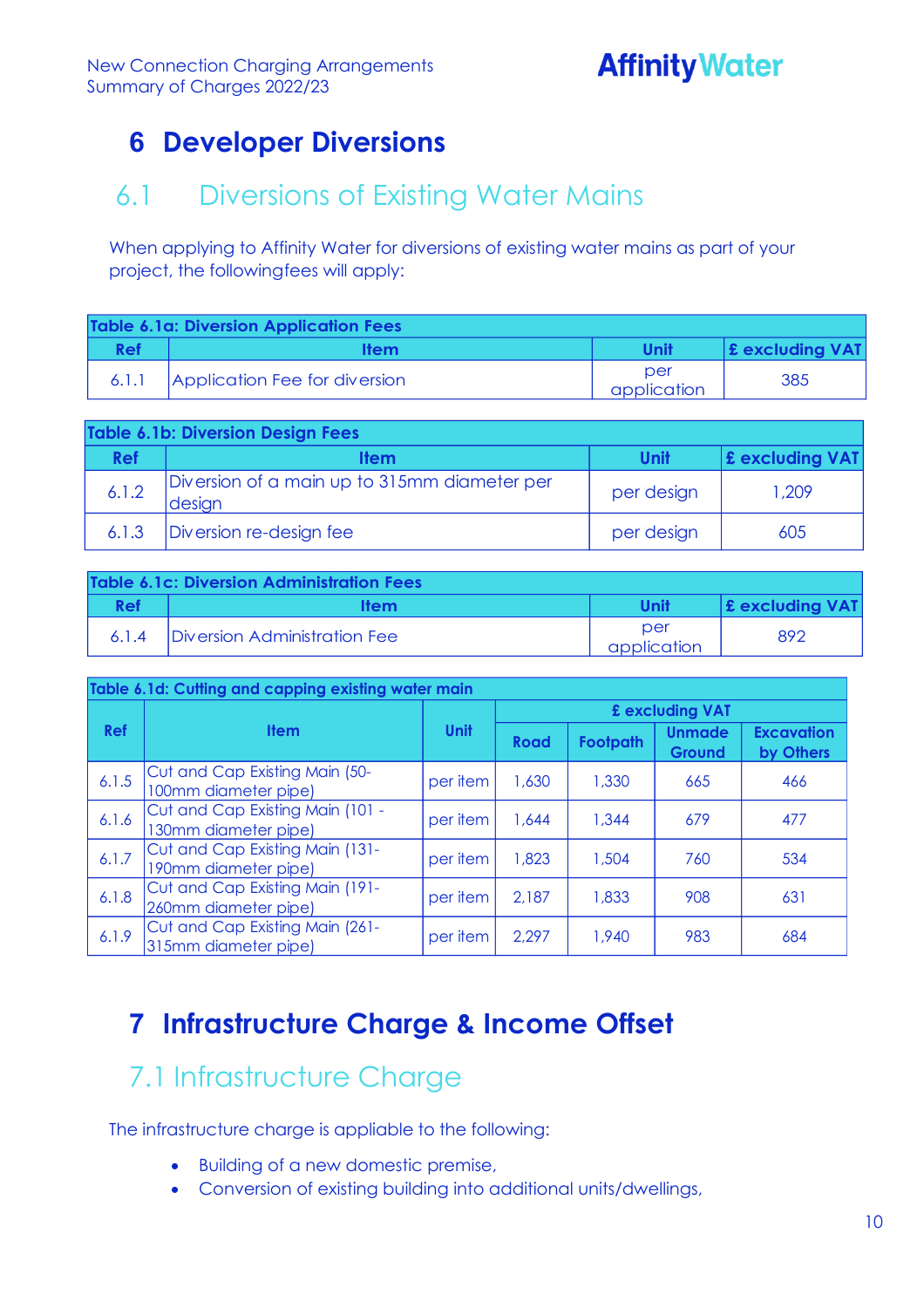• New commercial and industrial units.

The infrastructure charge was introduced to reflect the cost of network reinforcement work as defined by the charging rules. The change is now set using a forecasted cost of network reinforcement work requiredto meet the demands of growth within the region.

| Table 7.1: Infrastructure charge calculation                             |          |                |  |  |  |  |
|--------------------------------------------------------------------------|----------|----------------|--|--|--|--|
| <b>Description</b>                                                       | % Uplift | <b>Values</b>  |  |  |  |  |
| Total cost of network reinforcement (growth) in forward<br>5-year period |          | £27,672,822.10 |  |  |  |  |
| Total connection in forward 5-year period                                |          | 79,050         |  |  |  |  |
| Proposed infrastructure charge                                           |          | £350.07        |  |  |  |  |
| November CPIH                                                            | 4.6      | £16.04         |  |  |  |  |
| Infrastructure charge 22/23                                              |          | £366           |  |  |  |  |

Our Infrastructure charge for 2022/23 has been set at **£366** for each additional property/dwelling connectionto our network. This standard water infrastructure charge will apply except in the case of:

- a) houses subject to a common billing agreement where the infrastructure charge for each house will be the standard water infrastructure charge multiplied by the relevant multiplier for that house; and
- b) premises other than houses to which water is provided by a supply pipe above the standard size (25mm) where the infrastructure charge for the premises will be the standard water infrastructure charge multiplied by the relevant multiplier for those premises.

For information on how to calculate the infrastructure charge in the above scenarios, please see Section 17.5 of our charging [arrangements](https://www.affinitywater.co.uk/docs/developer/2022/New-Connection-Charging-Arrangements-22-23.pdf) document.

### <span id="page-10-0"></span>7.2 Income Offset

An income offset payment is paid by Affinity Water to a developer customer for all new connections wherean infrastructure charge is applicable. The income offset is placed against the infrastructure charge and is set at **£344.70**.

| Table 7.2: Income Off-Set Calculation               |               |  |  |  |  |  |  |  |  |  |
|-----------------------------------------------------|---------------|--|--|--|--|--|--|--|--|--|
| <b>Description</b>                                  | <b>Values</b> |  |  |  |  |  |  |  |  |  |
| Total cost of new connections forecast for 22/23    | £10,693,404   |  |  |  |  |  |  |  |  |  |
| Total cost of mains requisitions forecast for 22/23 | £4,699.971    |  |  |  |  |  |  |  |  |  |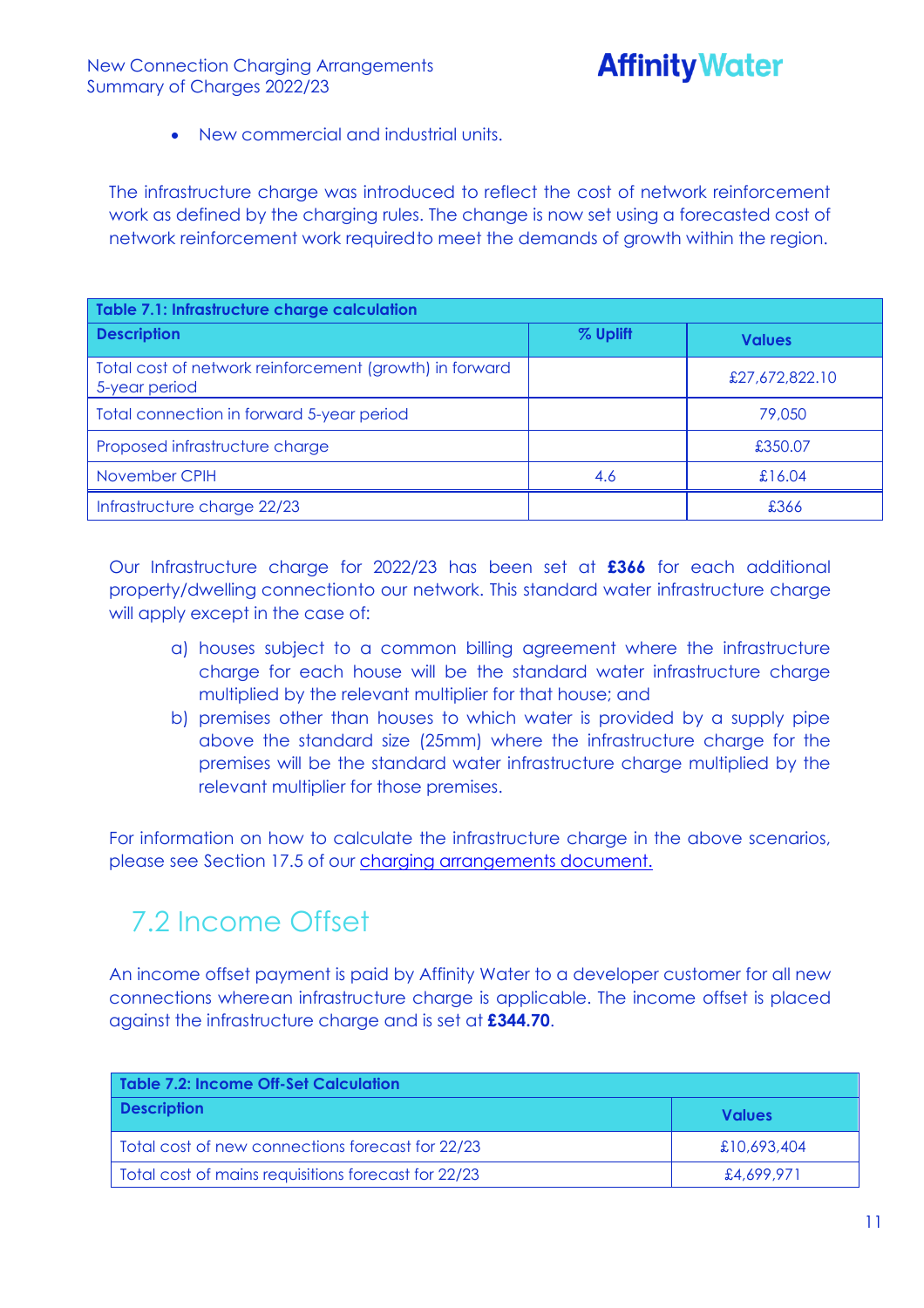# **Affinity Water**

| Total cost of gross network reinforcement forecast for 22/23 | £7,121,573  |
|--------------------------------------------------------------|-------------|
| Total forecasted cost                                        | £22,514,947 |
| Historic balance of income offset % of total cost            | 22.0%       |
| Total income offset                                          | £4,953,288  |
| Connections forecast for 22/23                               | 14,370      |
| Income offset for 22/23                                      | £344.70     |

As we are balancing off the infrastructure charge and income offset payment in our 2022/23 charges, this means we will levy **£21** against the total cost of the works, for each connection where both charges are applicable.

### <span id="page-11-0"></span>**8 Traffic Management**

Where applicable traffic management charges will be detailed on a cost advice we issue as part of yourproject. Traffic management fees are set as follows:

|            | <b>Table 8.1: Traffic Management</b> |             |                           |                                      |  |  |  |  |  |  |  |  |
|------------|--------------------------------------|-------------|---------------------------|--------------------------------------|--|--|--|--|--|--|--|--|
| <b>Ref</b> | <b>Item</b>                          | <b>Unit</b> | £ excluding<br><b>VAT</b> | <b>Out of Hours</b><br><b>Uplift</b> |  |  |  |  |  |  |  |  |
| 8.1.1      | 2 Way Traffic Lights (Automated)     | each        | 896                       | 34%                                  |  |  |  |  |  |  |  |  |
| 8.1.2      | 3 Way Traffic Lights (Automated)     | each        | 1,104                     | 34%                                  |  |  |  |  |  |  |  |  |
| 8.1.3      | 4 Way Traffic Lights (Automated)     | each        | 1,311                     | 34%                                  |  |  |  |  |  |  |  |  |
| 8.1.4      | 1 Person - Manually Operated Stop/Go | each        | 1,196                     | 34%                                  |  |  |  |  |  |  |  |  |
| 8.1.5      | 2 Person - Manually Operated Stop/Go | each        | 1,795                     | 34%                                  |  |  |  |  |  |  |  |  |
| 8.1.6      | <b>Road Closure</b>                  | each        | 2,397                     | 18%                                  |  |  |  |  |  |  |  |  |

### <span id="page-11-1"></span>**9 Miscellaneous Charges**

These charges are associated with miscellaneous services that can be provided alongside any scheme:

|            | <b>Table 9.1: Miscellaneous Charges</b>                                                             |                                |                 |
|------------|-----------------------------------------------------------------------------------------------------|--------------------------------|-----------------|
| <b>Ref</b> | <b>Item</b>                                                                                         | <b>Unit</b>                    | £ excluding VAT |
| 9.1.1      | Approved Plumber or Groundworker Discount<br>(external pipework only)                               | per plot /<br>connection       | $-16$           |
| 9.1.2      | Water regulations inspection (where Affinity Water<br>inspects service connections laid by others)  | per inspection                 | 116             |
| 9.1.3      | Site Visit: To provide additional guidance and advice.<br>One technician for one hour               | one technician for<br>one hour | 116             |
| 9.1.4      | Supervision of traffic management where required by<br>local authority (or other such organisation) | per person for one<br>hour     | 116             |
| 9.1.5      | Aborted work per application                                                                        | per application                | 183             |
| 9.1.6      | Remobilisation of aborted work per application                                                      | per application                | 813             |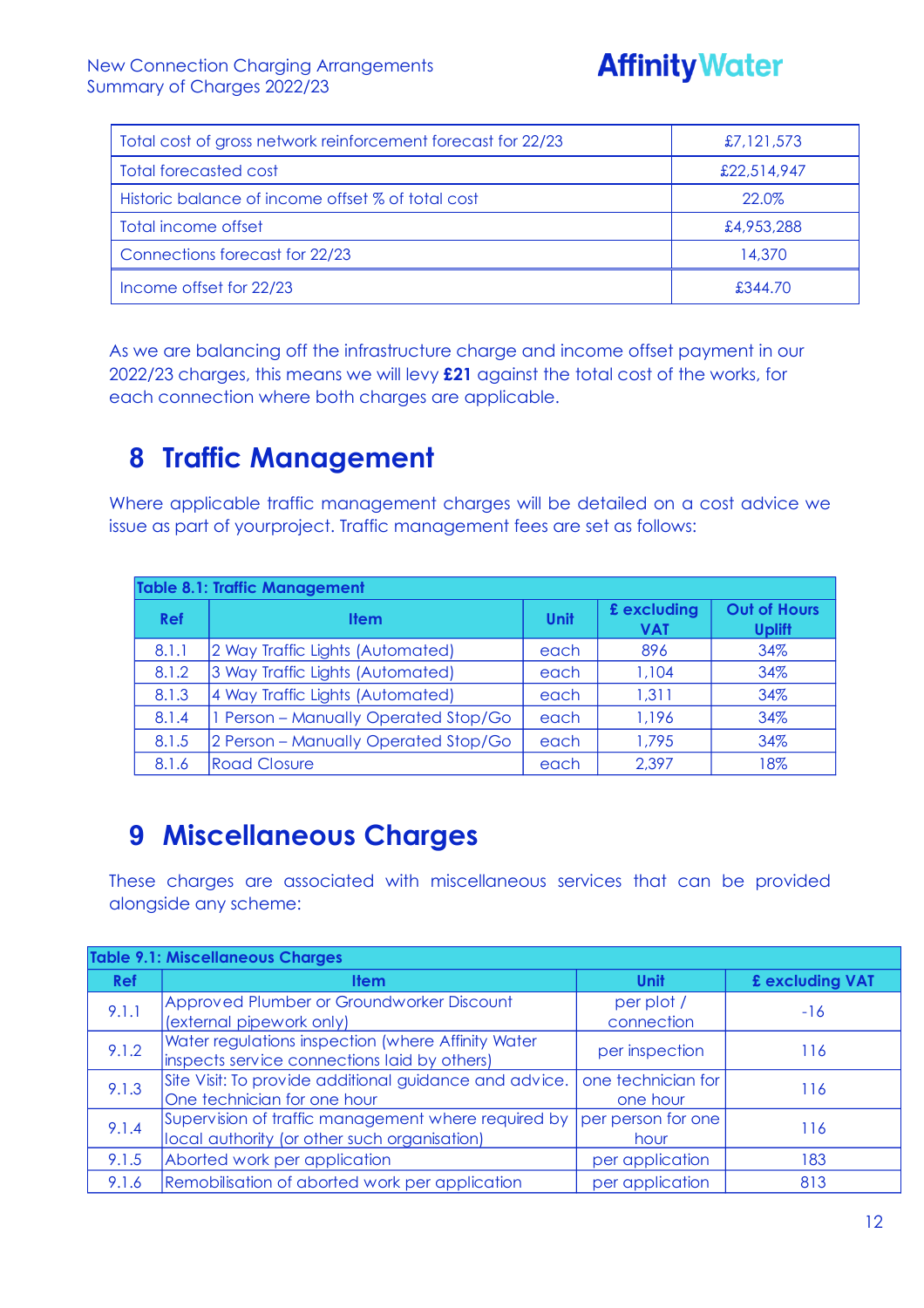# **Affinity Water**

### <span id="page-12-0"></span>**10 Payment Information**

We are happy to accept payment for your new water service using the following methods:

- Credit/Debit Card Online payments can be made through the 'My Payments' section of our online customer portal.
- BACS Payable to our Barclays account: Reference 80542903 Sort Code 20 05 03. When asked for a description of the payment, please write your Application Reference Number (starts with DS).
- Cheque Payable to Affinity Water Limited and sent to our head office address; Affinity Water Limited, Tamblin Way, Hatfield, AL10 9EZ. When sending in a cheque please include your Application Reference Number (this starts with 'DS').

Following payments being processed your 'My Payments' section of our online customer portal will beupdated to confirm and reflect received payments.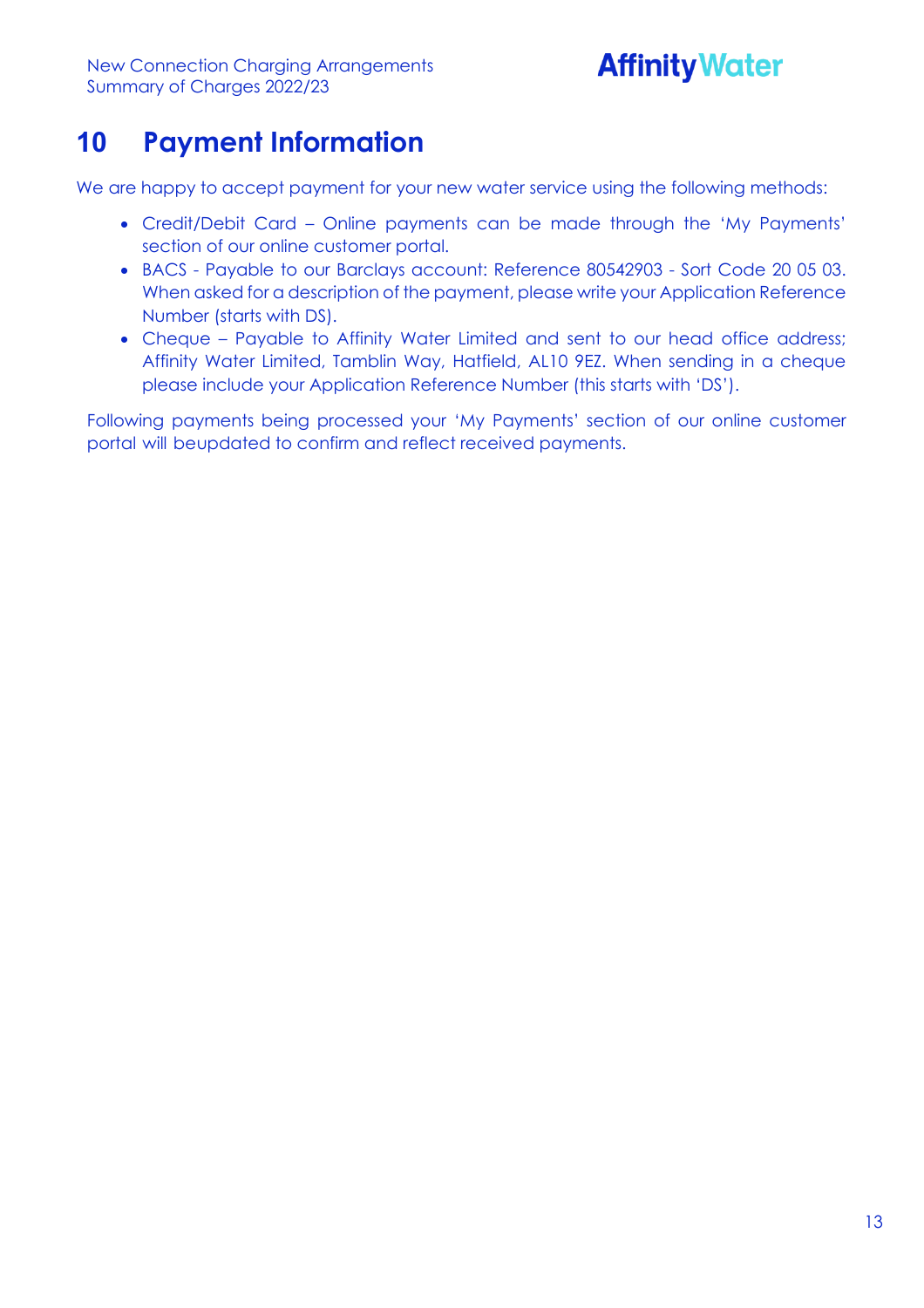### **11 Worked Examples**

The following worked examples are in line with the recent Ofwat [Information](https://www.ofwat.gov.uk/wp-content/uploads/2021/10/21-10-26-Information-notice-charging-information-requirements-Final.pdf) Notice 21/04. A summary table of our worked examples is provided below:

| Scenario | <b>Description</b>                                                                                                      | Equivalent 21/22 22/23 Charge |          |
|----------|-------------------------------------------------------------------------------------------------------------------------|-------------------------------|----------|
|          |                                                                                                                         | Charge                        |          |
|          | Single connection to a house from an existing main                                                                      | £2.152                        | £2.212   |
|          | Single connection to a block of flats from an existing main                                                             | £3,782                        | £6,331   |
|          | Medium housing development requiring new mains and communication pipe (excavation and<br>reinstatement by others)       | £54,654                       | £76,384  |
|          | Medium housing development requiring new mains and communication pipe (excavation and<br>reinstatement by Water Company | £96.674                       | £104,254 |
|          | Large housing development requiring new mains and communication pipe (excavation and<br>reinstatement by others)        | £181,590                      | £265,888 |
|          | Large housing development requiring new mains and communication pipe (excavation and<br>reinstatement by Water Company) | £326,152                      | £361,128 |

<span id="page-13-0"></span>Below is the extract from the [Ofwat document](https://www.ofwat.gov.uk/wp-content/uploads/2021/10/Common_Terms_And_Worked_Examples_Effective_April_2022.pdf) confirming the worked examples information for 22/23.

#### **Information requirements**

With the exception of Small Companies, each Water Company must present its Charging Arrangements using worked examples for the following scenarios, and in the standard format set out below.

#### **Scenarios summary**

Each Water Company should represent the following six scenarios in worked examples in its Charging Arrangements.

- 1. Single connection to a house from an existing main.
- 2. Single connection to a block of flats from an existing main.
- 3. Medium housing development requiring new mains and communication pipes (excavation and reinstatement by others).

4. Medium housing development requiring new mains and communication pipes (excavation and reinstatement by Water Company).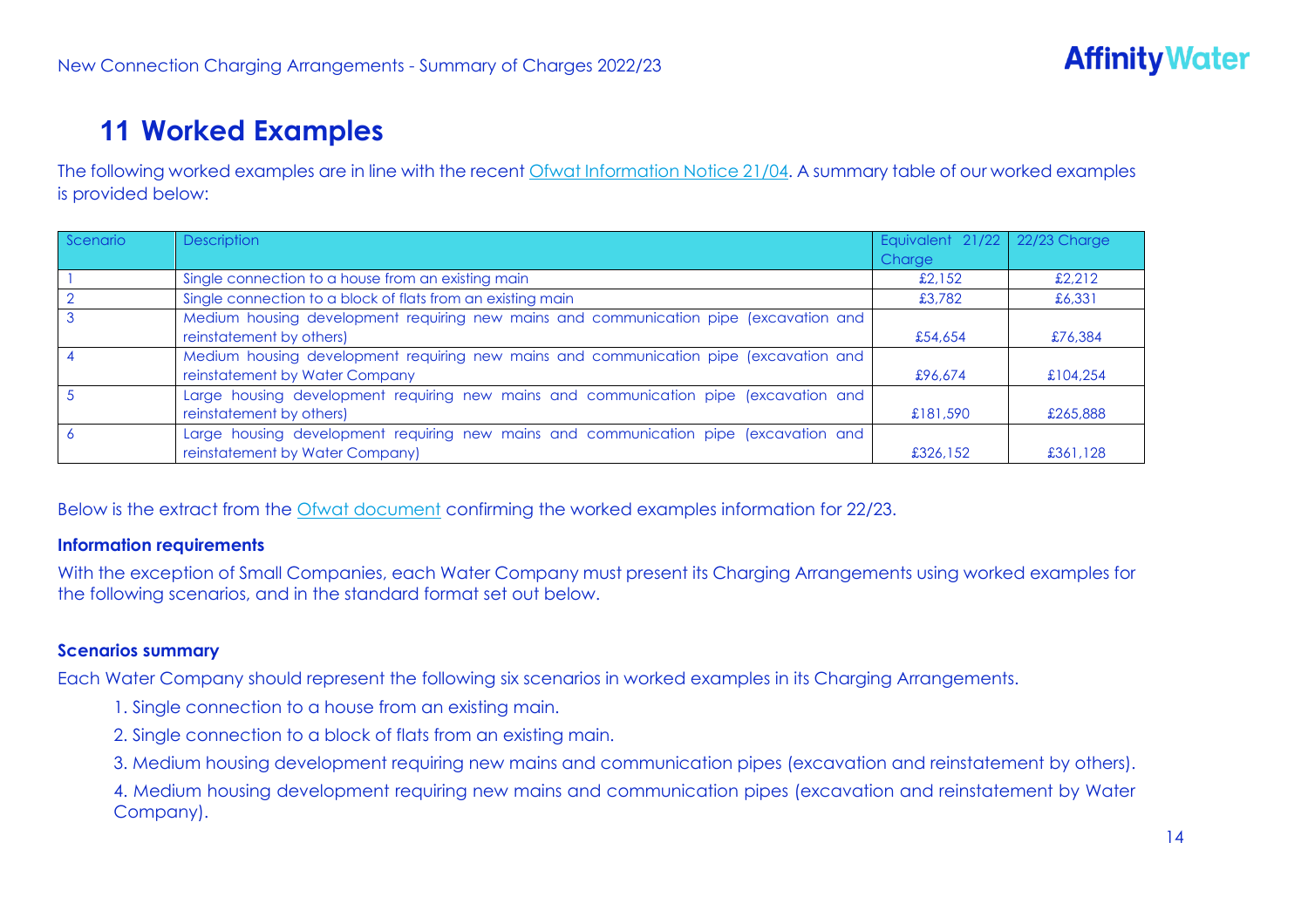

5. Large housing development requiring new mains and communication pipes (excavation and reinstatement by others).

6. Large housing development requiring new mains and communication pipes (excavation and reinstatement by Water Company).

#### **Guidance for Water Companies**

For the avoidance of doubt, worked examples should include every charge that the Water Company would impose in accordance with these rules, including where applicable in any of the scenarios:

- Requisition Charges;
- Infrastructure Charges;
- Connection Charges;
- Income Offset:
- Relevant ancillary charges;
- Clearly itemised unit costs for all relevant services.

#### **Each Water Company should include in its worked examples:**

- Adequate commentary to avoid inappropriate comparisons between Water Companies and in any place where the Water Company has chosen to take account of its own specific policies or area-specific terminology and practices.
- Any additional scenarios where the Water Company identifies issues with the scenarios or to highlight specific items that it considers could be of particular interest to its customers.

• Diagrams where the Water Company considers that this will make the worked examples more accessible to Developer Customers.

#### **For all scenarios, when presenting worked examples:**

- Assume typical soil type for your region, that there is no rock and the land is not contaminated.
- Include all charges for activities and materials expected in an average job in the surface type being used

• Include all relevant ancillary charges, such as (but not limited to) application and design fees, any other administrative fees charged to developer customers for delivering the service, and meter costs and installation (where not included in the Connection Charges).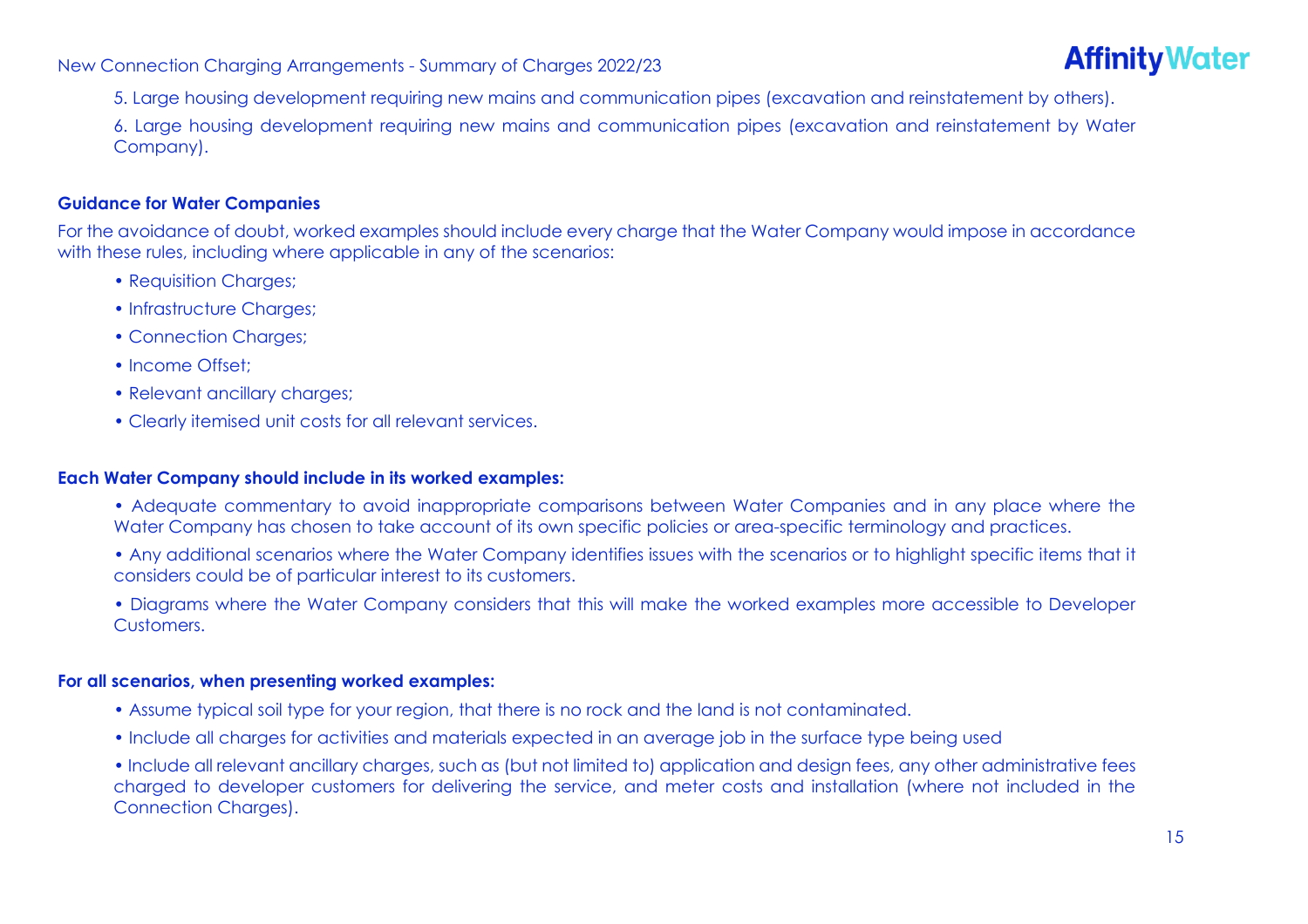

- All items in the table which state 'Y' to 'Applicable Charge?' should be separated within your worked examples table and should remain unchanged. These are identified as bold in the table to allow customers to easily identify consistent rows which are applicable to any water company.
- For any blank cell within the column 'Applicable Charge?', you should state whether or not it is applicable depending on the structure of your charges. If a charge item is not applicable, a 'N' should be placed in the column with 'N/A' across the charge item cells.
- Should you have additional charges which relate to an overall charge in Bold (i.e. Connection Charge or Mains Connection charge), you should include the rate in the table where it states 'sub-charge 1,2,3…' so that customers are able to relate the charges back to individual charging arrangements documents. The worked examples should reflect any ancillary charges which will be included in that part of work, i.e. thrust blocks.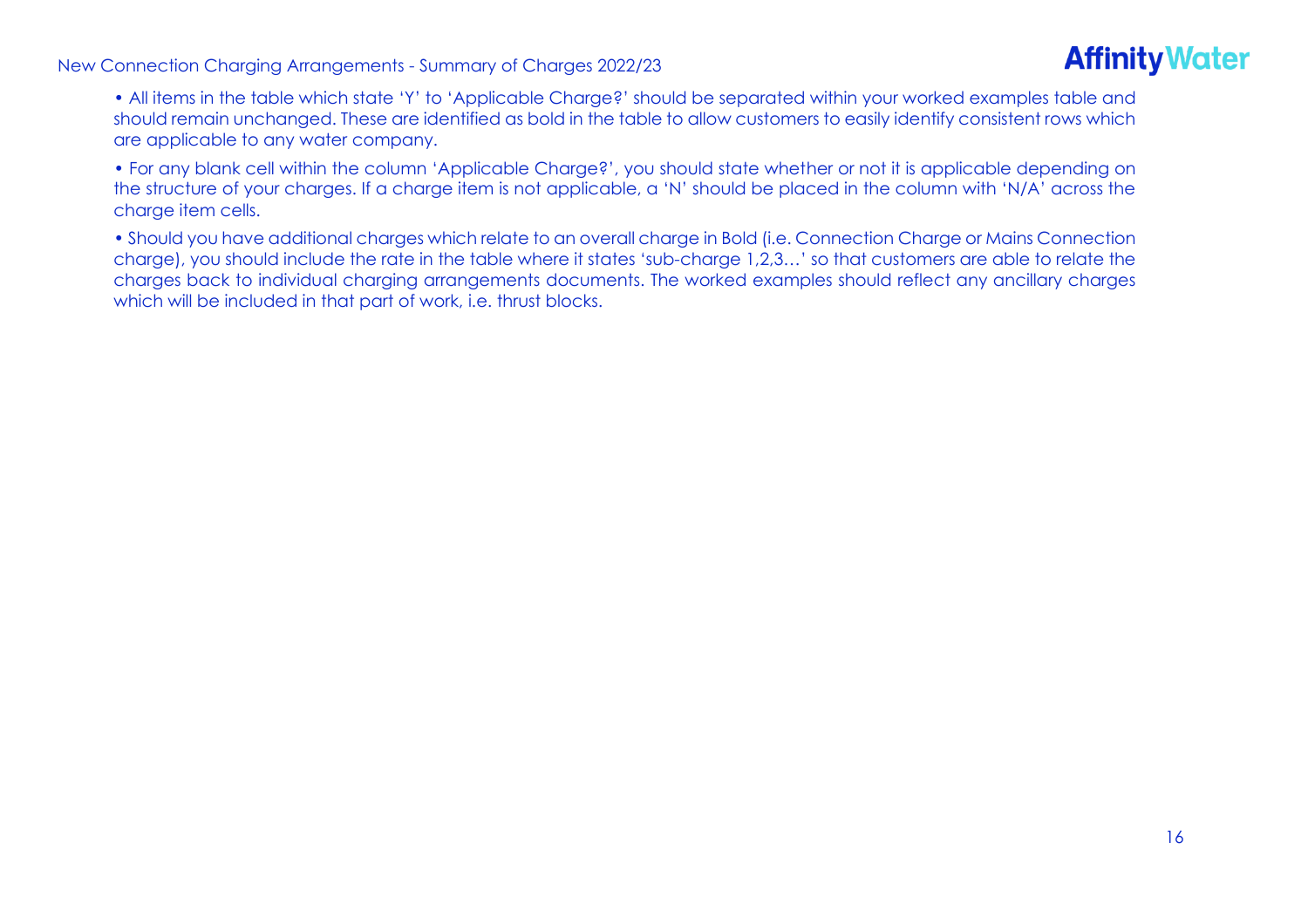#### **Example 1: Single connection to a house from an existing main**

This worked example provides charges for a single connection to an existing water main of 90mm diameter polyethylene (PE). If applicable, the worked example should include the associated charges for a single property connection to an existing sewer, which is completed by the Developer Customer. These charges are specified under 'Other Charges'. Within construction costs, this includes:

- Service pipe installation
- Boundary box fitting
- Meter installation
- Excavation
- Reinstatement

#### Pipework:

- 25 32mm diameter PE pipe
- 4m pipework in road

Traffic management assumes the road (Type 3-4) is 40mph, has two lanes and does not require a road closure or lane closure. Twoway automated lights are required. There is also an assumption that the only payable council charges are for permitting.

**Affinity Water**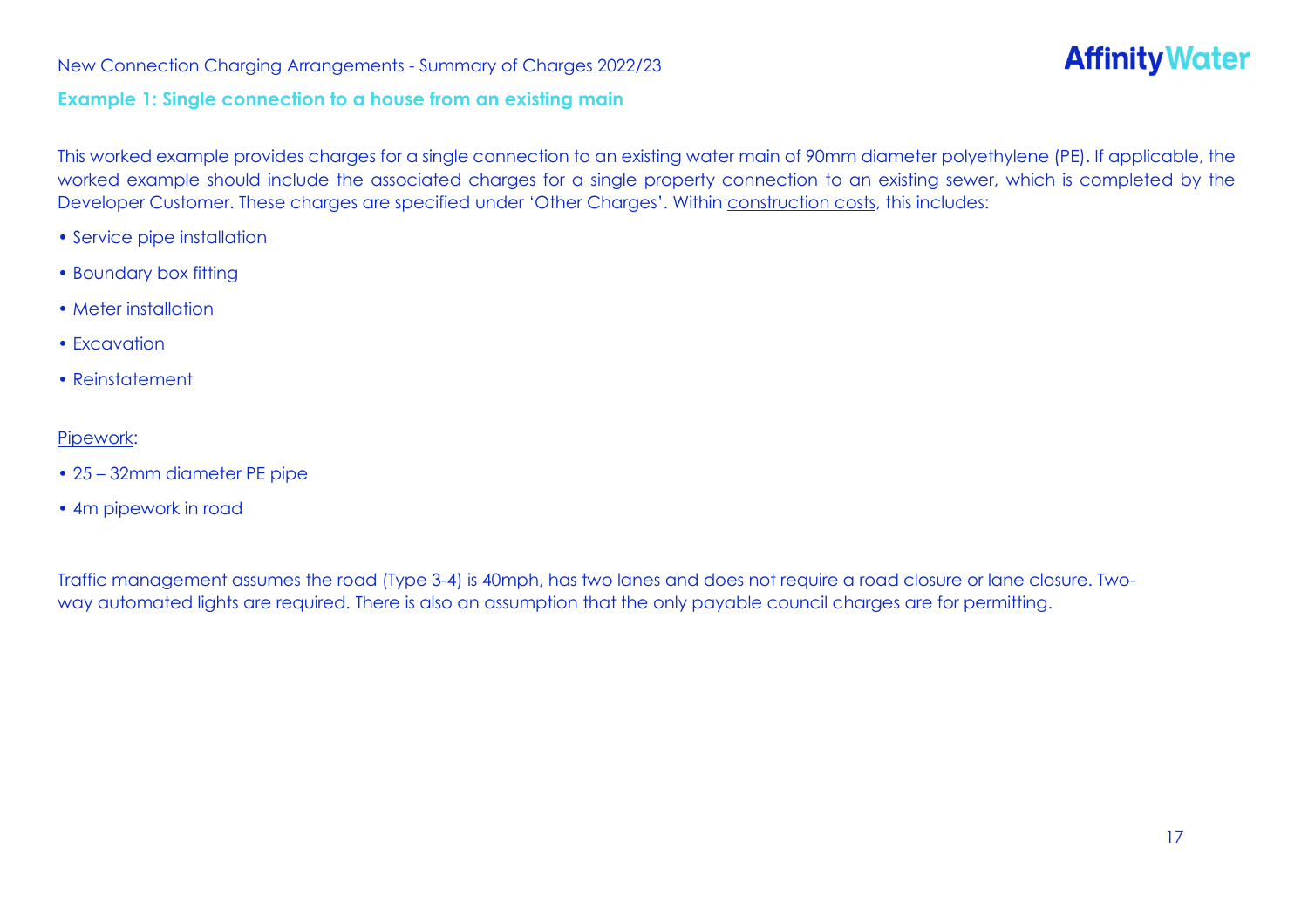# **Affinity Water**

|                              | <b>Alternative Delivery</b><br>Scenario 1: Single connection to a house from an existing main - 4m |                                   |                |         |                           |                                                      |                                                   |                       |                            |                                           |  |  |  |
|------------------------------|----------------------------------------------------------------------------------------------------|-----------------------------------|----------------|---------|---------------------------|------------------------------------------------------|---------------------------------------------------|-----------------------|----------------------------|-------------------------------------------|--|--|--|
| <b>Applicable</b><br>charge? | <b>Item</b>                                                                                        | Unit                              | Qtv            | Rate(f) | <b>Total</b><br>Charge(£) | <b>Barrier</b><br><b>Pipe Uplift</b><br>Rate $(E/m)$ | <b>Barrier</b><br><b>Pipe Total</b><br>Charge (£) | Contestab<br>le (Y/N) | <b>Self Lay</b><br>Rate(f) | Self Lay<br><b>Total</b><br>Charge<br>(E) |  |  |  |
|                              | <b>Pre-construction charges</b>                                                                    |                                   |                |         |                           |                                                      |                                                   |                       |                            |                                           |  |  |  |
| $\mathbf{v}$                 | <b>Application Fee</b>                                                                             | per application<br>per property / |                | 143     | 143                       |                                                      |                                                   | N                     | 30                         | 30                                        |  |  |  |
| $\mathbf{v}$                 | <b>Administration Fee</b>                                                                          | $n \sim +$                        |                | 89      | 89                        |                                                      |                                                   | N                     | 32                         | 32                                        |  |  |  |
| N.                           | Design Fee                                                                                         | per scheme                        | $\overline{0}$ |         |                           |                                                      |                                                   |                       |                            |                                           |  |  |  |
|                              | <b>Construction Charges</b>                                                                        |                                   |                |         |                           |                                                      |                                                   |                       |                            |                                           |  |  |  |
| $\mathbf{v}$                 | Connection                                                                                         | per connection                    |                | 1203    | 1203                      | 16                                                   | 16                                                | Y                     |                            |                                           |  |  |  |
| N                            | Connection sub-charge 1                                                                            | per connection                    | $\Omega$       |         |                           |                                                      |                                                   |                       |                            |                                           |  |  |  |
| N <sub>1</sub>               | Connection sub-charge 2                                                                            | per connection                    | $\Omega$       |         |                           |                                                      |                                                   |                       |                            |                                           |  |  |  |
| N                            | Connection sub-charge 3                                                                            | per connection                    | $\overline{0}$ |         |                           |                                                      |                                                   |                       |                            |                                           |  |  |  |
| $\mathbf{v}$                 | Pipework - Road (25-32mm)                                                                          | per metre                         | 3.5            | 216     | 756                       | 16                                                   | 56                                                | $\vee$                |                            |                                           |  |  |  |
| N.                           | <b>Traffic Management</b>                                                                          | per TM usage                      |                |         |                           |                                                      |                                                   | $\vee$                |                            |                                           |  |  |  |
| $\mathbf{v}$                 | <b>Meter installation</b>                                                                          | per connection                    |                |         |                           |                                                      |                                                   | $\vee$                |                            |                                           |  |  |  |
| $\checkmark$                 | Meter Issue                                                                                        | per meter                         |                |         |                           |                                                      |                                                   | N                     | 40                         | 40                                        |  |  |  |
|                              | <b>Other Charges</b>                                                                               |                                   |                |         |                           |                                                      |                                                   |                       |                            |                                           |  |  |  |
| N.                           | As applicable (ie \$106 vetting fee)                                                               |                                   |                |         |                           |                                                      |                                                   |                       |                            |                                           |  |  |  |
|                              | <b>Infrastructure Charges</b>                                                                      |                                   |                |         |                           |                                                      |                                                   |                       |                            |                                           |  |  |  |
| $\mathbf v$                  | Infrastructure Charges - water                                                                     | per property                      |                | 366     | 366                       |                                                      |                                                   | N                     | 366                        | 366                                       |  |  |  |
| N <sub>1</sub>               | Infrastructure Charges - sewerage                                                                  | per property                      | $\Omega$       |         |                           |                                                      |                                                   |                       |                            |                                           |  |  |  |
|                              | <b>Income Offset</b>                                                                               |                                   |                |         |                           |                                                      |                                                   |                       |                            |                                           |  |  |  |
| $\mathbf v$                  | Income Offset - water                                                                              | per property                      |                | $-345$  | $-345$                    |                                                      |                                                   | N                     | $-345$                     | $-345$                                    |  |  |  |
| N.                           | Income Offset - sewerage                                                                           | per property                      | $\Omega$       |         |                           |                                                      |                                                   |                       |                            |                                           |  |  |  |
|                              | <b>TOTAL</b>                                                                                       |                                   |                |         | 2212.41                   |                                                      | 72                                                |                       |                            | 123.41                                    |  |  |  |

**NB**: As per the information provided by Ofwat regarding the scenarios, while the barrier uplift information is included in the table, this is not used in the overall calculation as the land is confirmed as not contaminated.

We offer a water efficiency discount against the infrastructure charge for eligible properties, as outlined in section 17.9.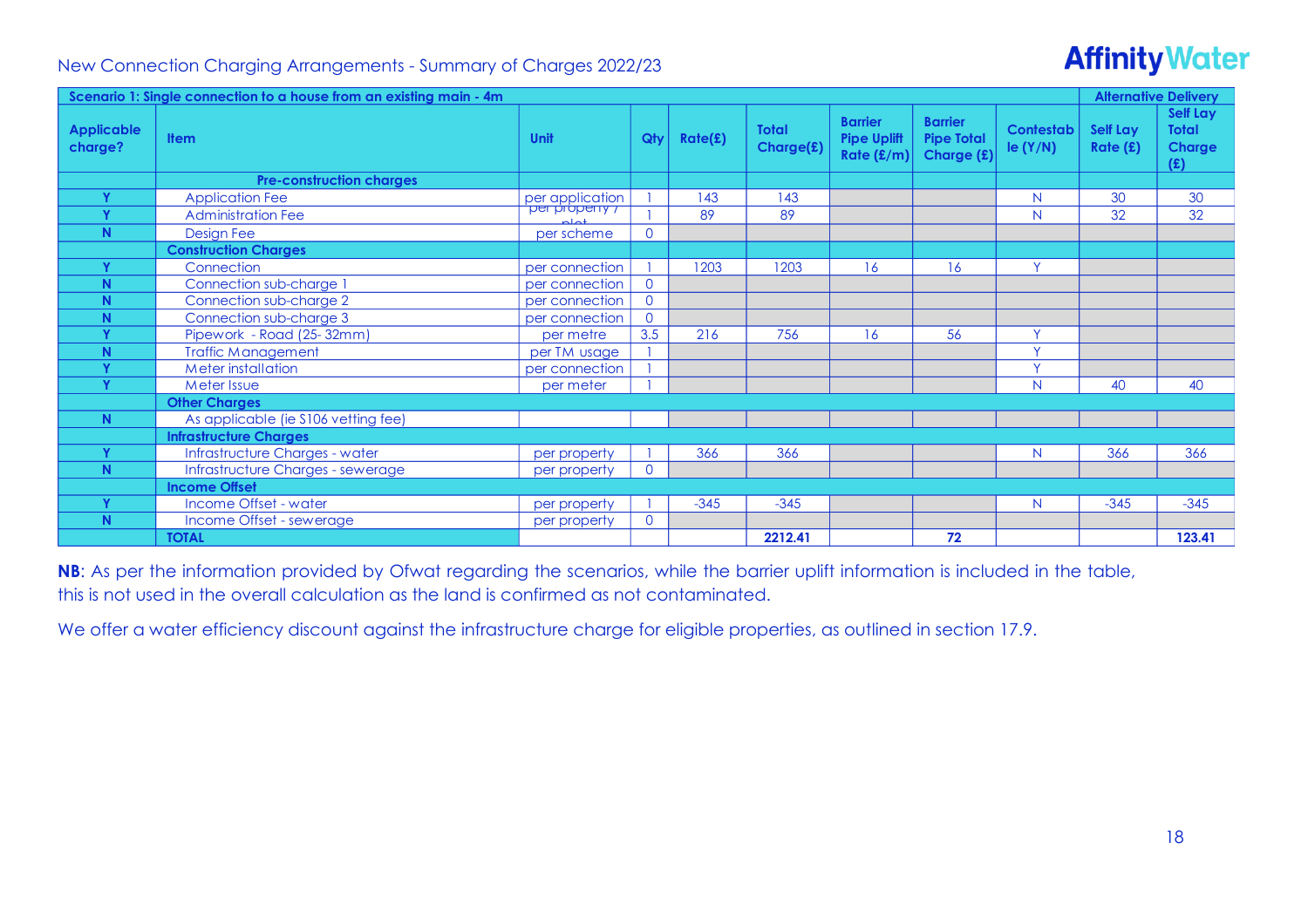#### **Example 2: Single connection to a block of flats from an existing main**

**Affinity Water** 

This worked example provides charges for a block of 10 flats to be connected to an existing main of 90mm diameter PE. Each flat would be individually metered. If applicable, the worked example should include the associated charges for connection to an existing sewer, which is completed by the Developer Customer. Within construction costs, this includes:

- Service pipe installation
- Boundary box fitting
- Meter installation
- Excavation
- Reinstatement

#### Pipework:

- 63mm diameter PE pipe
- 4m pipework in road, 4m pipework in unmade ground

Traffic management assumes the road (Type 3-4) is 40mph, has two lanes and does not require a road closure or lane closure. Twoway automated lights are required. There is also an assumption that the only payable council charges are for permitting.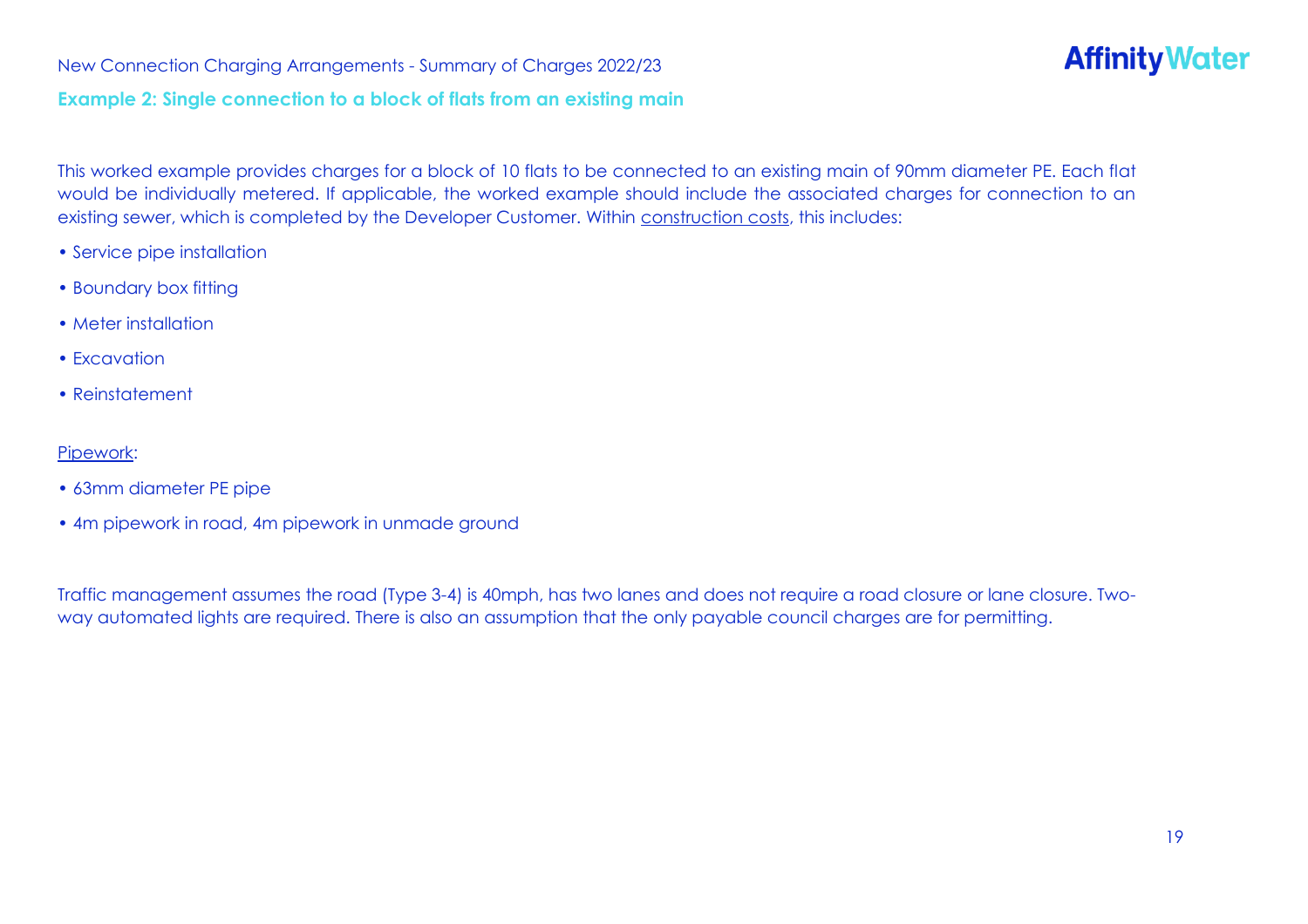# **Affinity Water**

|                              | Scenario 2: Single connection to a block of flats from an existing main - 8m |                 |                 |         |                           |                                                    |                                                      |                             |                                | <b>Alternative Delivery Method</b>        |                        |                                |
|------------------------------|------------------------------------------------------------------------------|-----------------|-----------------|---------|---------------------------|----------------------------------------------------|------------------------------------------------------|-----------------------------|--------------------------------|-------------------------------------------|------------------------|--------------------------------|
| <b>Applicable</b><br>charge? | <b>Item</b>                                                                  | Unit            | Qty             | Rate(f) | <b>Total</b><br>Charge(£) | <b>Barrier Pipe</b><br><b>Uplift Rate</b><br>(E/m) | <b>Barrier Pipe</b><br><b>Total</b><br><b>Charge</b> | <b>Contestable</b><br>(Y/N) | <b>Self Lay</b><br><b>Rate</b> | Self Lay<br><b>Total</b><br><b>Charge</b> | <b>NAV Rate</b><br>(E) | <b>NAV Total</b><br>Charge (£) |
|                              | <b>Pre-construction charges</b>                                              |                 |                 |         |                           |                                                    |                                                      |                             |                                |                                           |                        |                                |
| Y                            | <b>Application Fee</b>                                                       | per application |                 | 629     | 629                       |                                                    |                                                      | N                           | 30                             | 300                                       |                        |                                |
| $\mathbf{v}$                 | <b>Administration Fee</b>                                                    | per property /  | 10 <sup>°</sup> | 89      | 890                       |                                                    |                                                      | N                           | $\overline{32}$                | 320                                       |                        |                                |
| N                            | <b>Design Fee</b>                                                            | per scheme      | $\Omega$        |         |                           |                                                    |                                                      |                             |                                |                                           |                        |                                |
|                              | <b>Construction Charges</b>                                                  |                 |                 |         |                           |                                                    |                                                      |                             |                                |                                           |                        |                                |
| $\mathbf{v}$                 | Connection                                                                   | per connection  |                 | 2,178   | 2,178                     | 22                                                 | 22                                                   | $\checkmark$                |                                |                                           |                        |                                |
| N                            | Connection sub-charge 1                                                      | per connection  | $\overline{0}$  |         |                           |                                                    |                                                      |                             |                                |                                           |                        |                                |
| N                            | Connection sub-charge 2                                                      | per connection  | $\Omega$        |         |                           |                                                    |                                                      |                             |                                |                                           |                        |                                |
| N                            | Connection sub-charge 3                                                      | per connection  | $\overline{0}$  |         |                           |                                                    |                                                      |                             |                                |                                           |                        |                                |
|                              | Pipework - Road (50-63mm)                                                    | per metre       | 3.5             | 229     | 802                       | 22                                                 | 77                                                   | $\mathbf{v}$                |                                |                                           | 229                    | 802                            |
| $\mathbf{v}$                 | Pipework - Unmade Ground (50-63mm)                                           | per metre       |                 | 92      | 368                       | 22                                                 | 88                                                   | $\sqrt{ }$                  |                                |                                           | 92                     | 368                            |
| N                            | <b>Traffic Management</b>                                                    | per TM usage    |                 |         |                           |                                                    |                                                      | $\mathbf{v}$                |                                |                                           | 896                    | 896                            |
| $\mathbf{v}$                 | <b>Meter installation</b>                                                    | per connection  | 10 <sup>°</sup> | 125     | 1250                      |                                                    |                                                      | $\sqrt{}$                   |                                |                                           |                        |                                |
|                              | Meter Issue                                                                  | per meter       | 10 <sup>°</sup> |         |                           |                                                    |                                                      | N                           | 40                             | 400                                       | 40                     | 400                            |
|                              | <b>Other Charges</b>                                                         |                 |                 |         |                           |                                                    |                                                      |                             |                                |                                           |                        |                                |
| N.                           | As applicable (ie \$106 vetting fee)                                         |                 | $\overline{0}$  |         |                           |                                                    |                                                      |                             |                                |                                           |                        |                                |
|                              | <b>Infrastructure Charges</b>                                                |                 |                 |         |                           |                                                    |                                                      |                             |                                |                                           |                        |                                |
|                              | Infrastructure Charges - water                                               | per property    | 10              | 366     | 3,661                     |                                                    |                                                      | N                           | 366                            | 3,661                                     | 366                    | 3,661                          |
| N.                           | Infrastructure Charges - sewerage                                            | per property    | $\Omega$        |         |                           |                                                    |                                                      |                             |                                |                                           |                        |                                |
|                              | <b>Income Offset</b>                                                         |                 |                 |         |                           |                                                    |                                                      |                             |                                |                                           |                        |                                |
| $\mathbf{v}$                 | Income Offset - water                                                        | per property    | 10 <sup>°</sup> | $-345$  | $-3,447$                  |                                                    |                                                      | N                           | $-345$                         | $-3,447$                                  | $-345$                 | $-3,447$                       |
| N.                           | Income Offset - sewerage                                                     | per property    | $\overline{0}$  |         |                           |                                                    |                                                      |                             |                                |                                           |                        |                                |
|                              | <b>TOTAL</b>                                                                 |                 |                 |         | 6,331                     |                                                    | 187                                                  |                             |                                | 1,234                                     | 1,278                  | 2,680                          |

**NB**: As per the information provided by Ofwat regarding the scenarios, while the barrier uplift information is included in the table, this is not used in the overall calculation as the land is confirmed as not contaminated.

We offer a water efficiency discount against the infrastructure charge for eligible properties, as outlined in section 17.9.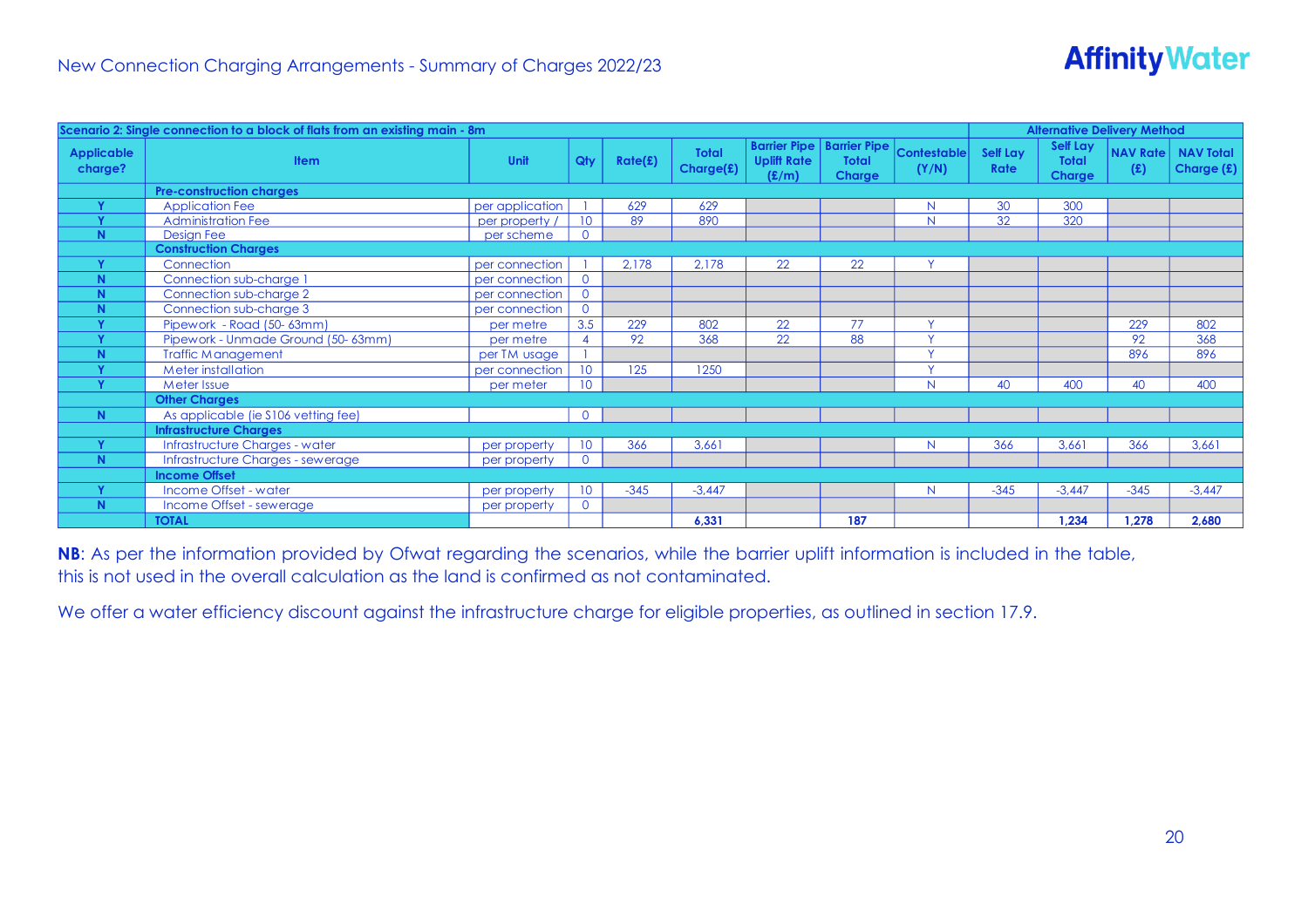

**Example 3: Medium housing development requiring new mains and communication pipe (excavation and reinstatement by others)**

This worked example provided charges associated with the provision of new water mains and individual connections from them for each of 50 new houses. If applicable, the worked example should include the associated vetting charges for the 50 property connections to an existing sewer, which is completed by the Developer Customer. Excavation and reinstatement are completed by others, except for the excavation leading to the connection to the existing water main. Within construction costs, this includes:

- Mains laying
- Service pipe installation
- Boundary box fitting
- Meter installation

Technical Specification (Connection)

#### Pipework:

- Connection to Existing Main of 180mm diameter PE
- 3m pipework laying (per communication pipe)

#### Technical Specification (Mains)

Pipework: Total length 300m, consisting of:

- 125mm diameter PE 10m road type 3-4 road (leading to the point of connection to an existing water main)
- 125mm diameter PE 190m
- 90mm diameter PE 100m

#### Design Considerations: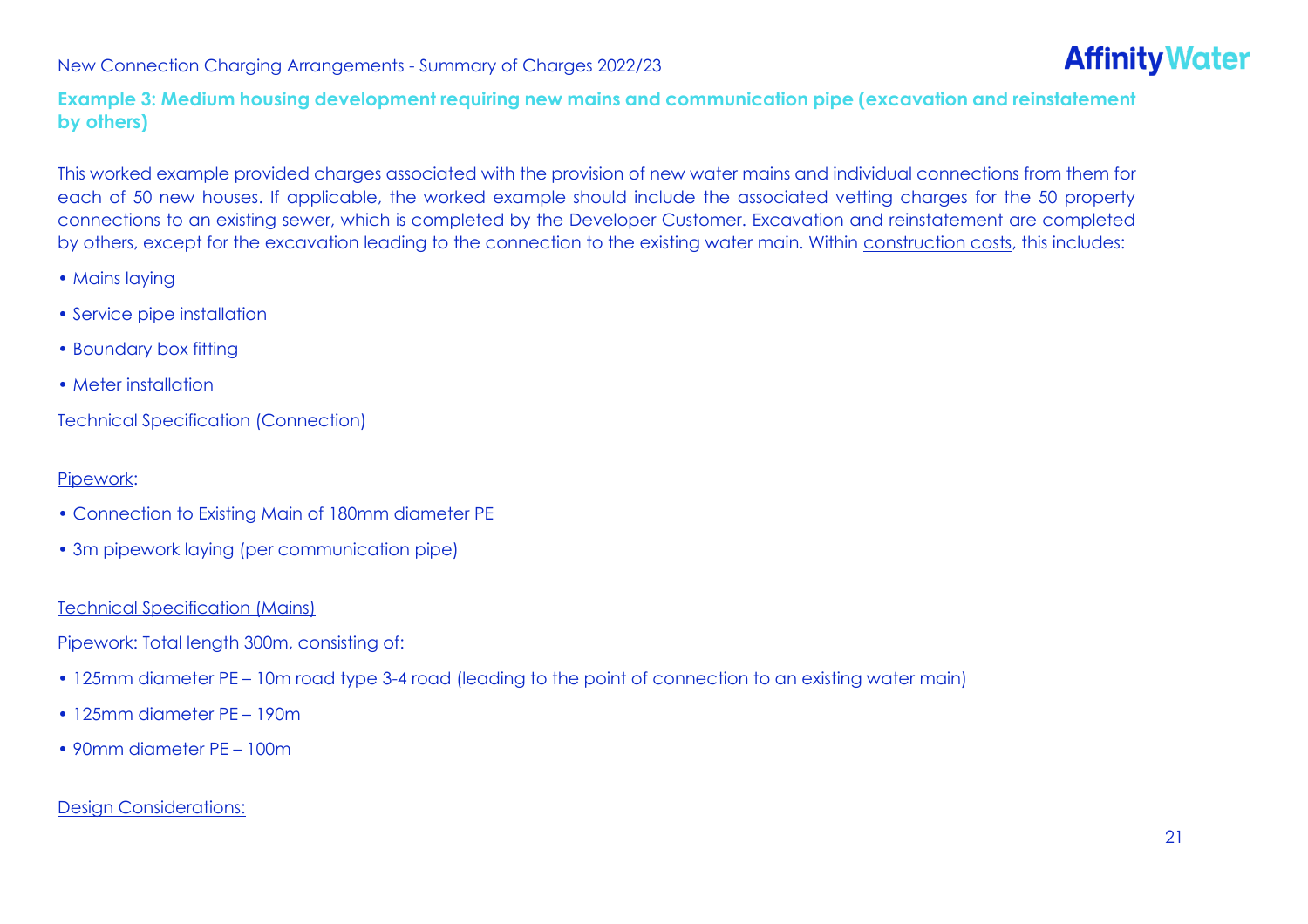# **Affinity Water**

- 180mm diameter existing main, serving 150 existing customers
- Three commissioning phases
- Three sample chlorination and connections footpath
- Four washouts unmade ground
- Five valves (1 x 150mm, 3 x 100mm, 1 x 80mm) unmade ground
- One trial hole unmade ground

Traffic management assumes the road (Type 3-4) is 50mph, has two lanes and requires a road closure and eight parking pay suspensions. Any additional council charges for permitting should be included.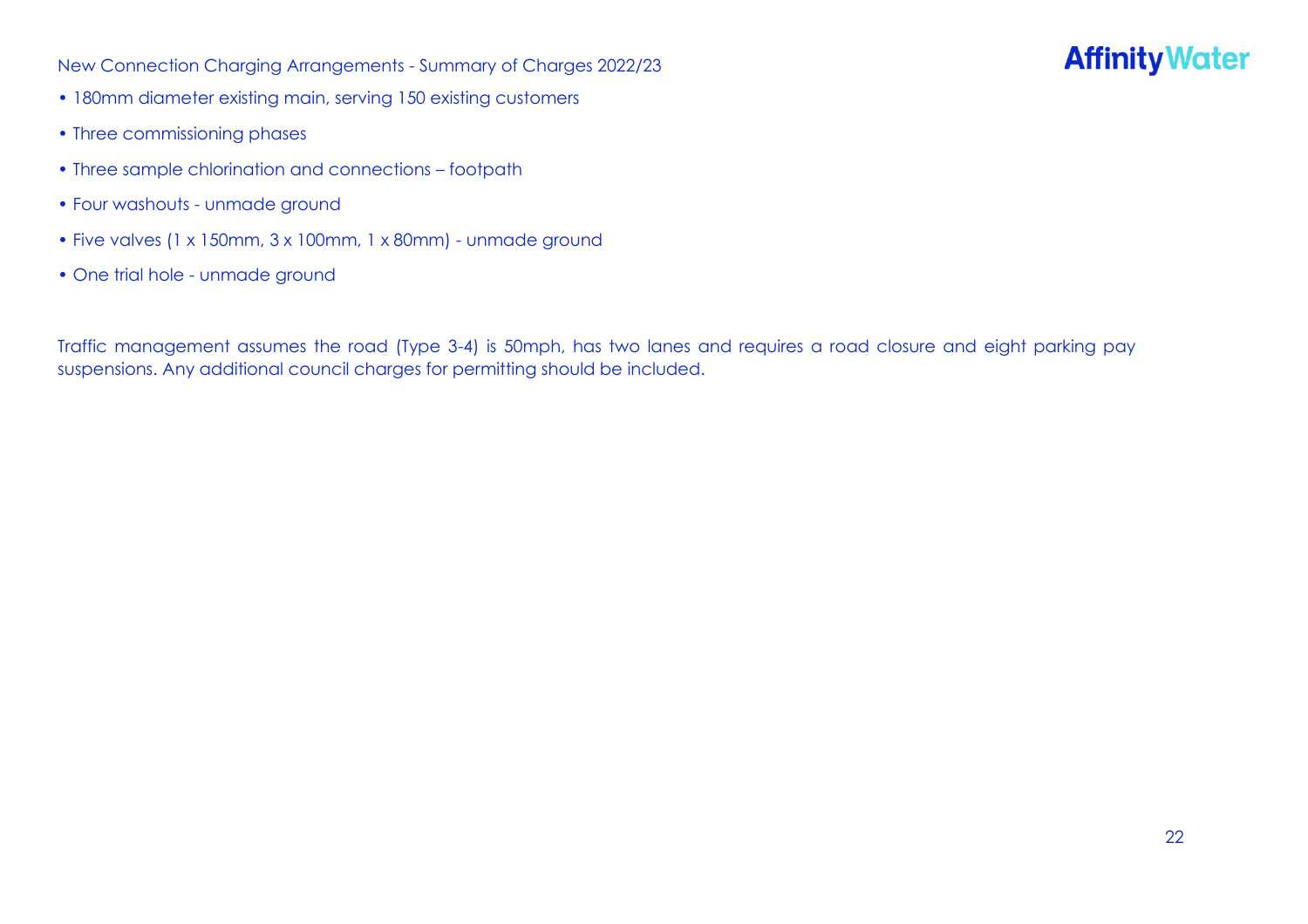# **Affinity Water**

|                              | Scenario 3: Medium housing development requiring new mains and communication pipe (excavation and reinstatement by others) |                        |                 |         |                           |                                                    |                                                      |                             |                                | <b>Alternative Delivery Method</b>        |                        |                                |
|------------------------------|----------------------------------------------------------------------------------------------------------------------------|------------------------|-----------------|---------|---------------------------|----------------------------------------------------|------------------------------------------------------|-----------------------------|--------------------------------|-------------------------------------------|------------------------|--------------------------------|
| <b>Applicable</b><br>charge? | <b>Item</b>                                                                                                                | Unit                   | Qty             | Rate(f) | <b>Total</b><br>Charge(£) | <b>Barrier Pipe</b><br><b>Uplift Rate</b><br>(E/m) | <b>Barrier Pipe</b><br><b>Total</b><br><b>Charge</b> | <b>Contestable</b><br>(Y/N) | <b>Self Lay</b><br><b>Rate</b> | <b>Self Lay</b><br><b>Total</b><br>Charge | <b>NAV Rate</b><br>(E) | <b>NAV Total</b><br>Charge (£) |
|                              | <b>Pre-construction charges connection</b>                                                                                 |                        |                 |         |                           |                                                    |                                                      |                             |                                |                                           |                        |                                |
| Y                            | <b>Application Fee</b>                                                                                                     | per property /<br>plot | 50              | 30      | 1.500                     |                                                    |                                                      | N                           | 30                             | 1,500                                     |                        |                                |
| Y                            | <b>Administration Fee</b>                                                                                                  | per property /<br>plot | 50              | 89      | 4.450                     |                                                    |                                                      | N.                          | 32 <sup>°</sup>                | 1.600                                     |                        |                                |
| Y                            | <b>Design Fee</b>                                                                                                          | per scheme             | $\overline{0}$  |         |                           |                                                    |                                                      |                             |                                |                                           |                        |                                |
|                              | Pre-construction charges mains                                                                                             |                        |                 |         |                           |                                                    |                                                      |                             |                                |                                           |                        |                                |
| Y                            | <b>Application Fee</b>                                                                                                     | per application        |                 | 476     | 476                       |                                                    |                                                      | N.                          | 476                            | 476                                       | 435                    | 435                            |
| Y                            | <b>Administration Fee</b>                                                                                                  | per application        |                 | 1,068   | 1,068                     |                                                    |                                                      | N                           | 603                            | 603                                       | 958                    | 958                            |
| Y                            | <b>Design Fee</b>                                                                                                          | per scheme             |                 | 1,080   | 1,080                     |                                                    |                                                      | Y.                          |                                |                                           | 851                    | 851                            |
|                              | <b>Construction Charges connection</b>                                                                                     |                        |                 |         |                           |                                                    |                                                      |                             |                                |                                           |                        |                                |
| Y                            | Service connection - excavation by others                                                                                  | per connection         | 50              | 476     | 23,800                    | 16                                                 | 800                                                  | Y.                          |                                |                                           |                        |                                |
| Y                            | Pipework (25-32mm excavation by others)                                                                                    | per connection         | 125             | 40      | 5,000                     | 16                                                 | 2,000                                                | Y.                          |                                |                                           |                        |                                |
| Y                            | <b>Meter installation</b>                                                                                                  | per connection         | 50              |         |                           |                                                    |                                                      | Y.                          |                                |                                           |                        |                                |
| Y                            | Meter Issue                                                                                                                | per meter              | 50              |         |                           |                                                    |                                                      | N                           | 40                             | 2.000                                     |                        |                                |
|                              | <b>Construction Charges mains</b>                                                                                          |                        |                 |         |                           |                                                    |                                                      |                             |                                |                                           |                        |                                |
| Y                            | Mains connection                                                                                                           | per connection         |                 | 2,572   | 2,572                     |                                                    |                                                      | Y                           |                                |                                           | 2,572                  | 2,572                          |
| N                            | Washouts (50-190mm) - No excavation                                                                                        | per accessory          | $\overline{4}$  |         |                           |                                                    |                                                      |                             |                                |                                           |                        |                                |
| N                            | Mains connection sub-charge 2                                                                                              | per connection         | $\overline{0}$  |         |                           |                                                    |                                                      |                             |                                |                                           |                        |                                |
| Y                            | Mains connection sub-charge 3                                                                                              | per connection         | $\overline{0}$  |         |                           |                                                    |                                                      |                             |                                |                                           |                        |                                |
| Y                            | Pipework - Road (101-130mm)                                                                                                | per metre              | 10 <sup>°</sup> | 338     | 3,379                     | 28                                                 | 280                                                  | Y                           |                                |                                           | 338                    | 3,379                          |
| Y                            | Pipework - Excavation by others (101-130mm)                                                                                | per metre              | 190             | 103     | 19,570                    | 28                                                 | 5.320                                                | Y.                          |                                |                                           |                        |                                |
| Y                            | Pipework - Excavation by others (50-100mm)                                                                                 | per metre              | 100             | 95      | 9,500                     | 24                                                 | 2,400                                                | Y.                          |                                |                                           |                        |                                |
| <b>Y</b>                     | <b>Traffic Management (Road Closure)</b>                                                                                   | per TM usage           |                 | 2,397   | 2,397                     |                                                    |                                                      | Y.                          |                                |                                           | 2,397                  | 2,397                          |
|                              | <b>Other Charges</b>                                                                                                       |                        |                 |         |                           |                                                    |                                                      | $\vee$                      |                                |                                           |                        |                                |
| Y.                           | Trial hole - Unmade ground (131-190mm)                                                                                     | per hole               |                 | 522     | 522                       |                                                    |                                                      |                             |                                |                                           |                        |                                |
|                              | <b>Infrastructure Charges</b>                                                                                              |                        |                 |         |                           |                                                    |                                                      |                             |                                |                                           |                        |                                |
| Y                            | Infrastructure Charges - water                                                                                             | per property           | 50              | 366     | 18,306                    |                                                    |                                                      | N                           | 366                            | 18,306                                    | 366                    | 18,306                         |
| N                            | Infrastructure Charges - sewerage<br><b>Income Offset</b>                                                                  | per property           |                 |         |                           |                                                    |                                                      |                             |                                |                                           |                        |                                |
| Y                            | Income Offset - water                                                                                                      |                        | 50              | $-345$  | $-17,235$                 |                                                    |                                                      | N                           | $-345$                         | $-17,235$                                 | $-345$                 | $-17,235$                      |
| N                            | Income Offset - sewerage                                                                                                   | per property           |                 |         |                           |                                                    |                                                      |                             |                                |                                           |                        |                                |
|                              | <b>TOTAL</b>                                                                                                               | per property           |                 |         | 76.384                    |                                                    | 10,800                                               |                             |                                | 7.250                                     |                        | 11,662                         |
|                              |                                                                                                                            |                        |                 |         |                           |                                                    |                                                      |                             |                                |                                           |                        |                                |

**NB**: As per the information provided by Ofwat regarding the scenarios, while the barrier uplift information is included in the table, this is not used in the overall calculation as the land is confirmed as not contaminated.

We offer a water efficiency discount against the infrastructure charge for eligible properties, as outlined in section 17.9.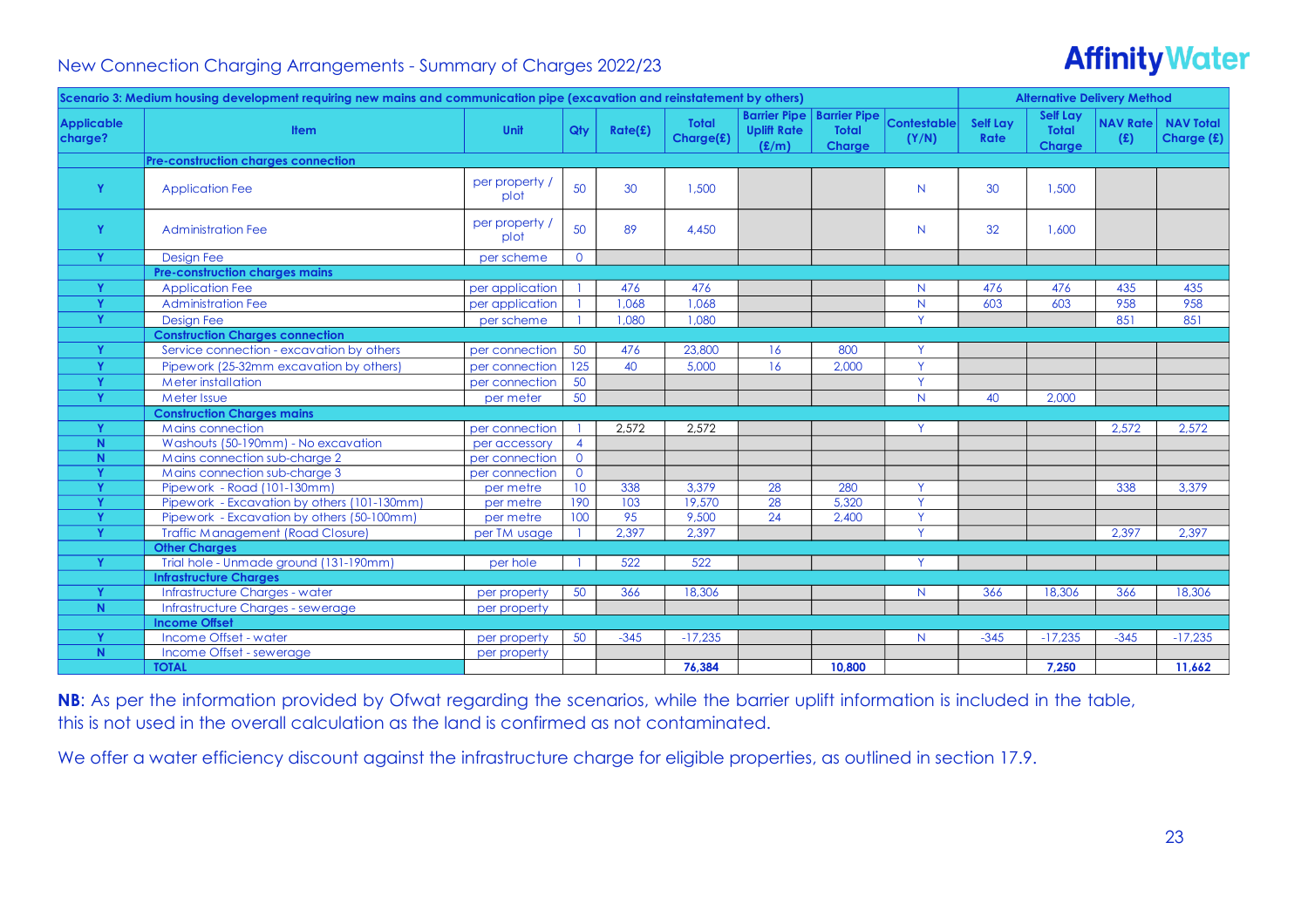

**Example 4: Medium housing development requiring new mains and communication pipe (excavation and reinstatement by water company)**

This worked example provided charges associated with the provision of new water mains and individual connections from them for each of 50 new houses. If applicable, the worked example should include the associated vetting charges for the 50 property connections to an existing sewer, which is completed by the Developer Customer. This worked example assumes that the excavation and reinstatement activities are carried out by the Water Company. However, should the Developer appoint and SLP or NAV, this worked example assumes these would be carried out by the SLP or NAV. Within construction costs, this includes:

- Mains laying
- Service pipe installation
- Boundary box fitting
- Meter installation
- Excavation
- Reinstatement

#### Technical Specification (Connection)

Pipework:

- Connection to existing main of 180mm diameter PE
- 3m pipe laying (per communication pipe)

#### Technical Specification (Mains)

Pipework: Total length 300m, consisting of:

• 125mm diameter PE – 10m pipework in road (including connection to existing 180mm PE Main)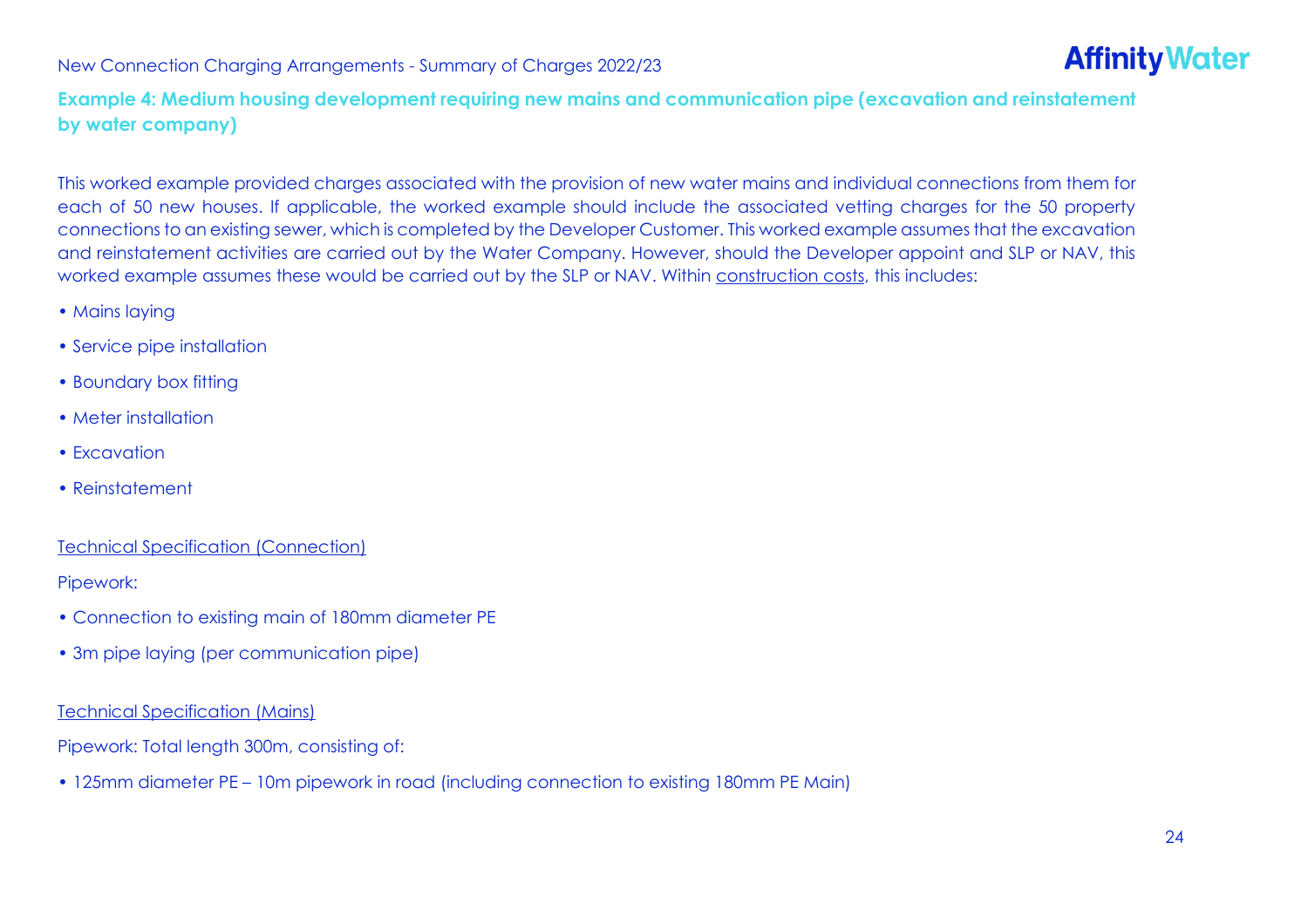# **Affinity Water**

- 125mm diameter PE 50m pipework in footpath
- 125mm diameter PE 140m pipework in Unmade ground
- 90mm diameter PE 100m pipework Unmade ground

#### Design Considerations:

- 180mm diameter existing main, serving 150 existing customers
- Three commissioning phases
- Three sample chlorination and connections footpath
- Four washouts unmade ground
- Five valves (1 x 150mm, 3 x 100mm, 1 x 80mm) unmade ground
- One trial hole unmade ground

Traffic management assumes the road (Type 3-4) is 50mph, has two lanes and requires a road closure and eight parking pay suspensions. Any additional council charges for permitting should be included.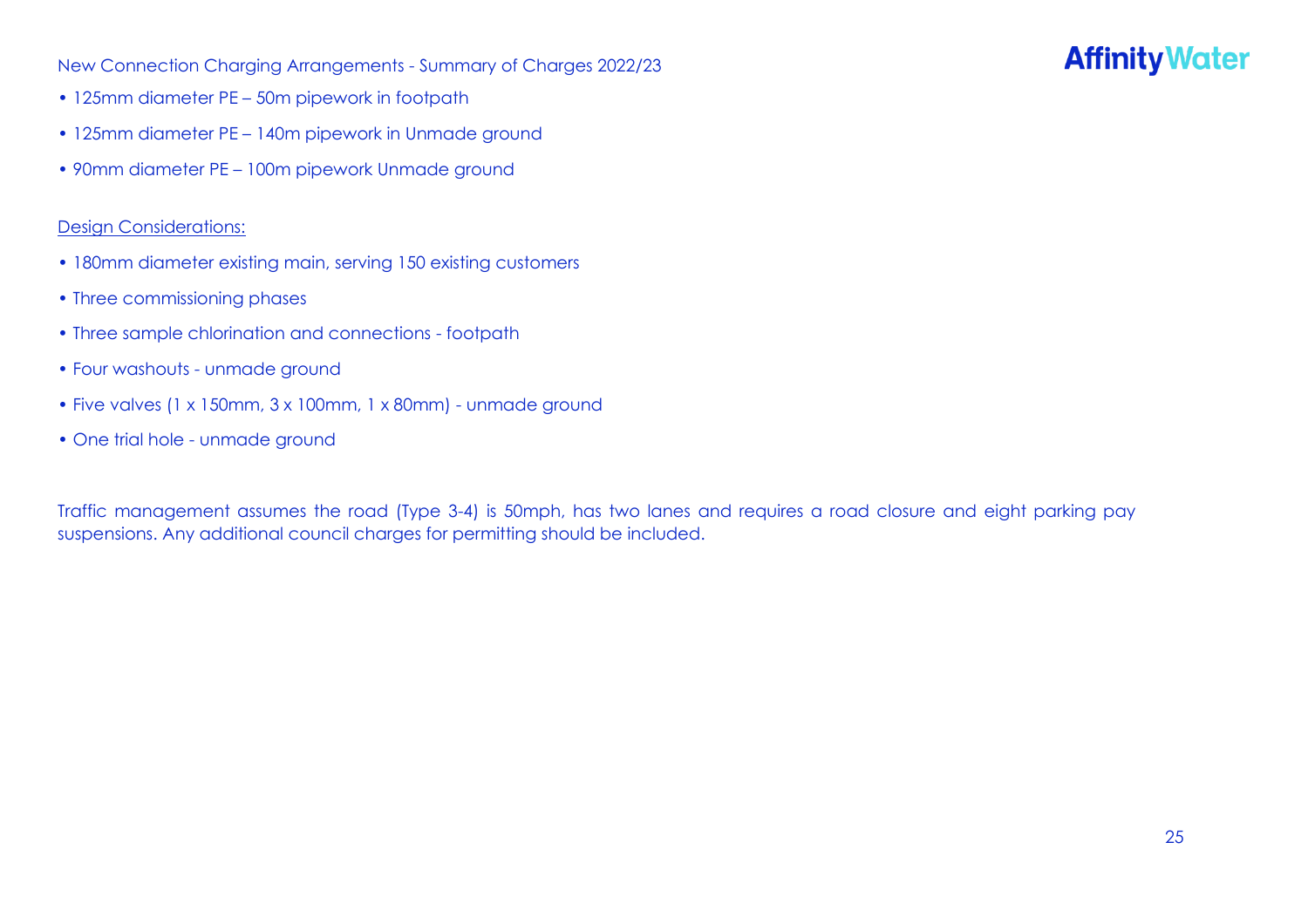# **Affinity Water**

| <b>Barrier Pipe   Barrier Pipe</b><br><b>Self Lay</b><br><b>Contestable</b><br><b>Self Lay</b><br><b>NAV Rate</b><br><b>NAV Total</b><br><b>Total</b><br><b>Uplift Rate</b><br><b>Item</b><br>Unit<br>Qty<br>Rate(f)<br><b>Total</b><br><b>Total</b><br>Charge(£)<br>(Y/N)<br><b>Rate</b><br>(E)<br>Charge (£)<br>(E/m)<br><b>Charge</b><br><b>Charge</b><br><b>Pre-construction charges connection</b><br>per property /<br>50<br>Y<br>30<br>1,500<br>30<br>1.500<br><b>Application Fee</b><br>N.<br>plot<br>per property /<br>50<br>32<br>Y<br>89<br>4,450<br>1,600<br><b>Administration Fee</b><br>N.<br>plot<br><b>Design Fee</b><br>$\overline{0}$<br>N<br>per scheme<br><b>Pre-construction charges mains</b><br>Y<br><b>Application Fee</b><br>per application<br>476<br>476<br>476<br>476<br>435<br>435<br>N.<br>1,068<br>1,068<br>603<br>603<br>958<br>958<br>Y<br><b>Administration Fee</b><br>per application<br>N<br>Y.<br>851<br>851<br>Y<br><b>Design Fee</b><br>1,080<br>1,080<br>per scheme<br><b>Construction Charges connection</b><br>Service connection - Unmade ground<br>per connection<br>50<br>611<br>30,550<br>800<br>Y<br>16<br><b>V</b><br>125<br>Y.<br>60<br>16<br>2,000<br>Y<br>Pipework (25-32mm Unmade Ground)<br>7,500<br>per connection<br>Y.<br>50<br>$\mathbf v$<br>Meter installation<br>per connection<br>N<br>$\mathbf{v}$<br>50<br>40<br>2,000<br>Meter Issue<br>per meter<br><b>Construction Charges mains</b><br>Y<br>Mains connection<br>2.572<br>2.572<br>Y<br>2.572<br>2.572<br>per connection<br>Washouts (50-190mm) - Unmade Ground<br>N<br>$\overline{4}$<br>per accessory<br>Mains connection sub-charge 2<br>N.<br>per connection<br>Mains connection sub-charge 3<br>$\mathsf{N}$<br>per connection<br>Pipework - Road (101-130mm)<br>3,379<br>280<br>338<br>v<br>10 <sup>°</sup><br>338<br>28<br>Y.<br>3,379<br>per metre<br>Y.<br>Pipework - Footpath (101-130mm)<br>50<br>295<br>14,750<br>28<br>1,400<br>Y<br>per metre<br>Y<br>28<br>Y.<br>Pipework - Unmade Ground (101-130mm)<br>140<br>141<br>19,740<br>3,920<br>per metre<br>Pipework - Unmade Ground (50-100mm)<br>100<br>132<br>13,200<br>24<br>Y<br>Y<br>2,400<br>per metre<br>2,397<br>2,397<br>Y.<br>2,397<br><b>Traffic Management (Road Closure)</b><br>2,397<br>Y<br>per TM usage<br><b>Other Charges</b><br>522<br>Trial hole - Unmade ground (131-190mm)<br>522<br>$\vee$<br>Y<br>per hole<br><b>Infrastructure Charges</b><br>Infrastructure Charges - water<br>366<br>366<br>366<br>Y<br>50<br>18,306<br>18,306<br>18,306<br>N.<br>per property<br>N<br>Infrastructure Charges - sewerage<br>per property<br><b>Income Offset</b><br>Income Offset - water<br>$-17.235$<br>$-17,235$<br>Y<br>50<br>$-345$<br>$-17.235$<br>$-345$<br>$-345$<br>N.<br>per property<br>Income Offset - sewerage<br>N.<br>per property<br><b>TOTAL</b><br>11,662<br>104,254<br>10,800<br>7,250 |                              | Scenario 4: Medium housing development requiring new mains and communication pipe (excavation and reinstatement by Water Company) |  |  |  |  | <b>Alternative Delivery Method</b> |  |
|---------------------------------------------------------------------------------------------------------------------------------------------------------------------------------------------------------------------------------------------------------------------------------------------------------------------------------------------------------------------------------------------------------------------------------------------------------------------------------------------------------------------------------------------------------------------------------------------------------------------------------------------------------------------------------------------------------------------------------------------------------------------------------------------------------------------------------------------------------------------------------------------------------------------------------------------------------------------------------------------------------------------------------------------------------------------------------------------------------------------------------------------------------------------------------------------------------------------------------------------------------------------------------------------------------------------------------------------------------------------------------------------------------------------------------------------------------------------------------------------------------------------------------------------------------------------------------------------------------------------------------------------------------------------------------------------------------------------------------------------------------------------------------------------------------------------------------------------------------------------------------------------------------------------------------------------------------------------------------------------------------------------------------------------------------------------------------------------------------------------------------------------------------------------------------------------------------------------------------------------------------------------------------------------------------------------------------------------------------------------------------------------------------------------------------------------------------------------------------------------------------------------------------------------------------------------------------------------------------------------------------------------------------------------------------------------------------------------------------------------------------------------------------------------------------------------------------------------------------------------------------------------------|------------------------------|-----------------------------------------------------------------------------------------------------------------------------------|--|--|--|--|------------------------------------|--|
|                                                                                                                                                                                                                                                                                                                                                                                                                                                                                                                                                                                                                                                                                                                                                                                                                                                                                                                                                                                                                                                                                                                                                                                                                                                                                                                                                                                                                                                                                                                                                                                                                                                                                                                                                                                                                                                                                                                                                                                                                                                                                                                                                                                                                                                                                                                                                                                                                                                                                                                                                                                                                                                                                                                                                                                                                                                                                                   | <b>Applicable</b><br>charge? |                                                                                                                                   |  |  |  |  |                                    |  |
|                                                                                                                                                                                                                                                                                                                                                                                                                                                                                                                                                                                                                                                                                                                                                                                                                                                                                                                                                                                                                                                                                                                                                                                                                                                                                                                                                                                                                                                                                                                                                                                                                                                                                                                                                                                                                                                                                                                                                                                                                                                                                                                                                                                                                                                                                                                                                                                                                                                                                                                                                                                                                                                                                                                                                                                                                                                                                                   |                              |                                                                                                                                   |  |  |  |  |                                    |  |
|                                                                                                                                                                                                                                                                                                                                                                                                                                                                                                                                                                                                                                                                                                                                                                                                                                                                                                                                                                                                                                                                                                                                                                                                                                                                                                                                                                                                                                                                                                                                                                                                                                                                                                                                                                                                                                                                                                                                                                                                                                                                                                                                                                                                                                                                                                                                                                                                                                                                                                                                                                                                                                                                                                                                                                                                                                                                                                   |                              |                                                                                                                                   |  |  |  |  |                                    |  |
|                                                                                                                                                                                                                                                                                                                                                                                                                                                                                                                                                                                                                                                                                                                                                                                                                                                                                                                                                                                                                                                                                                                                                                                                                                                                                                                                                                                                                                                                                                                                                                                                                                                                                                                                                                                                                                                                                                                                                                                                                                                                                                                                                                                                                                                                                                                                                                                                                                                                                                                                                                                                                                                                                                                                                                                                                                                                                                   |                              |                                                                                                                                   |  |  |  |  |                                    |  |
|                                                                                                                                                                                                                                                                                                                                                                                                                                                                                                                                                                                                                                                                                                                                                                                                                                                                                                                                                                                                                                                                                                                                                                                                                                                                                                                                                                                                                                                                                                                                                                                                                                                                                                                                                                                                                                                                                                                                                                                                                                                                                                                                                                                                                                                                                                                                                                                                                                                                                                                                                                                                                                                                                                                                                                                                                                                                                                   |                              |                                                                                                                                   |  |  |  |  |                                    |  |
|                                                                                                                                                                                                                                                                                                                                                                                                                                                                                                                                                                                                                                                                                                                                                                                                                                                                                                                                                                                                                                                                                                                                                                                                                                                                                                                                                                                                                                                                                                                                                                                                                                                                                                                                                                                                                                                                                                                                                                                                                                                                                                                                                                                                                                                                                                                                                                                                                                                                                                                                                                                                                                                                                                                                                                                                                                                                                                   |                              |                                                                                                                                   |  |  |  |  |                                    |  |
|                                                                                                                                                                                                                                                                                                                                                                                                                                                                                                                                                                                                                                                                                                                                                                                                                                                                                                                                                                                                                                                                                                                                                                                                                                                                                                                                                                                                                                                                                                                                                                                                                                                                                                                                                                                                                                                                                                                                                                                                                                                                                                                                                                                                                                                                                                                                                                                                                                                                                                                                                                                                                                                                                                                                                                                                                                                                                                   |                              |                                                                                                                                   |  |  |  |  |                                    |  |
|                                                                                                                                                                                                                                                                                                                                                                                                                                                                                                                                                                                                                                                                                                                                                                                                                                                                                                                                                                                                                                                                                                                                                                                                                                                                                                                                                                                                                                                                                                                                                                                                                                                                                                                                                                                                                                                                                                                                                                                                                                                                                                                                                                                                                                                                                                                                                                                                                                                                                                                                                                                                                                                                                                                                                                                                                                                                                                   |                              |                                                                                                                                   |  |  |  |  |                                    |  |
|                                                                                                                                                                                                                                                                                                                                                                                                                                                                                                                                                                                                                                                                                                                                                                                                                                                                                                                                                                                                                                                                                                                                                                                                                                                                                                                                                                                                                                                                                                                                                                                                                                                                                                                                                                                                                                                                                                                                                                                                                                                                                                                                                                                                                                                                                                                                                                                                                                                                                                                                                                                                                                                                                                                                                                                                                                                                                                   |                              |                                                                                                                                   |  |  |  |  |                                    |  |
|                                                                                                                                                                                                                                                                                                                                                                                                                                                                                                                                                                                                                                                                                                                                                                                                                                                                                                                                                                                                                                                                                                                                                                                                                                                                                                                                                                                                                                                                                                                                                                                                                                                                                                                                                                                                                                                                                                                                                                                                                                                                                                                                                                                                                                                                                                                                                                                                                                                                                                                                                                                                                                                                                                                                                                                                                                                                                                   |                              |                                                                                                                                   |  |  |  |  |                                    |  |
|                                                                                                                                                                                                                                                                                                                                                                                                                                                                                                                                                                                                                                                                                                                                                                                                                                                                                                                                                                                                                                                                                                                                                                                                                                                                                                                                                                                                                                                                                                                                                                                                                                                                                                                                                                                                                                                                                                                                                                                                                                                                                                                                                                                                                                                                                                                                                                                                                                                                                                                                                                                                                                                                                                                                                                                                                                                                                                   |                              |                                                                                                                                   |  |  |  |  |                                    |  |
|                                                                                                                                                                                                                                                                                                                                                                                                                                                                                                                                                                                                                                                                                                                                                                                                                                                                                                                                                                                                                                                                                                                                                                                                                                                                                                                                                                                                                                                                                                                                                                                                                                                                                                                                                                                                                                                                                                                                                                                                                                                                                                                                                                                                                                                                                                                                                                                                                                                                                                                                                                                                                                                                                                                                                                                                                                                                                                   |                              |                                                                                                                                   |  |  |  |  |                                    |  |
|                                                                                                                                                                                                                                                                                                                                                                                                                                                                                                                                                                                                                                                                                                                                                                                                                                                                                                                                                                                                                                                                                                                                                                                                                                                                                                                                                                                                                                                                                                                                                                                                                                                                                                                                                                                                                                                                                                                                                                                                                                                                                                                                                                                                                                                                                                                                                                                                                                                                                                                                                                                                                                                                                                                                                                                                                                                                                                   |                              |                                                                                                                                   |  |  |  |  |                                    |  |
|                                                                                                                                                                                                                                                                                                                                                                                                                                                                                                                                                                                                                                                                                                                                                                                                                                                                                                                                                                                                                                                                                                                                                                                                                                                                                                                                                                                                                                                                                                                                                                                                                                                                                                                                                                                                                                                                                                                                                                                                                                                                                                                                                                                                                                                                                                                                                                                                                                                                                                                                                                                                                                                                                                                                                                                                                                                                                                   |                              |                                                                                                                                   |  |  |  |  |                                    |  |
|                                                                                                                                                                                                                                                                                                                                                                                                                                                                                                                                                                                                                                                                                                                                                                                                                                                                                                                                                                                                                                                                                                                                                                                                                                                                                                                                                                                                                                                                                                                                                                                                                                                                                                                                                                                                                                                                                                                                                                                                                                                                                                                                                                                                                                                                                                                                                                                                                                                                                                                                                                                                                                                                                                                                                                                                                                                                                                   |                              |                                                                                                                                   |  |  |  |  |                                    |  |
|                                                                                                                                                                                                                                                                                                                                                                                                                                                                                                                                                                                                                                                                                                                                                                                                                                                                                                                                                                                                                                                                                                                                                                                                                                                                                                                                                                                                                                                                                                                                                                                                                                                                                                                                                                                                                                                                                                                                                                                                                                                                                                                                                                                                                                                                                                                                                                                                                                                                                                                                                                                                                                                                                                                                                                                                                                                                                                   |                              |                                                                                                                                   |  |  |  |  |                                    |  |
|                                                                                                                                                                                                                                                                                                                                                                                                                                                                                                                                                                                                                                                                                                                                                                                                                                                                                                                                                                                                                                                                                                                                                                                                                                                                                                                                                                                                                                                                                                                                                                                                                                                                                                                                                                                                                                                                                                                                                                                                                                                                                                                                                                                                                                                                                                                                                                                                                                                                                                                                                                                                                                                                                                                                                                                                                                                                                                   |                              |                                                                                                                                   |  |  |  |  |                                    |  |
|                                                                                                                                                                                                                                                                                                                                                                                                                                                                                                                                                                                                                                                                                                                                                                                                                                                                                                                                                                                                                                                                                                                                                                                                                                                                                                                                                                                                                                                                                                                                                                                                                                                                                                                                                                                                                                                                                                                                                                                                                                                                                                                                                                                                                                                                                                                                                                                                                                                                                                                                                                                                                                                                                                                                                                                                                                                                                                   |                              |                                                                                                                                   |  |  |  |  |                                    |  |
|                                                                                                                                                                                                                                                                                                                                                                                                                                                                                                                                                                                                                                                                                                                                                                                                                                                                                                                                                                                                                                                                                                                                                                                                                                                                                                                                                                                                                                                                                                                                                                                                                                                                                                                                                                                                                                                                                                                                                                                                                                                                                                                                                                                                                                                                                                                                                                                                                                                                                                                                                                                                                                                                                                                                                                                                                                                                                                   |                              |                                                                                                                                   |  |  |  |  |                                    |  |
|                                                                                                                                                                                                                                                                                                                                                                                                                                                                                                                                                                                                                                                                                                                                                                                                                                                                                                                                                                                                                                                                                                                                                                                                                                                                                                                                                                                                                                                                                                                                                                                                                                                                                                                                                                                                                                                                                                                                                                                                                                                                                                                                                                                                                                                                                                                                                                                                                                                                                                                                                                                                                                                                                                                                                                                                                                                                                                   |                              |                                                                                                                                   |  |  |  |  |                                    |  |
|                                                                                                                                                                                                                                                                                                                                                                                                                                                                                                                                                                                                                                                                                                                                                                                                                                                                                                                                                                                                                                                                                                                                                                                                                                                                                                                                                                                                                                                                                                                                                                                                                                                                                                                                                                                                                                                                                                                                                                                                                                                                                                                                                                                                                                                                                                                                                                                                                                                                                                                                                                                                                                                                                                                                                                                                                                                                                                   |                              |                                                                                                                                   |  |  |  |  |                                    |  |
|                                                                                                                                                                                                                                                                                                                                                                                                                                                                                                                                                                                                                                                                                                                                                                                                                                                                                                                                                                                                                                                                                                                                                                                                                                                                                                                                                                                                                                                                                                                                                                                                                                                                                                                                                                                                                                                                                                                                                                                                                                                                                                                                                                                                                                                                                                                                                                                                                                                                                                                                                                                                                                                                                                                                                                                                                                                                                                   |                              |                                                                                                                                   |  |  |  |  |                                    |  |
|                                                                                                                                                                                                                                                                                                                                                                                                                                                                                                                                                                                                                                                                                                                                                                                                                                                                                                                                                                                                                                                                                                                                                                                                                                                                                                                                                                                                                                                                                                                                                                                                                                                                                                                                                                                                                                                                                                                                                                                                                                                                                                                                                                                                                                                                                                                                                                                                                                                                                                                                                                                                                                                                                                                                                                                                                                                                                                   |                              |                                                                                                                                   |  |  |  |  |                                    |  |
|                                                                                                                                                                                                                                                                                                                                                                                                                                                                                                                                                                                                                                                                                                                                                                                                                                                                                                                                                                                                                                                                                                                                                                                                                                                                                                                                                                                                                                                                                                                                                                                                                                                                                                                                                                                                                                                                                                                                                                                                                                                                                                                                                                                                                                                                                                                                                                                                                                                                                                                                                                                                                                                                                                                                                                                                                                                                                                   |                              |                                                                                                                                   |  |  |  |  |                                    |  |
|                                                                                                                                                                                                                                                                                                                                                                                                                                                                                                                                                                                                                                                                                                                                                                                                                                                                                                                                                                                                                                                                                                                                                                                                                                                                                                                                                                                                                                                                                                                                                                                                                                                                                                                                                                                                                                                                                                                                                                                                                                                                                                                                                                                                                                                                                                                                                                                                                                                                                                                                                                                                                                                                                                                                                                                                                                                                                                   |                              |                                                                                                                                   |  |  |  |  |                                    |  |
|                                                                                                                                                                                                                                                                                                                                                                                                                                                                                                                                                                                                                                                                                                                                                                                                                                                                                                                                                                                                                                                                                                                                                                                                                                                                                                                                                                                                                                                                                                                                                                                                                                                                                                                                                                                                                                                                                                                                                                                                                                                                                                                                                                                                                                                                                                                                                                                                                                                                                                                                                                                                                                                                                                                                                                                                                                                                                                   |                              |                                                                                                                                   |  |  |  |  |                                    |  |
|                                                                                                                                                                                                                                                                                                                                                                                                                                                                                                                                                                                                                                                                                                                                                                                                                                                                                                                                                                                                                                                                                                                                                                                                                                                                                                                                                                                                                                                                                                                                                                                                                                                                                                                                                                                                                                                                                                                                                                                                                                                                                                                                                                                                                                                                                                                                                                                                                                                                                                                                                                                                                                                                                                                                                                                                                                                                                                   |                              |                                                                                                                                   |  |  |  |  |                                    |  |
|                                                                                                                                                                                                                                                                                                                                                                                                                                                                                                                                                                                                                                                                                                                                                                                                                                                                                                                                                                                                                                                                                                                                                                                                                                                                                                                                                                                                                                                                                                                                                                                                                                                                                                                                                                                                                                                                                                                                                                                                                                                                                                                                                                                                                                                                                                                                                                                                                                                                                                                                                                                                                                                                                                                                                                                                                                                                                                   |                              |                                                                                                                                   |  |  |  |  |                                    |  |
|                                                                                                                                                                                                                                                                                                                                                                                                                                                                                                                                                                                                                                                                                                                                                                                                                                                                                                                                                                                                                                                                                                                                                                                                                                                                                                                                                                                                                                                                                                                                                                                                                                                                                                                                                                                                                                                                                                                                                                                                                                                                                                                                                                                                                                                                                                                                                                                                                                                                                                                                                                                                                                                                                                                                                                                                                                                                                                   |                              |                                                                                                                                   |  |  |  |  |                                    |  |
|                                                                                                                                                                                                                                                                                                                                                                                                                                                                                                                                                                                                                                                                                                                                                                                                                                                                                                                                                                                                                                                                                                                                                                                                                                                                                                                                                                                                                                                                                                                                                                                                                                                                                                                                                                                                                                                                                                                                                                                                                                                                                                                                                                                                                                                                                                                                                                                                                                                                                                                                                                                                                                                                                                                                                                                                                                                                                                   |                              |                                                                                                                                   |  |  |  |  |                                    |  |
|                                                                                                                                                                                                                                                                                                                                                                                                                                                                                                                                                                                                                                                                                                                                                                                                                                                                                                                                                                                                                                                                                                                                                                                                                                                                                                                                                                                                                                                                                                                                                                                                                                                                                                                                                                                                                                                                                                                                                                                                                                                                                                                                                                                                                                                                                                                                                                                                                                                                                                                                                                                                                                                                                                                                                                                                                                                                                                   |                              |                                                                                                                                   |  |  |  |  |                                    |  |
|                                                                                                                                                                                                                                                                                                                                                                                                                                                                                                                                                                                                                                                                                                                                                                                                                                                                                                                                                                                                                                                                                                                                                                                                                                                                                                                                                                                                                                                                                                                                                                                                                                                                                                                                                                                                                                                                                                                                                                                                                                                                                                                                                                                                                                                                                                                                                                                                                                                                                                                                                                                                                                                                                                                                                                                                                                                                                                   |                              |                                                                                                                                   |  |  |  |  |                                    |  |

**NB**: As per the information provided by Ofwat regarding the scenarios, while the barrier uplift information is included in the table, this is not used in the overall calculation as the land is confirmed as not contaminated.

We offer a water efficiency discount against the infrastructure charge for eligible properties, as outlined in section 17.9.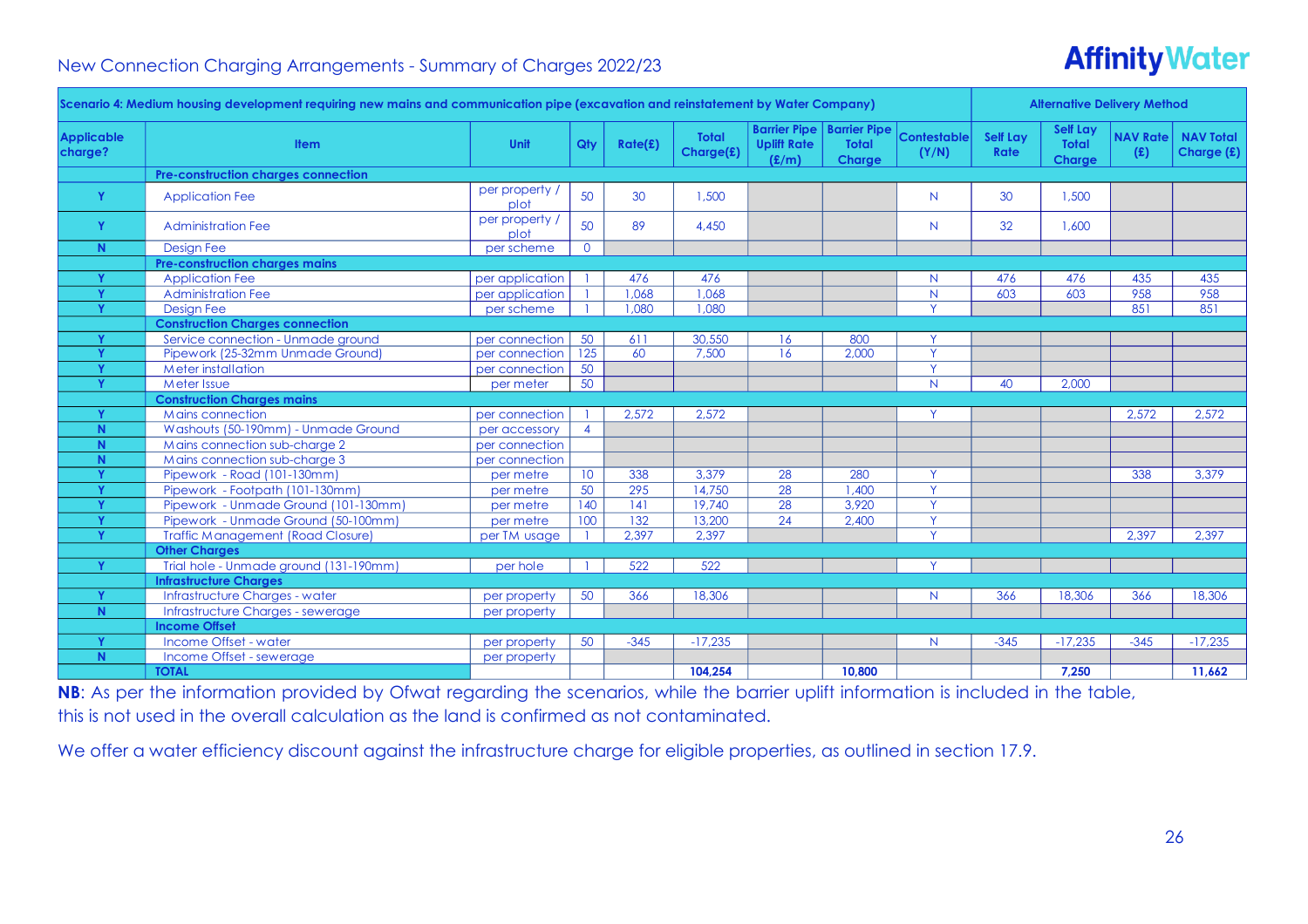

**Example 5: Large housing development requiring new mains and communication pipe (excavation and reinstatement by others)**

This worked example provided charges associated with the provision of new water mains and individual connections from them for each of 200 new houses. If applicable, the worked example should include the associated vetting charges for the 200 property connections to an existing sewer, which is completed by the Developer Customer. Excavation and reinstatement are completed by others, except for the excavation leading to the point of connection to the existing water main. Within construction costs, this includes:

- Mains laying
- Service pipe installation
- Boundary box fitting
- Meter installation

Technical Specification (Connection)

Pipework:

- Connection to existing main of 180mm diameter PE
- 3m pipe laying (per communication pipe)

#### Technical Specification (Mains)

Pipework: Total length 1000m, consisting of:

- 180mm diameter PE 20m pipework in type 3-4 road (leading to point of connection
- 180mm diameter PE 10m pipework
- 125mm diameter PE 480m pipework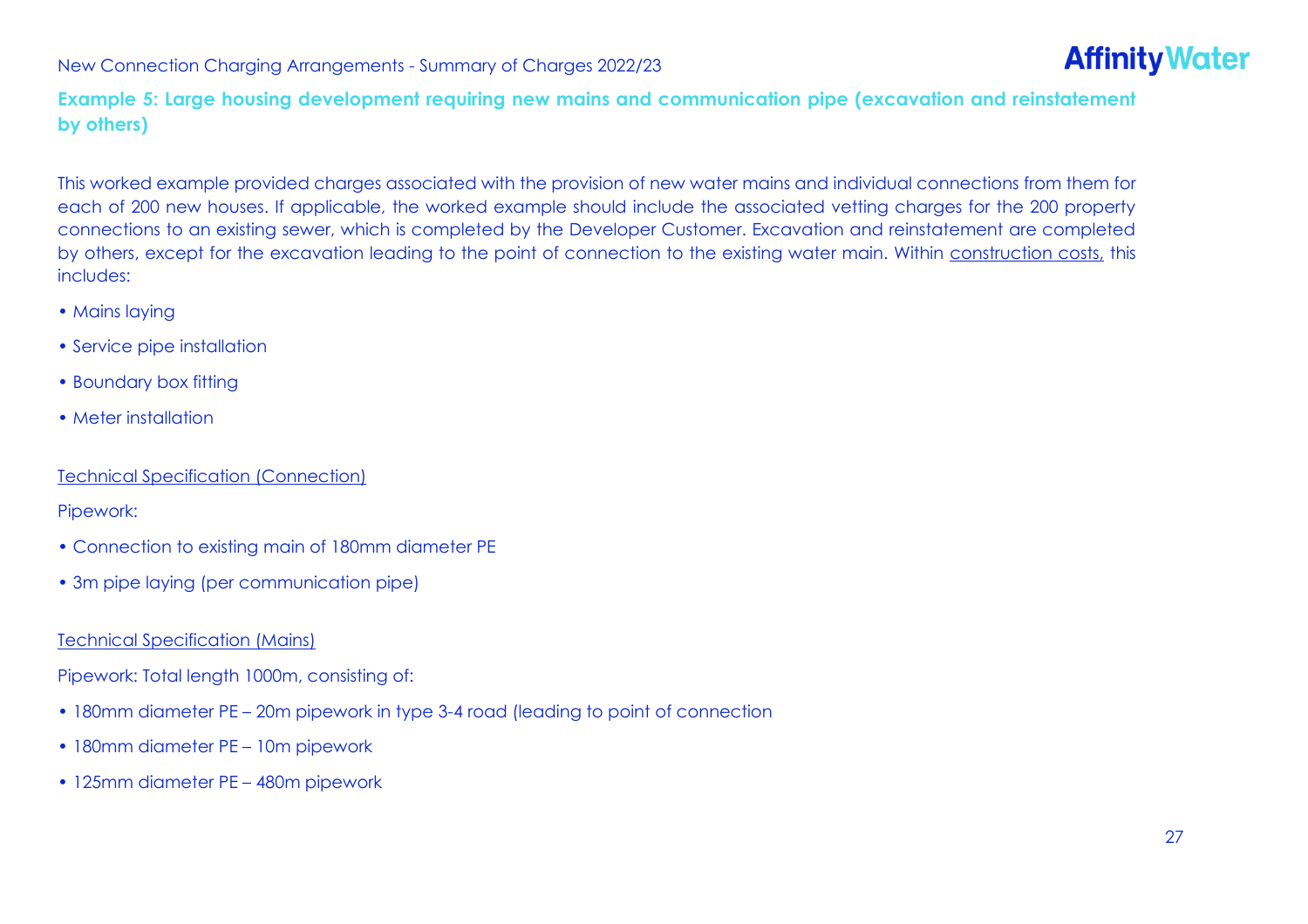### **Affinity Water**

• 90mm diameter PE – 400m pipework

#### Design Considerations:

- 250mm diameter existing main, serving 150 existing customers
- Six commissioning phases
- Six sample chlorination and connections footpath
- Ten washouts unmade ground
- Eight valves (1 x 150mm, 5 x 100mm, 2 x 80mm) unmade ground
- Two trial holes unmade ground

Traffic management assumes the road (Type 3-4) is 50mph, has two lanes and requires a road closure and eight parking pay suspensions. Any additional council charges for permitting should be included.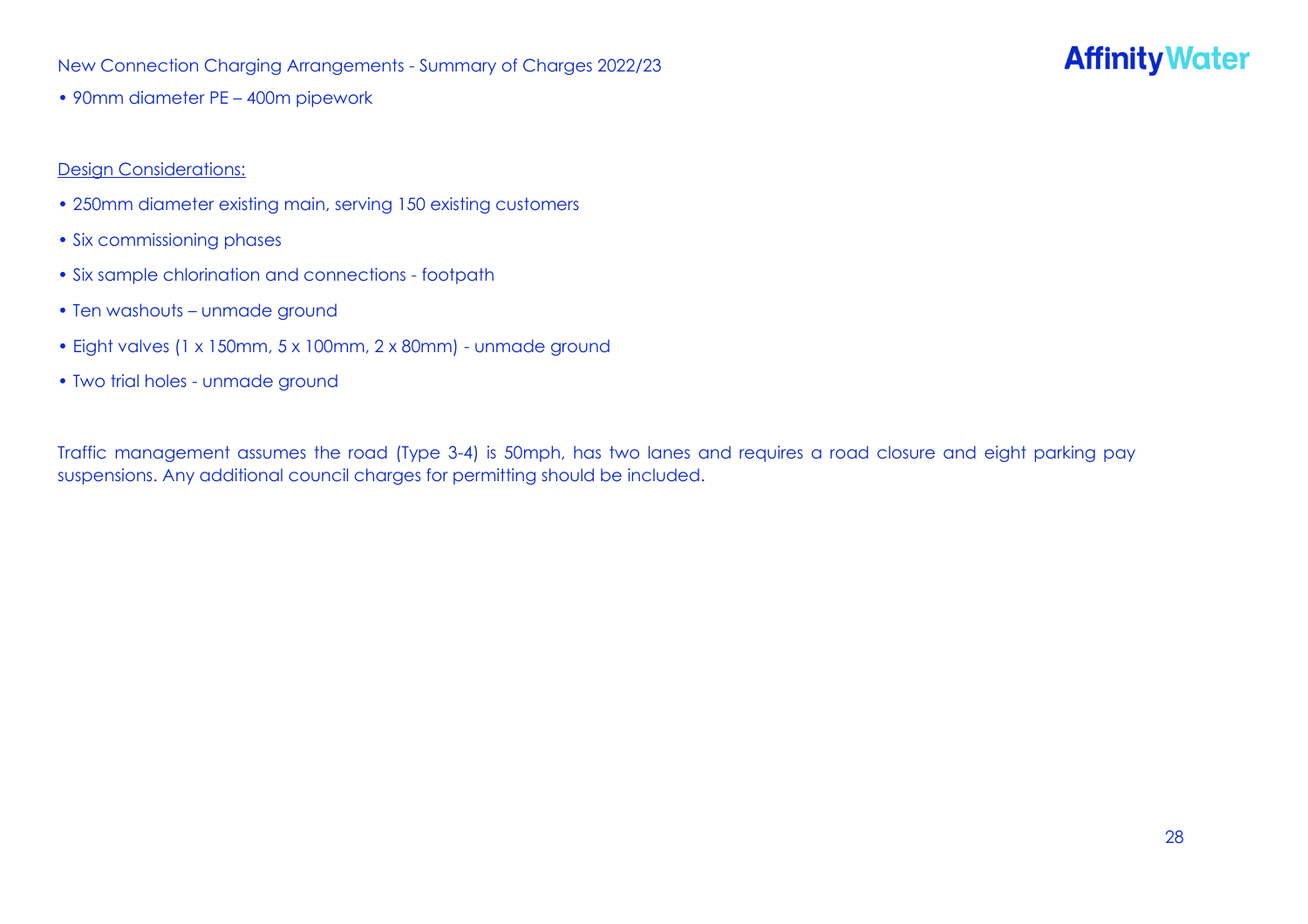# **Affinity Water**

|                              | Scenario 5: Large housing development requiring new mains and communication pipe (excavation and reinstatement by others) |                                       |                 |         |                           |                                                    |                                                      |                             |                         | <b>Alternative Delivery Method</b>               |                        |                                |
|------------------------------|---------------------------------------------------------------------------------------------------------------------------|---------------------------------------|-----------------|---------|---------------------------|----------------------------------------------------|------------------------------------------------------|-----------------------------|-------------------------|--------------------------------------------------|------------------------|--------------------------------|
| <b>Applicable</b><br>charge? | <b>Item</b>                                                                                                               | Unit                                  | Qty             | Rate(E) | <b>Total</b><br>Charge(£) | <b>Barrier Pipe</b><br><b>Uplift Rate</b><br>(E/m) | <b>Barrier Pipe</b><br><b>Total</b><br><b>Charge</b> | <b>Contestable</b><br>(Y/N) | Self Lay<br><b>Rate</b> | <b>Self Lay</b><br><b>Total</b><br><b>Charge</b> | <b>NAV Rate</b><br>(E) | <b>NAV Total</b><br>Charge (£) |
|                              | Pre-construction charges connection                                                                                       |                                       |                 |         |                           |                                                    |                                                      |                             |                         |                                                  |                        |                                |
| Y                            | <b>Application Fee</b>                                                                                                    | <u> Dei bioberiy l</u>                | 200             | 30      | 6.000                     |                                                    |                                                      | N.                          | 30                      | 6.000                                            |                        |                                |
| Ÿ                            | <b>Administration Fee</b>                                                                                                 | <del>, <sub>T</sub>ynstûdig isg</del> | 200             | 89      | 17,800                    |                                                    |                                                      | N.                          | 32                      | 6,400                                            |                        |                                |
| N.                           | <b>Design Fee</b>                                                                                                         | per scheme                            | $\overline{0}$  |         |                           |                                                    |                                                      |                             |                         |                                                  |                        |                                |
|                              | Pre-construction charges mains                                                                                            |                                       |                 |         |                           |                                                    |                                                      |                             |                         |                                                  |                        |                                |
| Y                            | <b>Application Fee</b>                                                                                                    | per application                       |                 | 550     | 550                       |                                                    |                                                      | N                           | 550                     | 550                                              | 435                    | 435                            |
| Y                            | <b>Administration Fee</b>                                                                                                 | per application                       |                 | 1,178   | 1,178                     |                                                    |                                                      | $\overline{N}$              | 678                     | 678                                              | 958                    | 958                            |
| v                            | <b>Design Fee</b>                                                                                                         | per scheme                            |                 | 1,293   | .293                      |                                                    |                                                      | v.                          |                         |                                                  | 851                    | 851                            |
|                              | <b>Construction Charges connection</b>                                                                                    |                                       |                 |         |                           |                                                    |                                                      |                             |                         |                                                  |                        |                                |
|                              | Service connection - excavation by others                                                                                 | per connection                        | 200             | 476     | 95,200                    | 16                                                 | 3,200                                                |                             |                         |                                                  |                        |                                |
| v                            | Pipework - excavation by others (25-32mm)                                                                                 | per connection                        | 500             | 40      | 20,000                    | 16                                                 | 8,000                                                | Y                           |                         |                                                  |                        |                                |
|                              | <b>Meter installation</b>                                                                                                 | per connection                        | 200             |         |                           |                                                    |                                                      | Y.                          |                         |                                                  |                        |                                |
| Y                            | Meter Issue                                                                                                               | per meter                             | 200             |         |                           |                                                    |                                                      | N.                          | 40                      | 8,000                                            |                        |                                |
|                              | <b>Construction Charges mains</b>                                                                                         |                                       |                 |         |                           |                                                    |                                                      |                             |                         |                                                  |                        |                                |
| Y                            | Mains connection - excavation by others                                                                                   | per connection                        |                 | 2,572   | 2,572                     |                                                    |                                                      | Y                           |                         |                                                  | 2,572                  | 2,572                          |
| N.                           | Washouts (50-190mm - No excavation)                                                                                       | per accessory                         | 10 <sup>°</sup> |         |                           |                                                    |                                                      |                             |                         |                                                  |                        |                                |
| N.                           | Mains connection sub-charge 2                                                                                             | per connection                        |                 |         |                           |                                                    |                                                      |                             |                         |                                                  |                        |                                |
| N.                           | Mains connection sub-charge 3                                                                                             | per connection                        |                 |         |                           |                                                    |                                                      |                             |                         |                                                  |                        |                                |
| v                            | Pipework - road (131-190mm)                                                                                               | per metre                             | 20              | 465     | 9,290                     | 47                                                 | 940                                                  | $\checkmark$                |                         |                                                  | 465                    | 9,290                          |
| v                            | Pipework - excavation by others (131-190mm)                                                                               | per metre                             | 100             | 167     | 16,700                    | 47                                                 | 4,700                                                | Ÿ.                          |                         |                                                  |                        |                                |
| Ÿ                            | Pipework - excavation by others (101-130mm)                                                                               | per metre                             | 480             | 103     | 49.440                    | 28                                                 | 13,440                                               | Y                           |                         |                                                  |                        |                                |
| v                            | Pipework - excavation by others (50-100mm)                                                                                | per metre                             | 400             | 95      | 38,000                    | 24                                                 | 9,600                                                | Y.                          |                         |                                                  |                        |                                |
| Y                            | <b>Traffic Management (Road Closure)</b>                                                                                  | per TM usage                          |                 | 2,397   | 2,397                     |                                                    |                                                      | Y.                          |                         |                                                  | 2,397                  | 2,397                          |
|                              | <b>Other Charges</b>                                                                                                      |                                       |                 |         |                           |                                                    |                                                      |                             |                         |                                                  |                        |                                |
| Y                            | Trial hole - unmade ground (191-260mm)                                                                                    | per hole                              | $\overline{2}$  | 593     | 1.186                     |                                                    |                                                      | <b>Y</b>                    |                         |                                                  |                        |                                |
|                              | <b>Infrastructure Charges</b>                                                                                             |                                       |                 |         |                           |                                                    |                                                      |                             |                         |                                                  |                        |                                |
| Y                            | Infrastructure Charges - water                                                                                            | per property                          | 200             | 366     | 73,222                    |                                                    |                                                      | N                           | 366                     | 73,222                                           | 366                    | 73,222                         |
| N.                           | Infrastructure Charges - sewerage                                                                                         | per property                          |                 |         |                           |                                                    |                                                      |                             |                         |                                                  |                        |                                |
|                              | <b>Income Offset</b>                                                                                                      |                                       |                 |         |                           |                                                    |                                                      |                             |                         |                                                  |                        |                                |
| Y                            | Income Offset - water                                                                                                     | per property                          | 200             | $-345$  | $-68.940$                 |                                                    |                                                      | N.                          | $-345$                  | $-68.940$                                        | $-345$                 | $-68,940$                      |
| N.                           | Income Offset - sewerage                                                                                                  | per property                          |                 |         |                           |                                                    |                                                      |                             |                         |                                                  |                        |                                |
|                              | <b>TOTAL</b>                                                                                                              |                                       |                 |         | 265,888                   |                                                    | 39,880                                               |                             |                         | 25,910                                           |                        | 20,785                         |

**NB:** As per the information provided by Ofwat regarding the scenarios, while the barrier uplift information is included in the table, this is not used in the overall calculation as the land is confirmed as not contaminated.

We offer a water efficiency discount against the infrastructure charge for eligible properties, as outlined in section 17.9.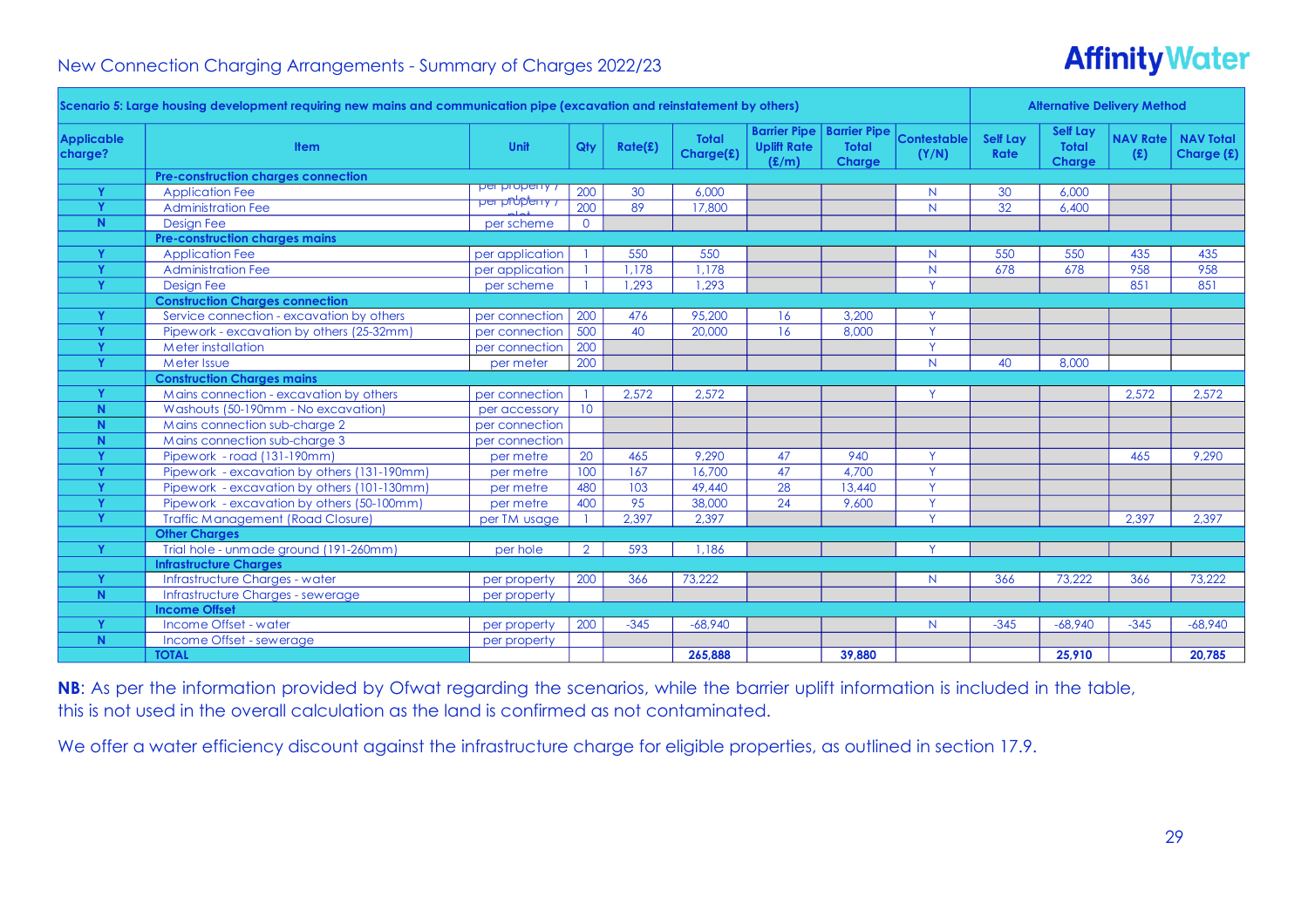#### **Example 6: Large housing development requiring new mains and communication pipe (excavation and reinstatement by water company)**

This worked example provided charges associated with the provision of new water mains and individual connections from them for each of 200 new houses. If applicable, the worked example should include the associated vetting charges for the 200 property connections to an existing sewer, which is completed by the Developer Customer. This worked example assumes that the excavation and reinstatement activities are carried out by the Water Company, however, should the Developer appoint and SLP or NAV, this worked example assumes these would be carried out by the SLP or NAV. Within construction costs, this includes:

- Service pipe installation
- Boundary box fitting
- Meter installation
- Excavation
- Reinstatement

#### Technical Specification (Connection)

Pipework:

- Connection to existing main of 180mm diameter PE
- 3m pipe laying (per communication pipe)

#### Technical Specification (Mains)

Pipework: Total length 1000m, consisting of:

- 180mm diameter PE 20m pipework in type 3-4 road (leading to point of connection)
- 180mm diameter PE 100m pipework in footpath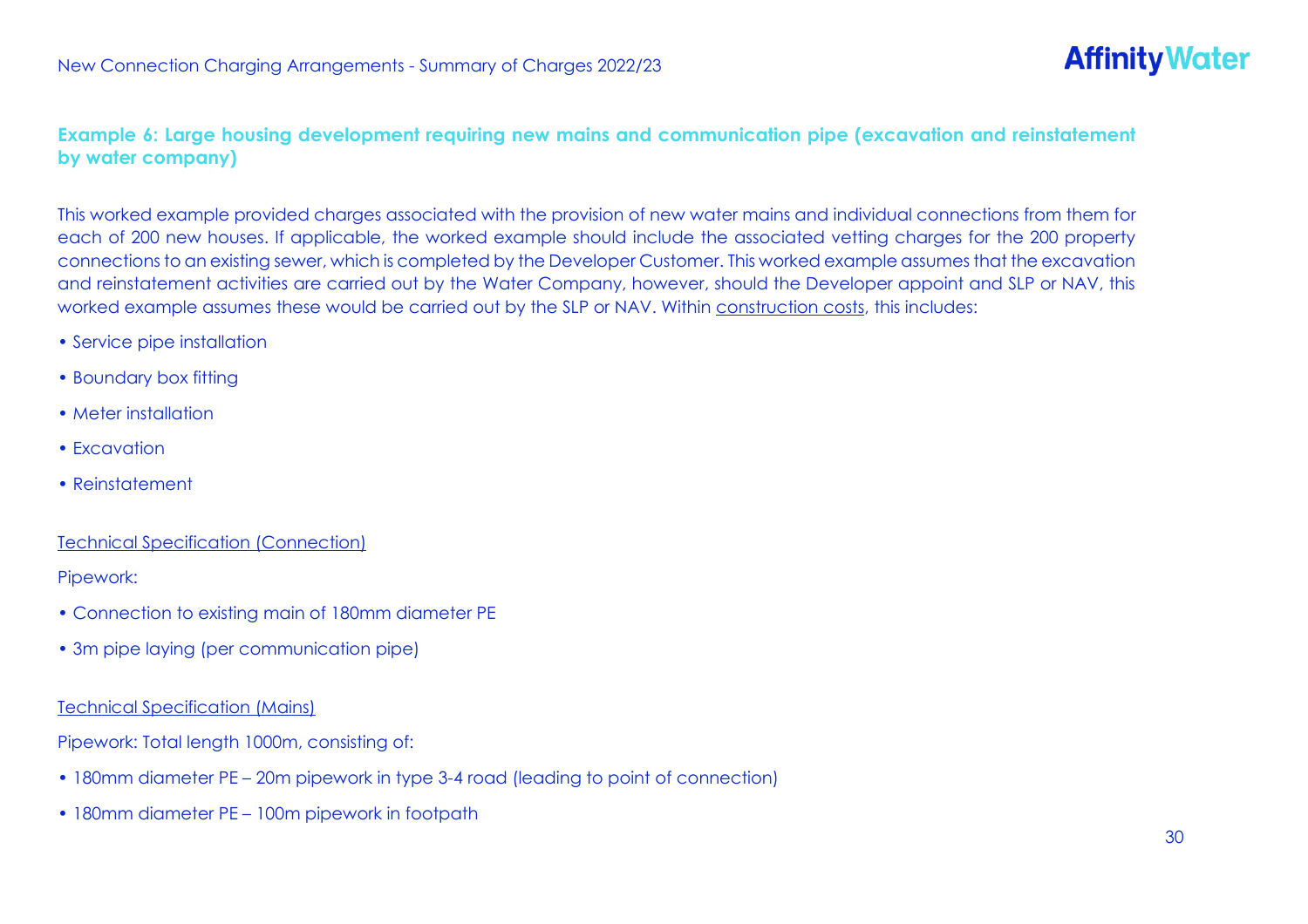# **Affinity Water**

- 125mm diameter PE 480m pipework in unmade ground
- 90mm diameter PE 400m pipework in unmade ground

#### Design Considerations:

- 250mm diameter parent Main, serving 150 existing customers
- Six commissioning phases
- Six sample chlorination and connections Footpath
- Ten washouts Unmade Ground
- Eight valves (1 x 150mm, 5 x 100mm, 2 x 80mm) Unmade Ground
- Two trial holes Unmade Ground

Traffic management assumes the road (Type 3-4) is 50mph, has two lanes and requires a road closure and eight parking pay suspensions. Any additional council charges for permitting should be included.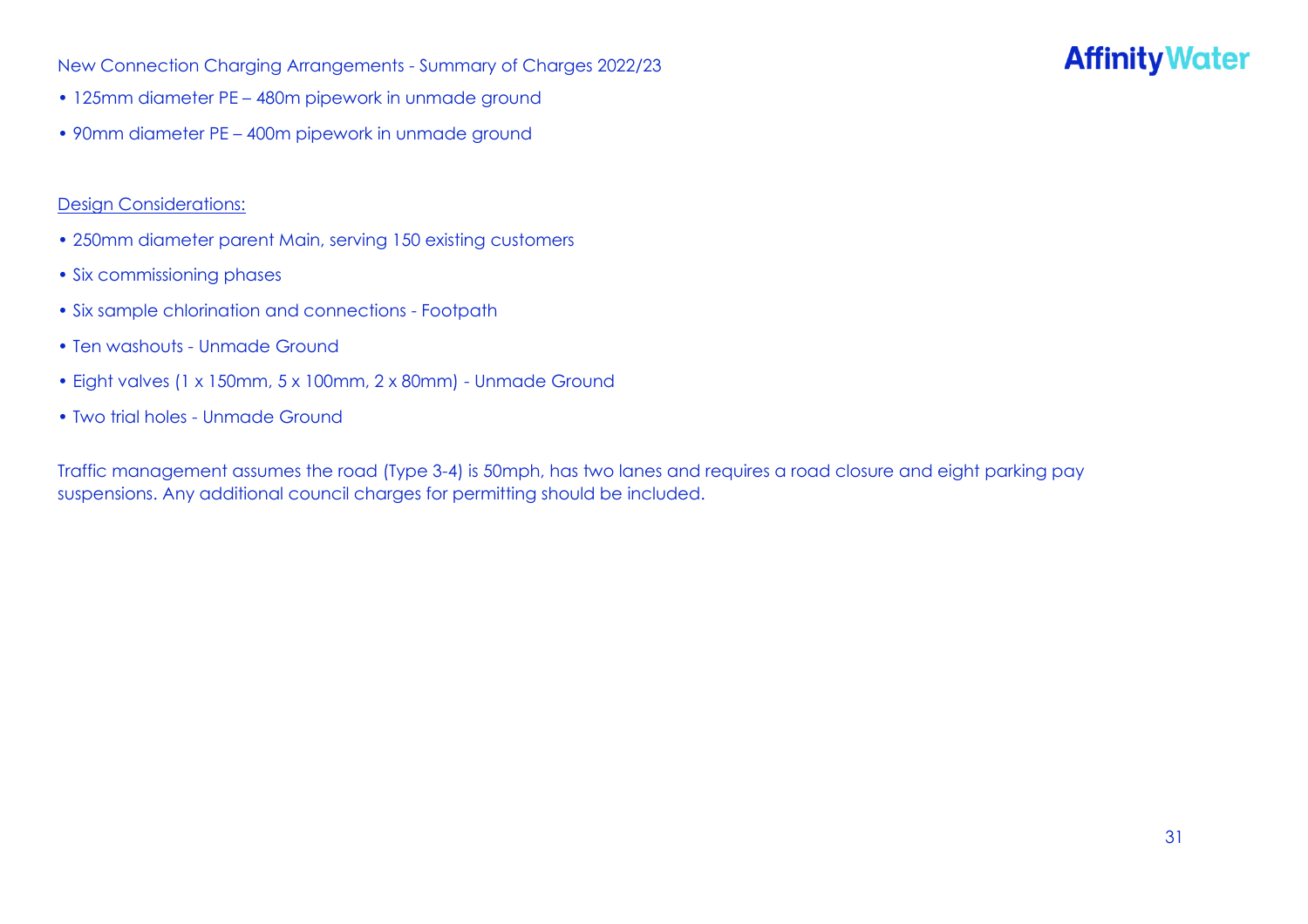# **Affinity Water**

|                              | Scenario 6: Large housing development requiring new mains and communication pipe (excavation and reinstatement by Water Company) |                        |                 |         |                           |                             |                                                              |                             |                         | <b>Alternative Delivery Method</b>               |                        |                                |
|------------------------------|----------------------------------------------------------------------------------------------------------------------------------|------------------------|-----------------|---------|---------------------------|-----------------------------|--------------------------------------------------------------|-----------------------------|-------------------------|--------------------------------------------------|------------------------|--------------------------------|
| <b>Applicable</b><br>charge? | <b>Item</b>                                                                                                                      | Unit                   | Qty             | Rate(£) | <b>Total</b><br>Charge(£) | <b>Uplift Rate</b><br>(E/m) | <b>Barrier Pipe   Barrier Pipe</b><br><b>Total</b><br>Charge | <b>Contestable</b><br>(Y/N) | Self Lay<br><b>Rate</b> | <b>Self Lay</b><br><b>Total</b><br><b>Charge</b> | <b>NAV Rate</b><br>(E) | <b>NAV Total</b><br>Charge (£) |
|                              | <b>Pre-construction charges connection</b>                                                                                       |                        |                 |         |                           |                             |                                                              |                             |                         |                                                  |                        |                                |
| Y                            | <b>Application Fee</b>                                                                                                           | per property /<br>plot | 200             | 30      | 6,000                     |                             |                                                              | N                           | 30                      | 6,000                                            |                        |                                |
| Y                            | <b>Administration Fee</b>                                                                                                        | per property /<br>plot | 200             | 89      | 17,800                    |                             |                                                              | N.                          | 32                      | 6,400                                            |                        |                                |
| N                            | <b>Design Fee</b>                                                                                                                | per scheme             | $\overline{0}$  |         |                           |                             |                                                              |                             |                         |                                                  |                        |                                |
|                              | <b>Pre-construction charges mains</b>                                                                                            |                        |                 |         |                           |                             |                                                              |                             |                         |                                                  |                        |                                |
|                              | <b>Application Fee</b>                                                                                                           | per application        |                 | 550     | 550                       |                             |                                                              | N                           | 550                     | 550                                              | 435                    | 435                            |
|                              | <b>Administration Fee</b>                                                                                                        | per application        |                 | 1.178   | .178                      |                             |                                                              | N.                          | 678                     | 678                                              | 958                    | 958                            |
| Y                            | <b>Design Fee</b>                                                                                                                | per scheme             |                 | 1,293   | ,293                      |                             |                                                              | Y                           |                         |                                                  | 851                    | 851                            |
|                              | <b>Construction Charges connection</b>                                                                                           |                        |                 |         |                           |                             |                                                              |                             |                         |                                                  |                        |                                |
| Y                            | Service connection - unmade ground                                                                                               | per connection         | 200             | 611     | 122,200                   | 16                          | 3,200                                                        | Y                           |                         |                                                  |                        |                                |
|                              | Pipework (25-32mm Unmade Ground)                                                                                                 | per connection         | 500             | 60      | 30,000                    | 16                          | 8,000                                                        | Y                           |                         |                                                  |                        |                                |
| $\mathbf v$                  | Meter installation                                                                                                               | per connection         | 200             |         |                           |                             |                                                              | Y                           |                         |                                                  |                        |                                |
| $\mathbf{v}$                 | Meter Issue                                                                                                                      | per meter              | 200             |         |                           |                             |                                                              | N.                          | 40                      | 8,000                                            |                        |                                |
|                              | <b>Construction Charges mains</b>                                                                                                |                        |                 |         |                           |                             |                                                              |                             |                         |                                                  |                        |                                |
| $\mathbf v$                  | Mains connection (Road)                                                                                                          | per connection         |                 | 2,572   | 2,572                     |                             |                                                              | $\checkmark$                |                         |                                                  | 2,572                  | 2,572                          |
| N.                           | Washouts (50-190mm - Unmade Ground)                                                                                              | per accessory          | 10 <sup>°</sup> |         |                           |                             |                                                              |                             |                         |                                                  |                        |                                |
| N.                           | Mains connection sub-charge 2                                                                                                    | per connection         |                 |         |                           |                             |                                                              |                             |                         |                                                  |                        |                                |
| N.                           | Mains connection sub-charge 3                                                                                                    | per connection         |                 |         |                           |                             |                                                              |                             |                         |                                                  |                        |                                |
|                              | Pipework - Road (131-190mm)                                                                                                      | per metre              | 20              | 465     | 9,290                     | 47                          | 940                                                          | Y                           |                         |                                                  | 465                    | 9,290                          |
| $\mathbf v$                  | Pipework - Footpath (131-190mm)                                                                                                  | per metre              | 100             | 419     | 41,900                    | 47                          | 4,700                                                        | Y                           |                         |                                                  |                        |                                |
| $\mathbf v$                  | Pipework - Unmade Ground (101-130mm)                                                                                             | per metre              | 480             | 141     | 67.680                    | 28                          | 13.440                                                       | Ÿ                           |                         |                                                  |                        |                                |
| $\mathbf v$                  | Pipework - Unmade Ground (50-100mm)                                                                                              | per metre              | 400             | 132     | 52,800                    | 24                          | 9,600                                                        | Y                           |                         |                                                  |                        |                                |
| $\mathbf v$                  | <b>Traffic Management (Road Closure)</b>                                                                                         | per TM usage           |                 | 2,397   | 2.397                     |                             |                                                              | $\vee$                      |                         |                                                  | 2,397                  | 2.397                          |
|                              | <b>Other Charges</b>                                                                                                             |                        |                 |         |                           |                             |                                                              |                             |                         |                                                  |                        |                                |
| Y                            | Trial hole - Unmade ground (191-260mm)                                                                                           | per hole               | $\overline{2}$  | 593     | 1,186                     |                             |                                                              | Y                           |                         |                                                  |                        |                                |
|                              | <b>Infrastructure Charges</b>                                                                                                    |                        |                 |         |                           |                             |                                                              |                             |                         |                                                  |                        |                                |
|                              | Infrastructure Charges - water                                                                                                   | per property           | 200             | 366     | 73,222                    |                             |                                                              | N                           | 366                     | 73,222                                           | 366                    | 73,222                         |
| N.                           | Infrastructure Charges - sewerage                                                                                                | per property           |                 |         |                           |                             |                                                              |                             |                         |                                                  |                        |                                |
|                              | <b>Income Offset</b>                                                                                                             |                        |                 |         |                           |                             |                                                              |                             |                         |                                                  |                        |                                |
|                              | Income Offset - water                                                                                                            | per property           | 200             | $-345$  | $-68.940$                 |                             |                                                              | N.                          | $-345$                  | $-68,940$                                        | $-345$                 | $-68,940$                      |
| N.                           | Income Offset - sewerage                                                                                                         | per property           |                 |         |                           |                             |                                                              |                             |                         |                                                  |                        |                                |
|                              | <b>TOTAL</b>                                                                                                                     |                        |                 |         | 361,128                   |                             | 39,880                                                       |                             |                         | 25,910                                           |                        | 20,785                         |

**NB**: As per the information provided by Ofwat regarding the scenarios, while the barrier uplift information is included in the table, this is not used in the overall calculation as the land is confirmed as not contaminated.

We offer a water efficiency discount against the infrastructure charge for eligible properties, as outlined in section 17.9.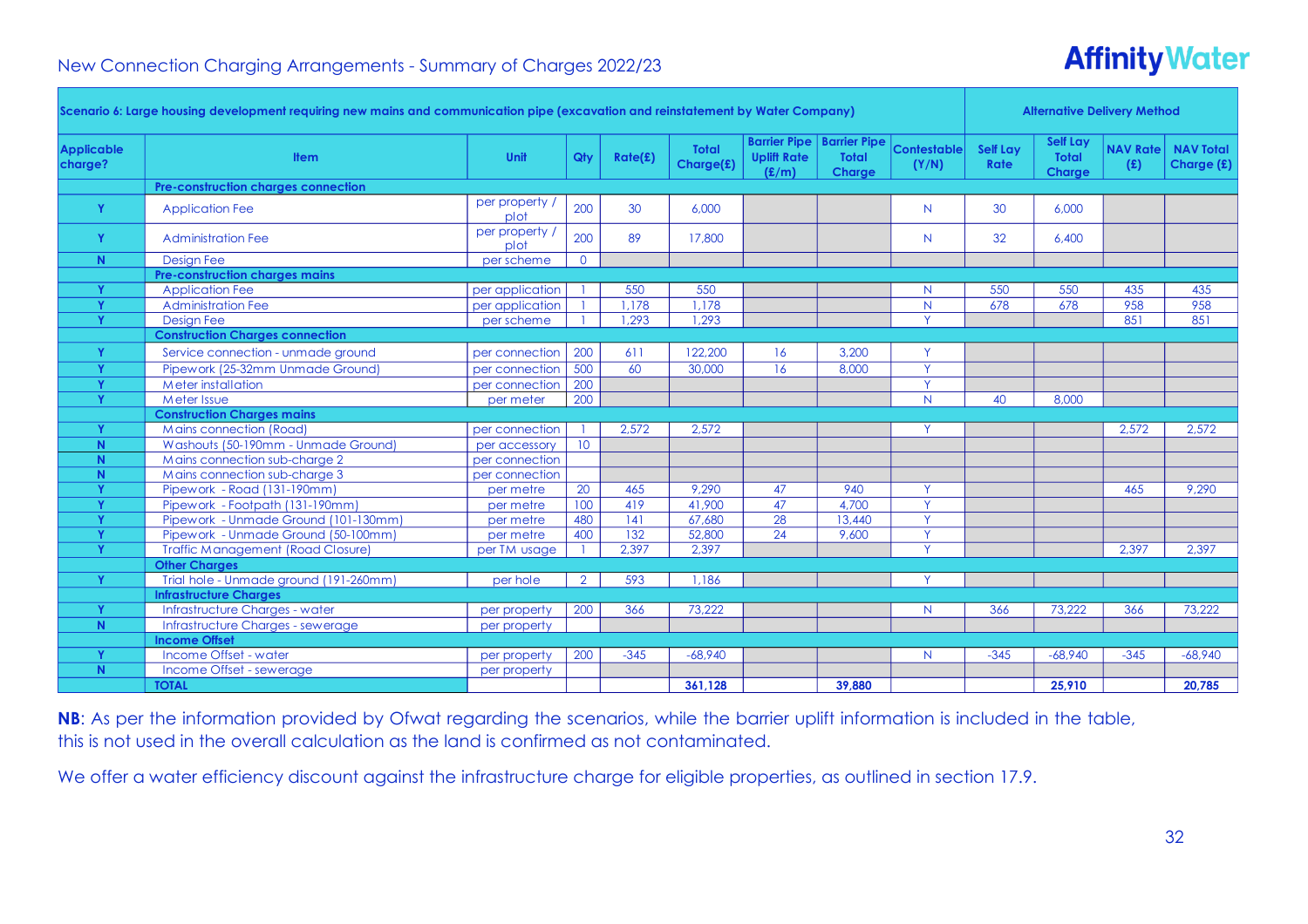# **Affinity Water**

#### **Example 7: Upsizing example using adaptations to medium housing development requiring new mains and communication pipe (excavation and reinstatement by others)**

This worked example provided charges associated with the provision of new water mains and individual connections from them for each of 50 new houses. If applicable, the worked example should include the associated vetting charges for the 50 property connections to an existing sewer, which is completed by the Developer Customer. Excavation and reinstatement are completed by others, except for the excavation leading to the connection to the existing water main. Within construction costs, this includes:

- Mains laying
- Service pipe installation
- Boundary box fitting
- Meter installation

#### Technical Specification (Connection)

Pipework:

- Connection to Existing Main of 180mm diameter PE
- 3m pipework laying (per communication pipe)

#### Technical Specification (Mains)

Pipework: Total length 300m, consisting of:

- 180mm diameter PE 10m road type 3-4 road (leading to the point of connection to an existing water main)
- 180mm diameter PE 100m
- 125mm diameter PE 90m
- 90mm diameter PE 100m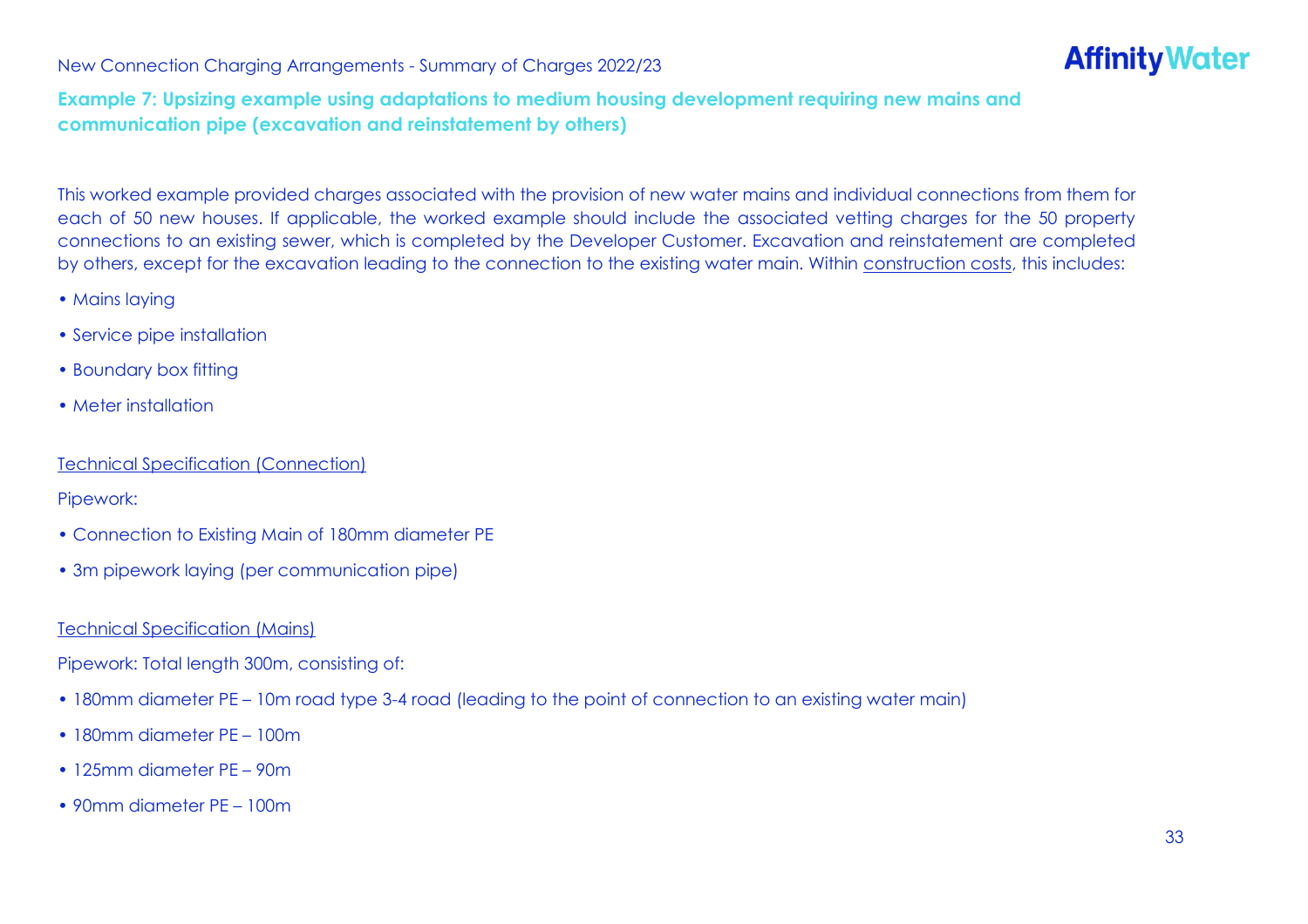#### Design Considerations:

- 180mm diameter existing main, serving 150 existing customers
- Three commissioning phases
- Three sample chlorination and connections footpath
- Four washouts unmade ground
- Six valves (2 x 150mm, 3 x 100mm, 1 x 80mm) unmade ground
- One trial hole unmade ground

Traffic management assumes the road (Type 3-4) is 50mph, has two lanes and requires a road closure and eight parking pay suspensions. Any additional council charges for permitting should be included.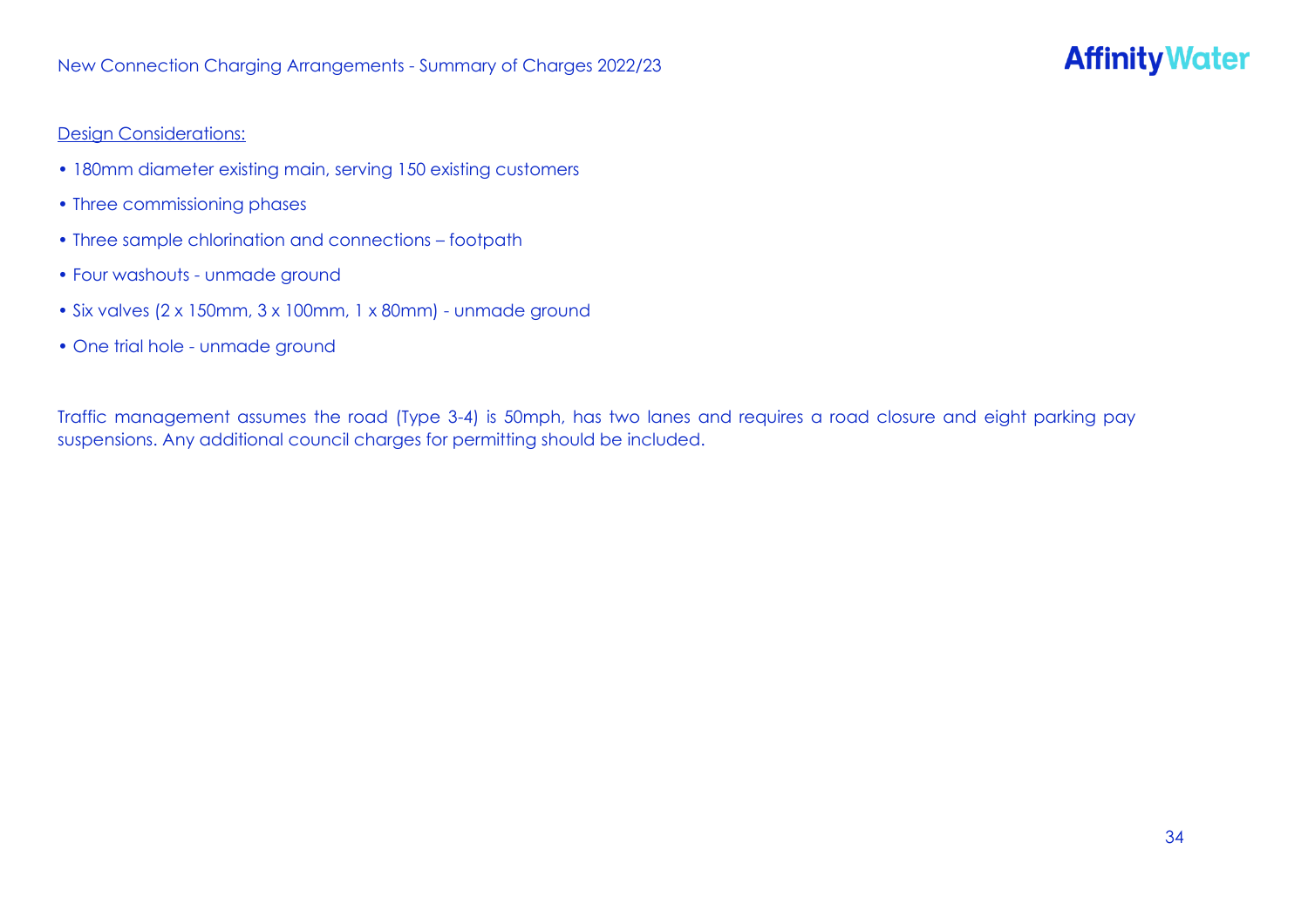# **Affinity Water**

|                              | Scenario 7: Upsized medium housing development requiring new mains and communication pipe (excavation and reinstatement by others) |                                                   |                 |         |                           |                                                    |                                                      |                             | <b>Alternative Delivery Method</b> |                                           |                        |                                |  |
|------------------------------|------------------------------------------------------------------------------------------------------------------------------------|---------------------------------------------------|-----------------|---------|---------------------------|----------------------------------------------------|------------------------------------------------------|-----------------------------|------------------------------------|-------------------------------------------|------------------------|--------------------------------|--|
| <b>Applicable</b><br>charge? | <b>Item</b>                                                                                                                        | Unit                                              | Qty             | Rate(£) | <b>Total</b><br>Charge(£) | <b>Barrier Pipe</b><br><b>Uplift Rate</b><br>(E/m) | <b>Barrier Pipe</b><br><b>Total</b><br><b>Charge</b> | <b>Contestable</b><br>(Y/N) | <b>Self Lay</b><br>Rate            | <b>Self Lay</b><br><b>Total</b><br>Charge | <b>NAV Rate</b><br>(E) | <b>NAV Total</b><br>Charge (£) |  |
|                              | <b>Pre-construction charges connection</b>                                                                                         |                                                   |                 |         |                           |                                                    |                                                      |                             |                                    |                                           |                        |                                |  |
| Y                            | <b>Application Fee</b>                                                                                                             | per property /<br>plot<br><del>yer popeny y</del> | 50              | 30      | 1,500                     |                                                    |                                                      | N.                          | 30                                 | 1,500                                     |                        |                                |  |
| Y                            | <b>Administration Fee</b>                                                                                                          |                                                   | 50              | 89      | 4,450                     |                                                    |                                                      | N.                          | 32                                 | 1,600                                     |                        |                                |  |
| N.                           | <b>Design Fee</b>                                                                                                                  | per scheme                                        | $\Omega$        |         |                           |                                                    |                                                      |                             |                                    |                                           |                        |                                |  |
|                              | <b>Pre-construction charges mains</b>                                                                                              |                                                   |                 |         |                           |                                                    |                                                      |                             |                                    |                                           |                        |                                |  |
| Y                            | <b>Application Fee</b>                                                                                                             | per application                                   |                 | 476     | 476                       |                                                    |                                                      | N.                          | 476                                | 476                                       | 435                    | 435                            |  |
| <b>V</b>                     | <b>Administration Fee</b>                                                                                                          | per application                                   |                 | 1,068   | 1.068                     |                                                    |                                                      | N                           | 603                                | 603                                       | 958                    | 958                            |  |
| <b>V</b>                     | <b>Design Fee</b>                                                                                                                  | per scheme                                        |                 | 1.080   | 1.080                     |                                                    |                                                      | Ÿ.                          |                                    |                                           | 851                    | 851                            |  |
|                              | <b>Construction Charges connection</b>                                                                                             |                                                   |                 |         |                           |                                                    |                                                      |                             |                                    |                                           |                        |                                |  |
| Y                            | Service connection                                                                                                                 | per connection                                    | 50              | 476     | 23,800                    | 16                                                 | 800                                                  | Y                           |                                    |                                           |                        |                                |  |
| $\mathbf{v}$                 | Pipework (25-32mm Unmade Ground)                                                                                                   | per connection                                    | 125             | 40      | 5,000                     | 16                                                 | 2,000                                                | Y                           |                                    |                                           |                        |                                |  |
| $\mathbf{v}$                 | <b>Meter installation</b>                                                                                                          | per connection                                    | 50              |         |                           |                                                    |                                                      | <b>Y</b>                    |                                    |                                           |                        |                                |  |
| $\mathbf v$                  | Meter Issue                                                                                                                        | per meter                                         | 50              |         |                           |                                                    |                                                      | N.                          | 40                                 | 2,000                                     |                        |                                |  |
|                              | <b>Construction Charges mains</b>                                                                                                  |                                                   |                 |         |                           |                                                    |                                                      |                             |                                    |                                           |                        |                                |  |
| v                            | Mains connection                                                                                                                   | per connection                                    |                 | 2,572   | 2,572                     |                                                    |                                                      | $\vee$                      |                                    |                                           | 2,572                  | 2,572                          |  |
| N.                           | Washouts (50-190mm) - No excavation                                                                                                | per accessory                                     | $\overline{4}$  |         |                           |                                                    |                                                      |                             |                                    |                                           |                        |                                |  |
| N                            | Mains connection sub-charge 2                                                                                                      | per connection                                    |                 |         |                           |                                                    |                                                      |                             |                                    |                                           |                        |                                |  |
| $\mathbf v$                  | Mains connection sub-charge 3                                                                                                      | per connection                                    |                 |         |                           |                                                    |                                                      |                             |                                    |                                           |                        |                                |  |
| $\mathbf v$                  | Pipework - Road (131-190mm)                                                                                                        | per metre                                         | 10 <sup>°</sup> | 465     | 4.645                     | 47                                                 | 470                                                  | Y                           |                                    |                                           | 465                    | 4.645                          |  |
| Y                            | Pipework - Excavation by others (131-190mm)                                                                                        | per metre                                         | 100             | 167     | 16,700                    | 47                                                 | 4,700                                                | Ÿ.                          |                                    |                                           |                        |                                |  |
|                              | Pipework - Excavation by others (101-130mm)                                                                                        | per metre                                         | 90              | 103     | 9,270                     | 28                                                 | 2,520                                                | Ÿ                           |                                    |                                           |                        |                                |  |
| Y.                           | Pipework - Excavation by others (50-100mm)                                                                                         | per metre                                         | 100             | 95      | 9,500                     | 24                                                 | 2,400                                                | Ÿ.                          |                                    |                                           |                        |                                |  |
| Y                            | <b>Traffic Management (Road Closure)</b>                                                                                           | per TM usage                                      |                 | 2,397   | 2,397                     |                                                    |                                                      | v.                          |                                    |                                           | 2,397                  | 2,397                          |  |
|                              | <b>Other Charges</b>                                                                                                               |                                                   |                 |         |                           |                                                    |                                                      |                             |                                    |                                           |                        |                                |  |
| Y                            | Trial hole - Unmade ground (131-190mm)                                                                                             | per hole                                          |                 | 522     | 522                       |                                                    |                                                      | Y                           |                                    |                                           |                        |                                |  |
|                              | <b>Infrastructure Charges</b>                                                                                                      |                                                   |                 |         |                           |                                                    |                                                      |                             |                                    |                                           |                        |                                |  |
|                              | <b>Infrastructure Charges - water</b>                                                                                              | per property                                      | 50              | 366     | 18,306                    |                                                    |                                                      | N.                          | 366                                | 18,306                                    | 366                    | 18,306                         |  |
| N.                           | Infrastructure Charges - sewerage                                                                                                  | per property                                      |                 |         |                           |                                                    |                                                      |                             |                                    |                                           |                        |                                |  |
|                              | <b>Income Offset</b>                                                                                                               |                                                   |                 |         |                           |                                                    |                                                      |                             |                                    |                                           |                        |                                |  |
| Y                            | Income Offset - water                                                                                                              | per property                                      | 50              | $-345$  | $-17,235$                 |                                                    |                                                      | N                           | $-345$                             | $-17,235$                                 | $-345$                 | $-17,235$                      |  |
| N.                           | Income Offset - sewerage                                                                                                           | per property                                      |                 |         |                           |                                                    |                                                      |                             |                                    |                                           |                        |                                |  |
|                              | <b>TOTAL</b>                                                                                                                       |                                                   |                 |         | 84.051                    |                                                    | 12.890                                               |                             |                                    | 7.250                                     |                        | 12.929                         |  |

**NB**: As per the information provided by Ofwat regarding the scenarios, while the barrier uplift information is included in the table, this is not used in the overall calculation as the land is confirmed as not contaminated.

We offer a water efficiency discount against the infrastructure charge for eligible properties, as outlined in section 17.9.